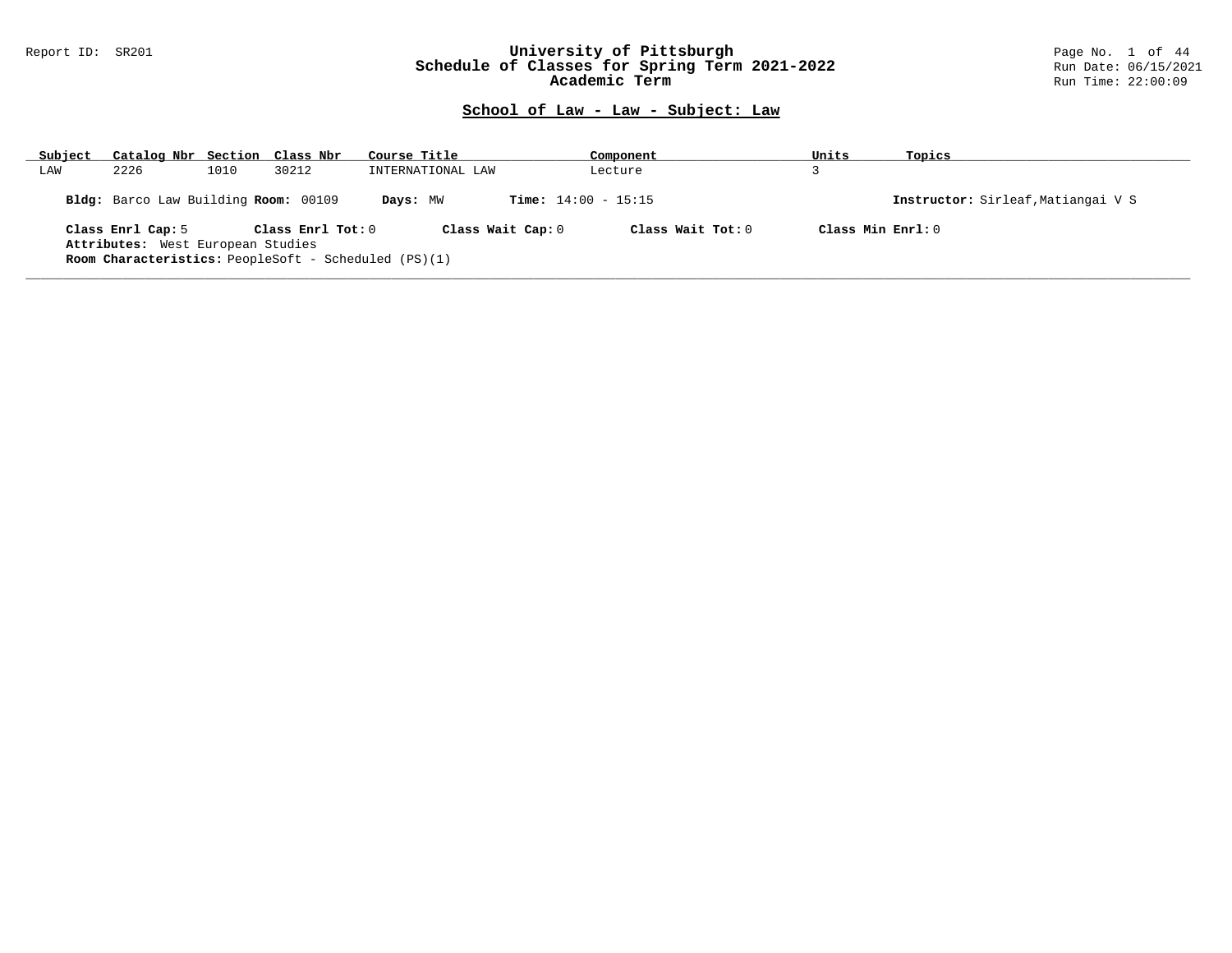#### Report ID: SR201 **University of Pittsburgh** Page No. 2 of 44 **Schedule of Classes for Spring Term 2021-2022** Run Date: 06/15/2021 **First Prof Law Run Time: 22:00:09** Run Time: 22:00:09

| Subject            | Catalog Nbr Section Class Nbr                                                   | Course Title                                                               | Component                                                   | Units<br>Topics                     |
|--------------------|---------------------------------------------------------------------------------|----------------------------------------------------------------------------|-------------------------------------------------------------|-------------------------------------|
| 5024<br>LAW        | 1010<br>13052                                                                   | PROPERTY                                                                   | Lecture                                                     | $\overline{4}$                      |
|                    | Bldg: Barco Law Building Room: 00G13 Days: TuThF                                |                                                                            | <b>Time:</b> $09:00 - 10:15$                                | Instructor: Allen, Jessie A         |
| Class Enrl Cap: 88 | $Class$ $Enr1$ $Tot: 0$<br>Room Characteristics: PeopleSoft - Scheduled (PS)(1) | Class Wait Cap: 0                                                          | Class Wait Tot: 0                                           | Class Min Enrl: 0                   |
|                    |                                                                                 | Reserve Capacity: 01-OCT-2021 LAW Professional Year 1 Reserve Enrl Cap: 88 |                                                             | Reserve Enrl Tot:<br>$\mathbf{0}$   |
| 5024<br>LAW        | 13051<br>1015                                                                   | PROPERTY                                                                   | Lecture                                                     | $\overline{4}$                      |
|                    |                                                                                 | Bldg: Barco Law Building Room: 00G13 Days: TuThF Time: 09:00 - 10:15       |                                                             | Instructor: Curran, Vivian          |
| Class Enrl Cap: 88 | Room Characteristics: PeopleSoft - Scheduled (PS)(1)                            |                                                                            | Class Enrl Tot: $0$ Class Wait Cap: $0$ Class Wait Tot: $0$ | Class Min Enrl: 0                   |
|                    |                                                                                 | Reserve Capacity: 01-OCT-2021 LAW Professional Year 1 Reserve Enrl Cap: 88 |                                                             | Reserve Enrl Tot:<br>$\mathbf 0$    |
| 5024<br>LAW        | 1020<br>13053                                                                   | PROPERTY                                                                   | Lecture                                                     | $\overline{4}$                      |
|                    |                                                                                 | Bldg: Barco Law Building Room: 00107 Days: TuThF Time: 09:00 - 10:15       |                                                             | Instructor: Nixon, Marily           |
| Class Enrl Cap: 88 | $Class$ $Enrl$ $Tot: 0$                                                         |                                                                            | Class Wait Cap: 0 Class Wait Tot: 0                         | Class Min Enrl: 0                   |
| Reserve Capacity:  | Room Characteristics: PeopleSoft - Scheduled (PS)(1)                            | 01-OCT-2021 LAW Professional Year 1 Reserve Enrl Cap: 88                   |                                                             | Reserve Enrl Tot:<br>$\overline{0}$ |
| 5033<br>LAW        | 1030<br>18090                                                                   | CIVIL PROCEDURE                                                            | Lecture                                                     | $\overline{4}$                      |
|                    |                                                                                 | Bldg: Barco Law Building Room: 00G12 Days: MWTh Time: 14:00 - 15:15        |                                                             | Instructor: Wang, Lu-In             |
| Class Enrl Cap: 49 | Class Enrl Tot: 0<br>Room Characteristics: PeopleSoft - Scheduled (PS)(1)       |                                                                            | Class Wait Cap: 0 Class Wait Tot: 0                         | Class Min Enrl: 0                   |
|                    |                                                                                 | Reserve Capacity: 10-OCT-2021 LAW Professional Year 1 Reserve Enrl Cap: 49 |                                                             | Reserve Enrl Tot:<br>$\mathbf 0$    |
| 5033<br>LAW        | 1060<br>18091                                                                   | CIVIL PROCEDURE                                                            | Lecture                                                     | $\overline{4}$                      |
|                    |                                                                                 | Bldg: Barco Law Building Room: 00G20 Days: MWTh Time: 14:00 - 15:15        |                                                             | Instructor: Wildermuth, Amy J       |
| Class Enrl Cap: 40 | Class Enrl Tot: 0<br>Room Characteristics: PeopleSoft - Scheduled (PS)(1)       |                                                                            | Class Wait Cap: 0 Class Wait Tot: 0                         | Class Min Enrl: 0                   |
|                    |                                                                                 | Reserve Capacity: 01-OCT-2021 LAW Professional Year 1 Reserve Enrl Cap: 40 |                                                             | Reserve Enrl Tot:<br>$\mathbf{0}$   |
| 5033<br>LAW        | 1070<br>28582                                                                   | CIVIL PROCEDURE                                                            | Lecture                                                     | $\overline{4}$                      |
|                    |                                                                                 | Bldg: Barco Law Building Room: 00107 Days: MWTh Time: 14:00 - 15:15        |                                                             | Instructor: Carter, William M       |
| Class Enrl Cap: 88 | Class Enrl Tot: 0<br>Room Characteristics: PeopleSoft - Scheduled (PS)(1)       |                                                                            | Class Wait Cap: 0 Class Wait Tot: 0                         | Class Min Enrl: 0                   |
| Reserve Capacity:  |                                                                                 | 01-OCT-2021 LAW Professional Year 1 Reserve Enrl Cap: 88                   |                                                             | Reserve Enrl Tot:<br>$\mathbf{0}$   |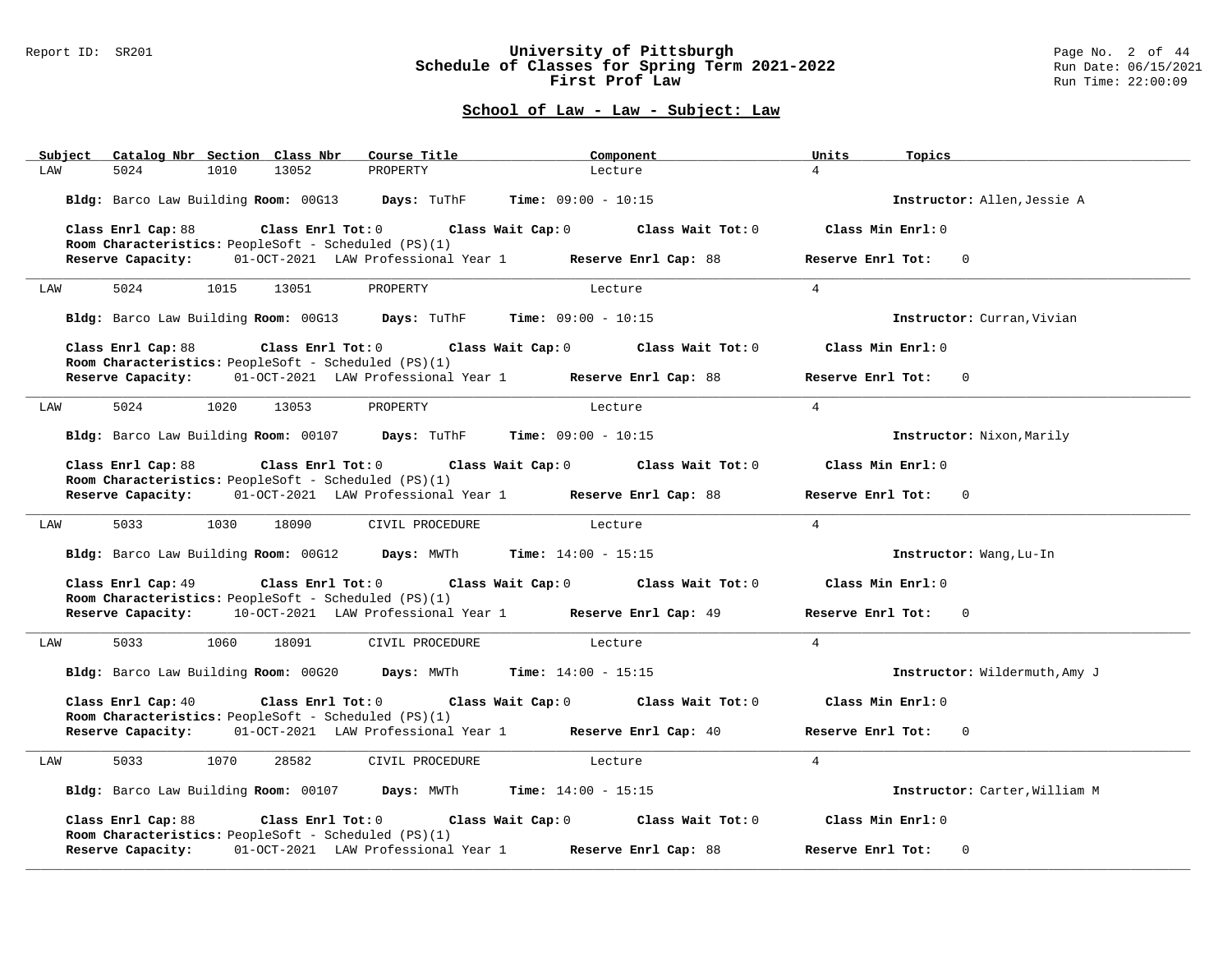| LAW | 5033                                     | 1110          | 18092<br>CIVIL PROCEDURE                                                                                         |                                               | Lecture                             |                   | 4                                        |                                      |
|-----|------------------------------------------|---------------|------------------------------------------------------------------------------------------------------------------|-----------------------------------------------|-------------------------------------|-------------------|------------------------------------------|--------------------------------------|
|     |                                          |               | Bldg: Barco Law Building Room: 00113 Days: MWTh                                                                  |                                               | <b>Time:</b> $14:00 - 15:15$        |                   |                                          | Instructor: Wasserman, Rhonda        |
|     | Class Enrl Cap: 88                       |               | $Class$ $Enrl$ $Tot: 0$                                                                                          |                                               | Class Wait Cap: 0 Class Wait Tot: 0 |                   | Class Min Enrl: 0                        |                                      |
|     | Reserve Capacity:                        |               | Room Characteristics: PeopleSoft - Scheduled (PS)(1)<br>01-OCT-2021 LAW Professional Year 1 Reserve Enrl Cap: 69 |                                               |                                     |                   | Reserve Enrl Tot:                        | $\Omega$                             |
| LAW | 5047                                     | 1200          | 20698<br>CRIMINAL PROCEDURE                                                                                      |                                               | Lecture                             |                   | $\overline{3}$                           |                                      |
|     |                                          |               | Bldg: Barco Law Building Room: 00107 Days: MW                                                                    |                                               | <b>Time:</b> $15:30 - 16:45$        |                   |                                          | Instructor: Arnett, Chaz P           |
|     | Class Enrl Cap: 120                      |               | Class Enrl Tot: $0$                                                                                              | Class Wait Cap: 0                             |                                     | Class Wait Tot: 0 | Class Min Enrl: 0                        |                                      |
|     | Reserve Capacity:                        |               | Room Characteristics: PeopleSoft - Scheduled (PS)(1)<br>01-OCT-2021 LAW Professional Year 2                      |                                               | Reserve Enrl Cap: 119               |                   | Reserve Enrl Tot:                        | $\mathbf{0}$                         |
|     |                                          |               | 01-OCT-2021 Internatl & Comparative Law                                                                          |                                               |                                     | $\mathbf{1}$      |                                          | $\Omega$                             |
|     |                                          |               | 09-NOV-2021 LAW Professional Year 2                                                                              |                                               |                                     | $\mathbf 0$       |                                          | $\mathbf 0$                          |
| LAW | 5062                                     | 1030<br>18098 | PITT LAW ACADEMY                                                                                                 |                                               | Lecture                             |                   | $\Omega$                                 |                                      |
|     | Bldg: TBA                                | Room: TBA     | Days: TBA                                                                                                        | Time: TBA                                     |                                     |                   |                                          | Instructor: Staff                    |
|     | Class Enrl Cap: 150<br>Reserve Capacity: |               | Class Enrl Tot: 0<br>01-OCT-2021 LAW Professional Year 1                                                         | Class Wait Cap: 0                             | Reserve Enrl Cap: 150               | Class Wait Tot: 0 | Class Min Enrl: 0<br>Reserve Enrl Tot: 0 |                                      |
| LAW | 5075                                     | 1035          | 28241                                                                                                            | LEGAL ANALYSIS AND WRITING                    | Lecture                             |                   | $\overline{4}$                           |                                      |
|     | Bldg: Barco Law Building Room: 00G13     |               |                                                                                                                  | <b>Days:</b> TuF <b>Time:</b> $10:30 - 11:20$ |                                     |                   |                                          | Instructor: Brostoff, Teresa K       |
|     | Class Enrl Cap: 28                       |               | Class Enrl Tot: 0<br>Room Characteristics: PeopleSoft - Scheduled (PS)(1)                                        | Class Wait Cap: 0                             | Class Wait Tot: 0                   |                   | Class Min Enrl: 0                        |                                      |
| LAW | 5076                                     | 1010<br>13042 |                                                                                                                  | LEGAL ANALYSIS AND WRITING                    | Lecture                             |                   | $\overline{4}$                           |                                      |
|     |                                          |               | Bldg: Barco Law Building Room: 00G13 Days: TuF Time: 11:30 - 12:20                                               |                                               |                                     |                   |                                          | Instructor: Brostoff, Teresa K       |
|     | Class Enrl Cap: 20                       |               | Class Enrl Tot: 0<br>Room Characteristics: PeopleSoft - Scheduled (PS)(1)                                        |                                               | Class Wait Cap: 0 Class Wait Tot: 0 |                   | Class Min Enrl: 0                        |                                      |
|     | Reserve Capacity:                        |               | 01-OCT-2021 LAW Professional Year 1                                                                              |                                               | Reserve Enrl Cap: 16                |                   | Reserve Enrl Tot:                        | $\mathbf{0}$                         |
|     |                                          |               | 01-OCT-2021 Internatl & Comparative Law                                                                          |                                               |                                     | 4                 |                                          | 0                                    |
|     |                                          |               | 09-NOV-2021 Internatl & Comparative Law                                                                          |                                               |                                     | $\mathbf 0$       |                                          | $\mathbf 0$                          |
| LAW | 5076                                     | 1015<br>13043 |                                                                                                                  | LEGAL ANALYSIS AND WRITING                    | Lecture                             |                   | $\overline{4}$                           |                                      |
|     |                                          |               | Bldg: Barco Law Building Room: 00G20 Days: TuF                                                                   |                                               | <b>Time:</b> $11:30 - 12:20$        |                   |                                          | Instructor: Sinsheimer, Ann Margaret |
|     | Class Enrl Cap: 25                       |               | Class Enrl Tot: 0<br>Room Characteristics: PeopleSoft - Scheduled (PS)(1)                                        | Class Wait Cap: 0                             | Class Wait Tot: 0                   |                   | Class Min Enrl: 0                        |                                      |
|     | Reserve Capacity:                        |               | 01-OCT-2021 LAW Professional Year 1 Reserve Enrl Cap: 25                                                         |                                               |                                     |                   | Reserve Enrl Tot:                        | $\mathbf{0}$                         |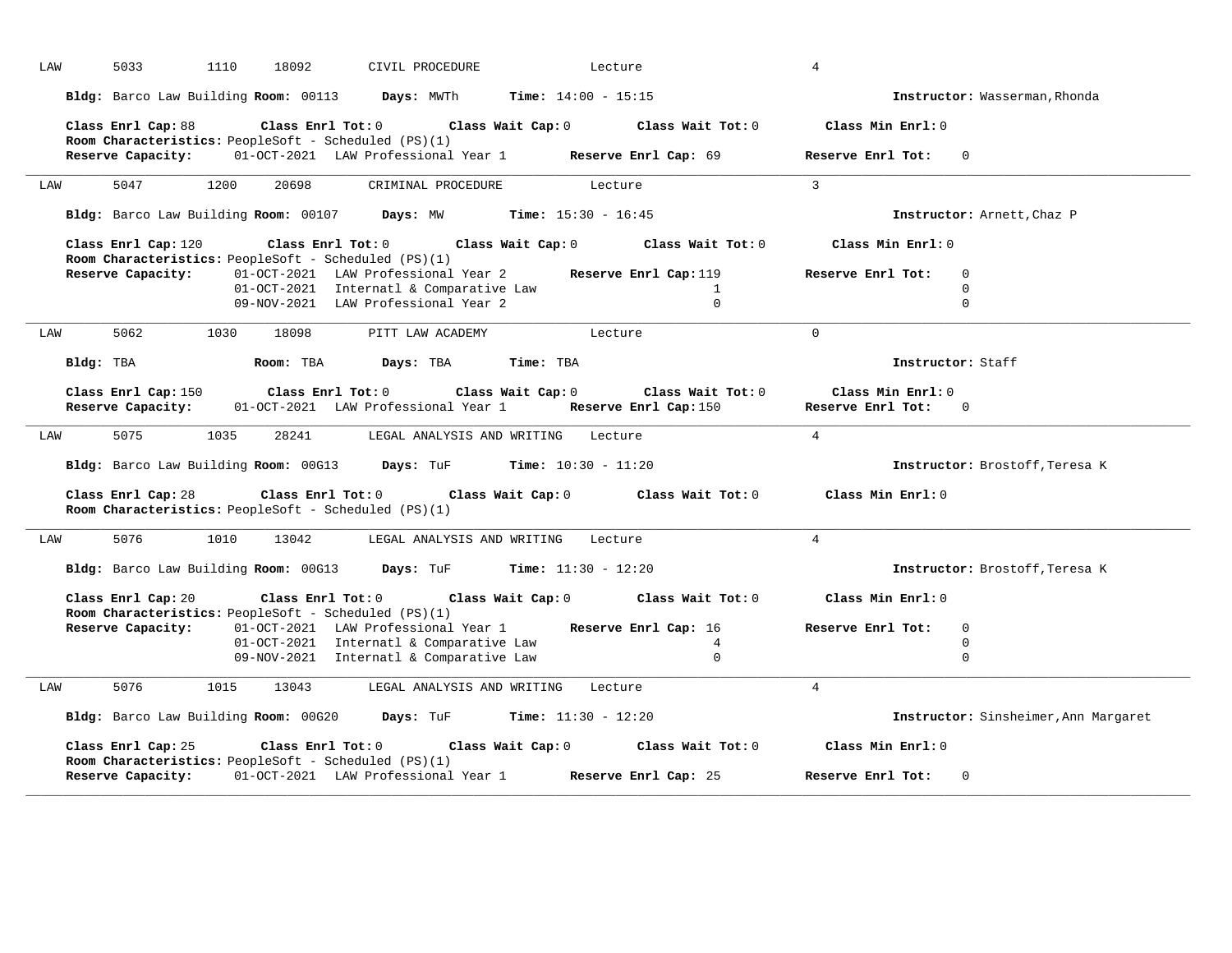#### Report ID: SR201 **University of Pittsburgh** Page No. 4 of 44 **Schedule of Classes for Spring Term 2021-2022** Run Date: 06/15/2021 **First Prof Law Run Time: 22:00:09** Run Time: 22:00:09

| Catalog Nbr Section Class Nbr<br>Course Title<br>Component<br>Subject                                                                        | Units<br>Topics                      |
|----------------------------------------------------------------------------------------------------------------------------------------------|--------------------------------------|
| 5076<br>1020<br>13046<br>LEGAL ANALYSIS AND WRITING<br>LAW<br>Lecture                                                                        | $\overline{4}$                       |
| Bldg: Barco Law Building Room: 00G13 Days: TuF Time: 10:30 - 11:20                                                                           | Instructor: Brostoff, Teresa K       |
| Class Enrl Cap: 28 $\hbox{Class Enrl Tot:0}$ Class Wait Cap: 0 $\hbox{Class Nuid:1}$<br>Room Characteristics: PeopleSoft - Scheduled (PS)(1) | Class Min Enrl: 0                    |
| Reserve Capacity: 01-OCT-2021 LAW Professional Year 1 Reserve Enrl Cap: 28                                                                   | Reserve Enrl Tot:<br>$\Omega$        |
| 5076<br>13045<br>1025<br>LEGAL ANALYSIS AND WRITING Lecture<br>LAW                                                                           | $\overline{4}$                       |
| Bldg: Barco Law Building Room: 00G20 Days: TuF Time: 10:30 - 11:20                                                                           | Instructor: Sinsheimer, Ann Margaret |
| Class Enrl Cap: 28 Class Enrl Tot: 0 Class Wait Cap: 0 Class Wait Tot: 0<br>Room Characteristics: PeopleSoft - Scheduled (PS)(1)             | Class Min Enrl: 0                    |
| Reserve Capacity: 01-OCT-2021 LAW Professional Year 1 Reserve Enrl Cap: 28                                                                   | Reserve Enrl Tot: 0                  |
| 5076 507<br>1030 13035<br>LEGAL ANALYSIS AND WRITING Lecture<br>LAW                                                                          | $\overline{4}$                       |
| Bldg: Barco Law Building Room: 00118 Days: TuF Time: 11:30 - 12:20                                                                           | Instructor: Bratman, Benjamin Eli    |
| Class Enrl Cap: 20<br>Class Enrl Tot: $0$ Class Wait Cap: $0$ Class Wait Tot: $0$<br>Room Characteristics: PeopleSoft - Scheduled (PS)(1)    | Class Min $Enr1:0$                   |
| Reserve Capacity: 01-OCT-2021 LAW Professional Year 1 Reserve Enrl Cap: 20                                                                   | Reserve Enrl Tot: 0                  |
| 5076 70<br>1035<br>13034<br>LEGAL ANALYSIS AND WRITING Lecture<br>LAW                                                                        | $\overline{4}$                       |
| Bldg: Barco Law Building Room: 00G12 Days: TuTh Time: 10:30 - 11:20                                                                          | Instructor: Teeter, Judith Ann       |
| Class Enrl Cap: 28<br>Class Enrl Tot: $0$ Class Wait Cap: $0$ Class Wait Tot: $0$<br>Room Characteristics: PeopleSoft - Scheduled (PS)(1)    | Class Min Enrl: 0                    |
| Reserve Capacity: 01-OCT-2021 LAW Professional Year 1 Reserve Enrl Cap: 28                                                                   | Reserve Enrl Tot: 0                  |
| 5076 70<br>1040<br>13033<br>LAW<br>LEGAL ANALYSIS AND WRITING Lecture                                                                        | $\overline{4}$                       |
| Bldg: Barco Law Building Room: 00G18 Days: TuF Time: 10:30 - 11:20                                                                           | Instructor: Coogan, Leigh Argentieri |
| Class Enrl Cap: 20<br>Class Enrl Tot: $0$ Class Wait Cap: $0$ Class Wait Tot: $0$<br>Room Characteristics: PeopleSoft - Scheduled (PS)(1)    | Class Min Enrl: 0                    |
| Reserve Capacity: 01-OCT-2021 LAW Professional Year 1 Reserve Enrl Cap: 20                                                                   | Reserve Enrl Tot: 0                  |
| 5076 1045<br>13044<br>LAW<br>LEGAL ANALYSIS AND WRITING Lecture                                                                              | $\overline{4}$                       |
| Bldg: Barco Law Building Room: 00G18 Days: TuF Time: 11:30 - 12:20                                                                           | Instructor: Coogan, Leigh Argentieri |
| Class Enrl Tot: $0$ Class Wait Cap: $0$ Class Wait Tot: $0$<br>Class Enrl Cap: 28<br>Room Characteristics: PeopleSoft - Scheduled (PS)(1)    | Class Min Enrl: 0                    |
| 01-OCT-2021 LAW Professional Year 1 Reserve Enrl Cap: 28<br>Reserve Capacity:                                                                | Reserve Enrl Tot:<br>$\Omega$        |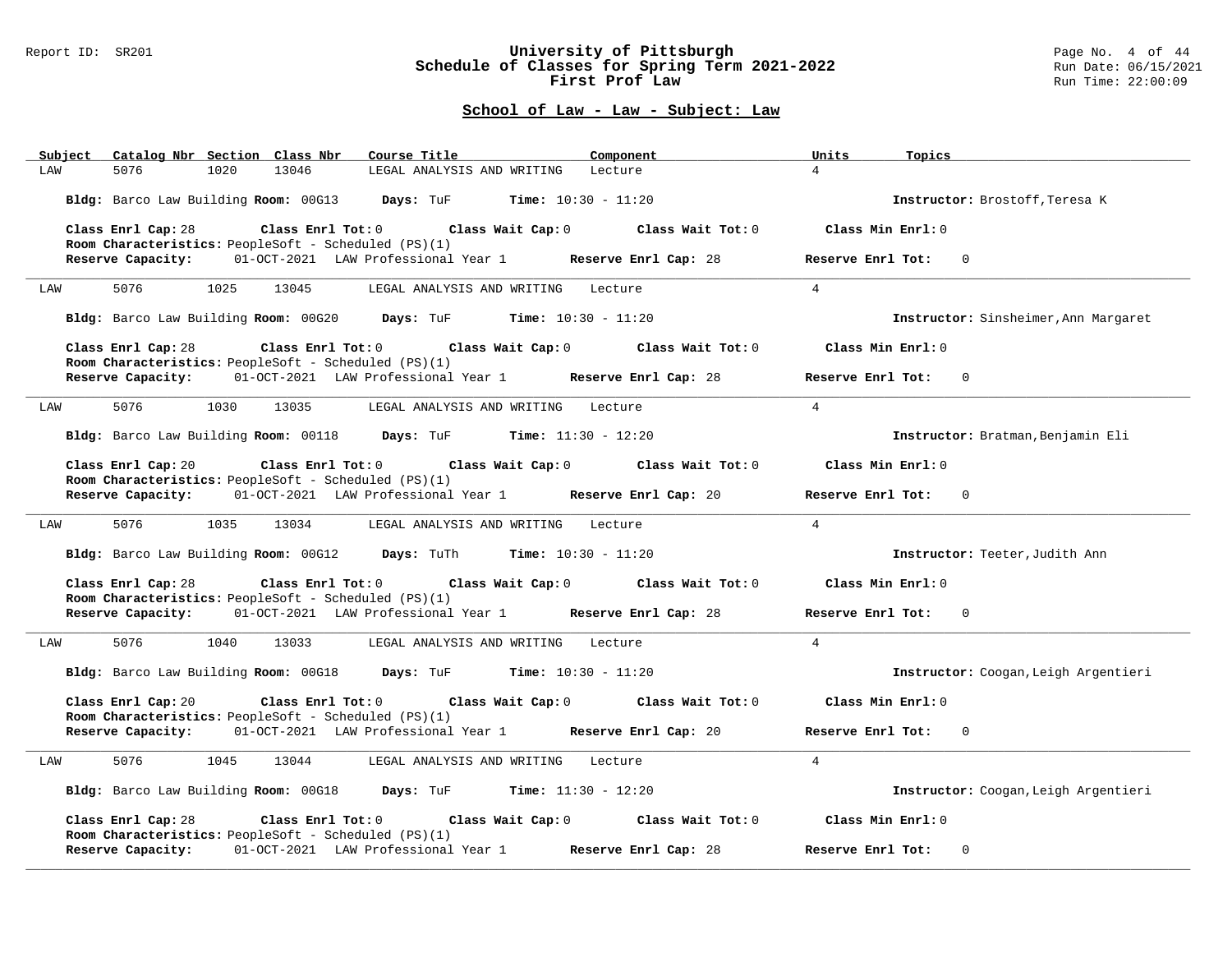| Instructor: Teeter, Judith Ann              |
|---------------------------------------------|
|                                             |
|                                             |
|                                             |
| Instructor: Smokelin, Jennifer A            |
|                                             |
|                                             |
| Instructor: Van Nostrand, Elizabeth Ferrell |
|                                             |
|                                             |
|                                             |
|                                             |
|                                             |
|                                             |
| Instructor: Brake, Deborah Lynn             |
|                                             |
|                                             |
|                                             |
|                                             |
|                                             |
|                                             |
|                                             |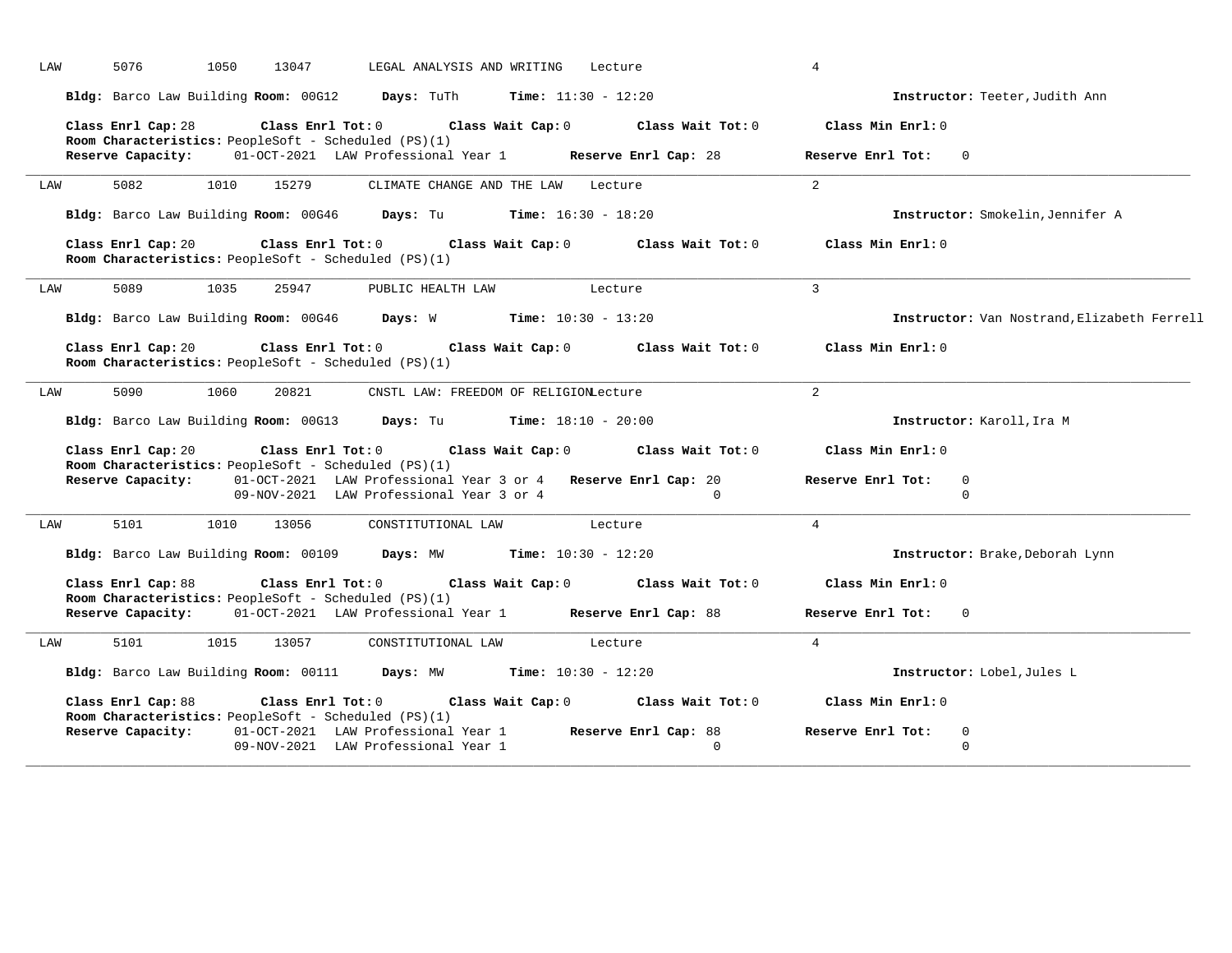#### Report ID: SR201 **University of Pittsburgh** Page No. 6 of 44 **Schedule of Classes for Spring Term 2021-2022** Run Date: 06/15/2021 **First Prof Law Run Time: 22:00:09** Run Time: 22:00:09

| Catalog Nbr Section Class Nbr<br>Subject                                                                                                                    | Course Title                                                | Component                    | Units<br>Topics   |                                     |
|-------------------------------------------------------------------------------------------------------------------------------------------------------------|-------------------------------------------------------------|------------------------------|-------------------|-------------------------------------|
| LAW<br>5101<br>1020<br>13058                                                                                                                                | CONSTITUTIONAL LAW                                          | Lecture                      | $\overline{4}$    |                                     |
| Bldg: Barco Law Building Room: 00107 Days: MW                                                                                                               |                                                             | <b>Time:</b> $10:30 - 12:20$ |                   | Instructor: Carter, William M       |
| Class Enrl Cap: 88 $\qquad$ Class Enrl Tot: 0 $\qquad$ Class Wait Cap: 0 $\qquad$ Class Wait Tot: 0<br>Room Characteristics: PeopleSoft - Scheduled (PS)(1) |                                                             |                              | Class Min Enrl: 0 |                                     |
| Reserve Capacity: 01-OCT-2021 LAW Professional Year 1 Reserve Enrl Cap: 88                                                                                  |                                                             |                              | Reserve Enrl Tot: | $\Omega$                            |
| 5103<br>1010<br>13089<br>LAW                                                                                                                                | <b>EVIDENCE</b>                                             | Lecture                      | $\overline{3}$    |                                     |
| Bldg: Barco Law Building Room: 00109 Days: MW Time: 09:00 - 10:15                                                                                           |                                                             |                              |                   | Instructor: Harris, David Andrew    |
| Class Enrl Cap: 88<br>Room Characteristics: PeopleSoft - Scheduled (PS)(1)                                                                                  | Class Enrl Tot: $0$ Class Wait Cap: $0$ Class Wait Tot: $0$ |                              | Class Min Enrl: 0 |                                     |
| Reserve Capacity:                                                                                                                                           | 01-OCT-2021 LAW Professional Year 2                         | Reserve Enrl Cap: 84         | Reserve Enrl Tot: | $\Omega$                            |
|                                                                                                                                                             | 01-OCT-2021 Internatl & Comparative Law                     | $\overline{4}$               |                   | $\Omega$                            |
|                                                                                                                                                             | 09-NOV-2021 LAW Professional Year 2                         | $\Omega$                     |                   | $\Omega$                            |
| 5105<br>1010<br>13065<br>LAW                                                                                                                                | FEDERAL INCOME TAXATION                                     | Lecture                      | $\overline{4}$    |                                     |
| Bldg: Barco Law Building Room: 00111 Days: MTuTh                                                                                                            |                                                             | <b>Time:</b> $15:30 - 16:45$ |                   | Instructor: Hackney, Philip T       |
| Class Enrl Cap: 88                                                                                                                                          | Class Enrl Tot: 0<br>Class Wait Cap: 0                      | Class Wait Tot: 0            | Class Min Enrl: 0 |                                     |
| Room Characteristics: PeopleSoft - Scheduled (PS)(1)<br>Reserve Capacity:                                                                                   | 01-OCT-2021 LAW Professional Year 2 Reserve Enrl Cap: 86    |                              | Reserve Enrl Tot: | $\Omega$                            |
|                                                                                                                                                             | 01-OCT-2021 Internatl & Comparative Law                     | 2                            |                   | $\Omega$                            |
|                                                                                                                                                             | 09-NOV-2021 Internatl & Comparative Law                     | $\Omega$                     |                   | $\Omega$                            |
| 5110<br>1010<br>13055<br>LAW                                                                                                                                | ESTATES AND TRUSTS                                          | Lecture                      | $\overline{3}$    |                                     |
| Bldg: Barco Law Building Room: 00107 Days: MTuTh                                                                                                            |                                                             | $Time: 08:00 - 08:50$        |                   | Instructor: Dougherty, Melissa Lynn |
| Class Enrl Cap: 124<br>Room Characteristics: PeopleSoft - Scheduled (PS)(1)                                                                                 | $Class$ $Enr1$ $Tot: 0$<br>Class Wait Cap: 0                | Class Wait Tot: 0            | Class Min Enrl: 0 |                                     |
| Reserve Capacity:                                                                                                                                           | 01-OCT-2021 LAW Professional Year 2 Reserve Enrl Cap:117    |                              | Reserve Enrl Tot: | $\mathbf 0$                         |
|                                                                                                                                                             | 01-OCT-2021 Internatl & Comparative Law                     | $\overline{3}$               |                   | $\mathbf 0$                         |
|                                                                                                                                                             | 09-NOV-2021 Internatl & Comparative Law                     | $\Omega$                     |                   | $\Omega$                            |
| 5112<br>1010<br>13073<br>LAW                                                                                                                                | BUSINESS ORGANIZATIONS                                      | Lecture                      | $\mathbf{3}$      |                                     |
| Bldg: Barco Law Building Room: 00111 Days: MW                                                                                                               |                                                             | <b>Time:</b> $14:00 - 15:15$ |                   | Instructor: Oh, Peter B             |
| Class Enrl Cap: 83<br>Room Characteristics: PeopleSoft - Scheduled (PS)(1)                                                                                  | Class Enrl Tot: 0 Class Wait Cap: 0 Class Wait Tot: 0       |                              | Class Min Enrl: 0 |                                     |
| Reserve Capacity:                                                                                                                                           | 01-OCT-2021 LAW Professional Year 2                         | Reserve Enrl Cap: 79         | Reserve Enrl Tot: | $\mathbf 0$                         |
|                                                                                                                                                             | 01-OCT-2021 Internatl & Comparative Law                     | 4                            |                   | $\mathbf 0$                         |
|                                                                                                                                                             | 09-NOV-2021 LAW Professional Year 2                         | $\Omega$                     |                   | $\mathbf 0$                         |
|                                                                                                                                                             |                                                             |                              |                   |                                     |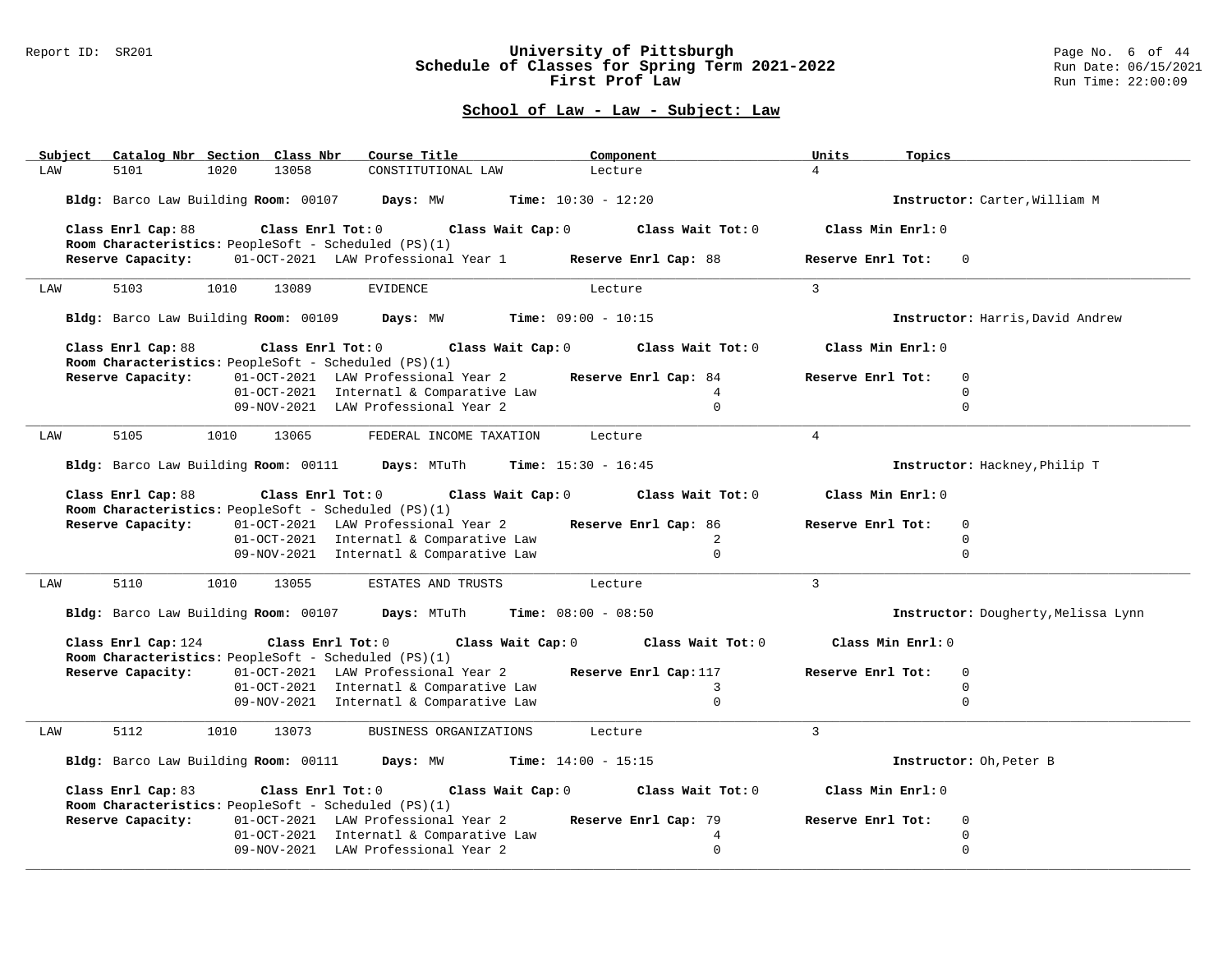| LAW<br>5142<br>1360<br>24711<br>LGL WRTNG TRANSACTIONAL LAWYERLecture                                                                      | 2                                            |
|--------------------------------------------------------------------------------------------------------------------------------------------|----------------------------------------------|
| <b>Days:</b> Th <b>Time:</b> $16:30 - 18:20$<br>Bldg: Barco Law Building Room: 00G20                                                       | Instructor: Mielke, Amanda Rae               |
| Class Enrl Cap: 12<br>Class Enrl Tot: 0<br>Class Wait Cap: 0<br>Class Wait Tot: 0<br>Room Characteristics: PeopleSoft - Scheduled (PS)(1)  | Class Min Enrl: 0                            |
| Reserve Capacity:<br>01-OCT-2021 LAW Professional Year 3 or 4 Reserve Enrl Cap: 12                                                         | Reserve Enrl Tot:<br>$\Omega$                |
| 09-NOV-2021 LAW Professional Year 3 or 4<br>$\cap$                                                                                         | $\Omega$                                     |
|                                                                                                                                            |                                              |
| 5148<br>1010<br>29051<br>THE LAWS OF INTIMACY<br>Lecture<br>LAW                                                                            | $\overline{2}$                               |
| Bldg: TO BE ARRANGED<br>Room: TBA<br>Days: Tu<br><b>Time:</b> $16:30 - 18:20$                                                              | Instructor: Bissoon, Cathy                   |
| Class Enrl Cap: 50 Class Enrl Tot: 0<br>Class Wait Cap: 0<br>Class Wait Tot: 0                                                             | Class Min Enrl: 0                            |
| 1010<br>5151<br>29883<br>LAW<br>HUMAN DIGNITY RIGHTS UNDER LAWLecture                                                                      | 1                                            |
| Bldg: Barco Law Building Room: 00107 Days: TBA<br>Time: TBA                                                                                | Instructor: Staff                            |
| Class Enrl Cap: 120<br>Class Enrl Tot: 0<br>Class Wait Cap: 0<br>Class Wait Tot: 0<br>Room Characteristics: PeopleSoft - Scheduled (PS)(1) | Class Min Enrl: 0                            |
| 5189<br>1055<br>29899<br>HOW LAWYERS MADE AMERICA<br>Lecture<br>LAW                                                                        | $\overline{3}$                               |
| Bldg: Barco Law Building Room: 00113 Days: MW<br><b>Time:</b> $12:30 - 13:45$                                                              | Instructor: Hibbitts, Bernard J              |
| Class Enrl Tot: 0<br>Class Wait Cap: 0 Class Wait Tot: 0<br>Class Enrl Cap: 88                                                             | Class Min Enrl: 0                            |
| Room Characteristics: PeopleSoft - Scheduled (PS)(1)                                                                                       |                                              |
| 5197<br>18146<br>1050<br>ADVANCED PA TORT PRACTICE<br>Lecture<br>LAW                                                                       | $\overline{2}$                               |
| Bldg: Barco Law Building Room: 00G20 Days: W Time: 16:30 - 18:20                                                                           | Instructor: Kirshner, Miles A                |
|                                                                                                                                            | Rosenzweig, Michael H                        |
| Class Enrl Cap: 14<br>Class Enrl Tot: 0 Class Wait Cap: 0 Class Wait Tot: 0<br>Room Characteristics: PeopleSoft - Scheduled (PS)(1)        | Class Min Enrl: 0                            |
| 5201<br>1035<br>27192<br>ADMINISTRATIVE LAW<br>Lecture<br>LAW                                                                              | 3                                            |
| Bldg: Barco Law Building Room: 00G12<br>Days: MW<br><b>Time:</b> $10:30 - 11:45$                                                           | Instructor: Galperin, Joshua U               |
|                                                                                                                                            |                                              |
| Class Enrl Cap: 47<br>Class Enrl Tot: 0<br>Class Wait Cap: 0 Class Wait Tot: 0                                                             |                                              |
| Room Characteristics: PeopleSoft - Scheduled (PS)(1)                                                                                       | Class Min Enrl: 0                            |
| 5213<br>1010<br>13093<br>CONFLICT OF LAWS<br>Lecture<br>LAW                                                                                | $\mathcal{L}$                                |
| Bldg: Barco Law Building Room: 00107 Days: TuTh<br>Time: $10:30 - 11:45$                                                                   | Instructor: Wasserman, Rhonda                |
| Class Enrl Cap: 88<br>$Class$ $Enrl$ $Tot: 0$<br>Class Wait Cap: 0 Class Wait Tot: 0                                                       | Class Min Enrl: 0                            |
| Room Characteristics: PeopleSoft - Scheduled (PS)(1)                                                                                       |                                              |
| Reserve Capacity:<br>01-OCT-2021 Internatl & Comparative Law<br>Reserve Enrl Cap: 2<br>09-NOV-2021 Internatl & Comparative Law<br>$\Omega$ | Reserve Enrl Tot:<br>$\Omega$<br>$\mathbf 0$ |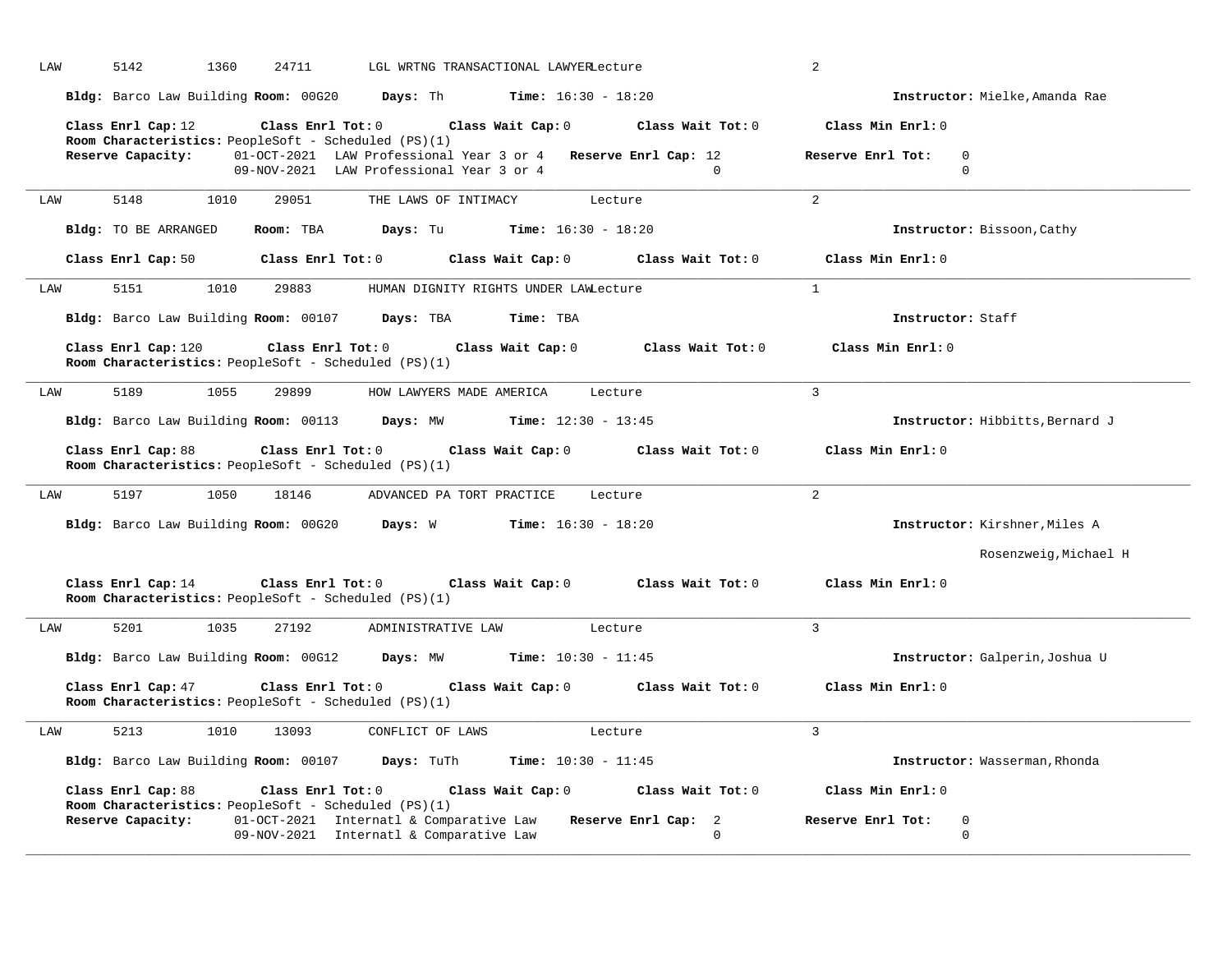#### Report ID: SR201 **University of Pittsburgh** Page No. 8 of 44 **Schedule of Classes for Spring Term 2021-2022** Run Date: 06/15/2021 **First Prof Law Run Time: 22:00:09** Run Time: 22:00:09

| Subject | Catalog Nbr Section Class Nbr                                                                                             |                   | Course Title                               | Component         | Units<br>Topics   |                                        |
|---------|---------------------------------------------------------------------------------------------------------------------------|-------------------|--------------------------------------------|-------------------|-------------------|----------------------------------------|
| LAW     | 5216<br>1050                                                                                                              | 18143             | EMPLOYMENT DISCRIMINATION                  | Lecture           | $\mathcal{L}$     |                                        |
|         | Bldg: Barco Law Building Room: 00113                                                                                      |                   | Days: MW<br><b>Time:</b> $09:00 - 10:15$   |                   |                   | Instructor: Wang, Lu-In                |
|         | Class Enrl Cap: 88<br>Room Characteristics: PeopleSoft - Scheduled (PS)(1)                                                | Class Enrl Tot: 0 | Class Wait Cap: 0                          | Class Wait Tot: 0 | Class Min Enrl: 0 |                                        |
|         | 5219<br>1010                                                                                                              | 13048             |                                            |                   | 3                 |                                        |
| LAW     |                                                                                                                           |                   | FAMILY LAW                                 | Lecture           |                   |                                        |
|         | Bldg: Barco Law Building Room: 00G20                                                                                      |                   | Days: TuTh<br><b>Time:</b> $08:00 - 09:15$ |                   |                   | Instructor: Yarzebinski, Julie Rebecca |
|         | Class Enrl Cap: 40<br>Room Characteristics: PeopleSoft - Scheduled (PS)(1)                                                | Class Enrl Tot: 0 | Class Wait Cap: 0                          | Class Wait Tot: 0 | Class Min Enrl: 0 |                                        |
| LAW     | 5223<br>1010                                                                                                              | 13083             | ADVANCED TRIAL EVIDENCE                    | Lecture           | 2                 |                                        |
|         | Bldg: Barco Law Building Room: 00111                                                                                      |                   | Days: M<br><b>Time:</b> $17:30 - 19:20$    |                   |                   | Instructor: Kontos, George M           |
|         |                                                                                                                           |                   |                                            |                   |                   | Divelbiss. Matthew Renwick             |
|         | Class Enrl Cap: 14<br>Room Characteristics: PeopleSoft - Scheduled (PS)(1)                                                | Class Enrl Tot: 0 | Class Wait Cap: 0                          | Class Wait Tot: 0 | Class Min Enrl: 0 |                                        |
| LAW     | 5225<br>1030                                                                                                              | 28579             | INTERNATNL BUSINESS TRANSACTNSLecture      |                   | $\overline{3}$    |                                        |
|         | Bldg: Barco Law Building Room: 00G12                                                                                      |                   | Days: TuTh<br><b>Time:</b> $09:00 - 10:15$ |                   |                   | Instructor: Brand, Ronald A            |
|         | Class Enrl Cap: 49<br>Attributes: Russian & East European Studies<br>Room Characteristics: PeopleSoft - Scheduled (PS)(1) | Class Enrl Tot: 0 | Class Wait Cap: 0                          | Class Wait Tot: 0 | Class Min Enrl: 0 |                                        |
| LAW     | 5226<br>1070                                                                                                              | 28583             | INTERNATIONAL LAW                          | Lecture           | 3                 |                                        |
|         | Bldg: Barco Law Building Room: 00109                                                                                      |                   | Days: MW<br><b>Time:</b> $14:00 - 15:15$   |                   |                   | Instructor: Sirleaf, Matiangai V S     |
|         | Class Enrl Cap: 120<br>Room Characteristics: PeopleSoft - Scheduled (PS)(1)                                               | Class Enrl Tot: 0 | Class Wait Cap: 0                          | Class Wait Tot: 0 | Class Min Enrl: 0 |                                        |
| LAW     | 5236<br>1010                                                                                                              | 13088             | PRE-TRIAL PRA-PLEADINGS DISCV Lecture      |                   | 2                 |                                        |
|         | Bldg: Barco Law Building Room: 00118                                                                                      |                   | Days: Tu<br><b>Time:</b> $16:30 - 18:20$   |                   |                   | Instructor: Matzus, Jason E            |
|         |                                                                                                                           |                   |                                            |                   |                   | Channel, Christopher Scott             |
|         |                                                                                                                           |                   |                                            |                   |                   | Corbelli, James Vincent                |
|         | Class Enrl Cap: 14<br>Room Characteristics: PeopleSoft - Scheduled (PS)(1)                                                | Class Enrl Tot: 0 | Class Wait Cap: 0                          | Class Wait Tot: 0 | Class Min Enrl: 0 |                                        |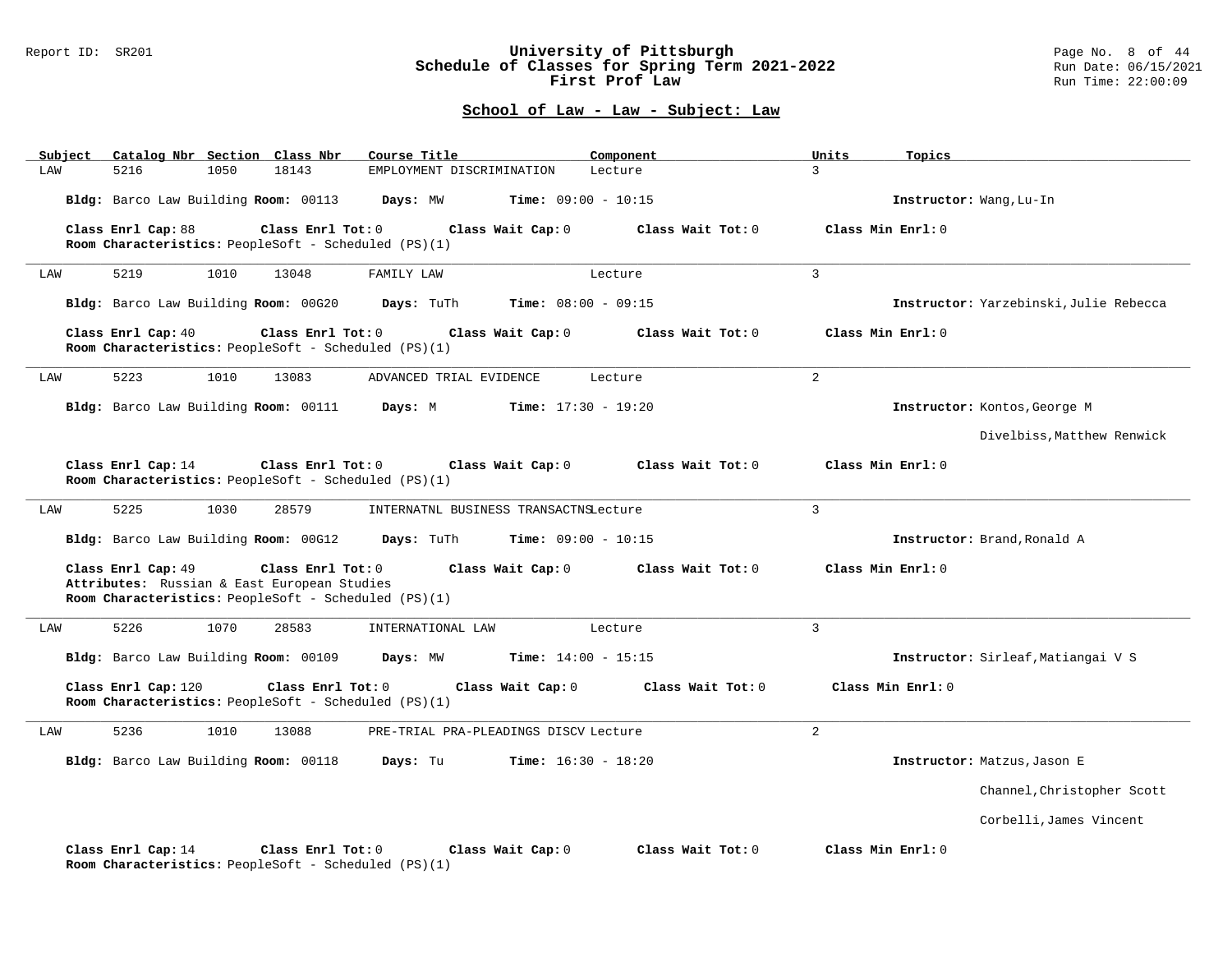| 5242<br>1010<br>13032<br>PATENT LAW PRACTICE<br>LAW<br>Lecture                                                                                                           | $\overline{2}$                    |
|--------------------------------------------------------------------------------------------------------------------------------------------------------------------------|-----------------------------------|
| Bldg: Barco Law Building Room: 00113<br><b>Time:</b> $16:30 - 18:20$<br>Days: Th                                                                                         | Instructor: Alstadt, Lynn J       |
|                                                                                                                                                                          | Fischer, Ralph George             |
| Class Enrl Tot: 0<br>Class Wait Cap: 0<br>Class Wait Tot: 0<br>Class Enrl Cap: 28                                                                                        | Class Min Enrl: 0                 |
| Room Characteristics: PeopleSoft - Scheduled (PS)(1)                                                                                                                     |                                   |
| 5246<br>1055<br>27193<br>SECURITIES REGULATION<br>Lecture<br>LAW                                                                                                         | 3                                 |
| Bldg: Barco Law Building Room: 00111<br>Days: MW<br><b>Time:</b> $12:30 - 13:45$                                                                                         | Instructor: Oh, Peter B           |
| Class Enrl Cap: 28<br>Class Enrl Tot: 0<br>Class Wait Cap: 0<br>Class Wait Tot: 0                                                                                        | Class Min Enrl: 0                 |
| Room Characteristics: PeopleSoft - Scheduled (PS)(1)<br>Reserve Capacity:<br>01-OCT-2021 Internatl & Comparative Law<br>Reserve Enrl Cap: 2                              | Reserve Enrl Tot:<br>0            |
| 09-NOV-2021 Internatl & Comparative Law<br>$\Omega$                                                                                                                      | $\mathbf 0$                       |
| 5258<br>1080<br>18127<br>CAPITAL PUNISHMENT, THRY & PRALecture<br>LAW                                                                                                    | $\overline{2}$                    |
| Bldg: Barco Law Building Room: 00G18<br>Days: Th<br><b>Time:</b> $16:00 - 17:50$                                                                                         | Instructor: Dayan, Marshall L     |
| Class Enrl Cap: 25<br>Class Enrl Tot: 0<br>Class Wait Cap: 0<br>Class Wait Tot: 0                                                                                        | Class Min Enrl: 0                 |
| Room Characteristics: PeopleSoft - Scheduled (PS)(1)<br>Reserve Capacity:<br>01-OCT-2021 LAW Professional Year 3 or 4 Reserve Enrl Cap: 25                               | Reserve Enrl Tot:<br>$\mathbf 0$  |
| 09-NOV-2021 LAW Professional Year 3 or 4<br>$\Omega$                                                                                                                     | $\mathbf 0$                       |
| 5273<br>1240<br>21873<br>LAW<br>STATE AND LOCAL TAX<br>Lecture                                                                                                           | $\overline{2}$                    |
| Bldg: Barco Law Building Room: 00G18<br>Days: Th<br><b>Time:</b> $08:30 - 10:15$                                                                                         | Instructor: Weiner, Heather Renee |
|                                                                                                                                                                          | Dinardo, Louis A                  |
| Class Wait Cap: 0<br>Class Wait Tot: 0<br>Class Enrl Cap: 28<br>Class Enrl Tot: 0<br>Room Characteristics: PeopleSoft - Scheduled (PS)(1)                                | Class Min Enrl: 0                 |
| 5274<br>1030<br>28581<br>COMPLEX LITIGATION<br>LAW<br>Lecture                                                                                                            | 3                                 |
| Bldg: Barco Law Building Room: 00111<br>Days: MW<br><b>Time:</b> $09:00 - 10:15$                                                                                         | Instructor: Rose, Jasmine Buffy   |
| Class Wait Tot: 0<br>Class Enrl Cap: 88<br>Class Enrl Tot: 0<br>Class Wait Cap: 0<br>Room Characteristics: PeopleSoft - Scheduled (PS)(1)                                | Class Min Enrl: 0                 |
| 5275<br>1010<br>INT'L & FOREIGN LEGAL RESEARCHLecture<br>LAW<br>23613                                                                                                    | $\mathbf{1}$                      |
| Bldg: Barco Law Building Room: 00G18<br>Days: M<br><b>Time:</b> $14:00 - 14:50$                                                                                          | Instructor: Tashbook, Linda P     |
| Class Enrl Cap: 28<br>Class Enrl Tot: 0<br>Class Wait Cap: 0<br>Class Wait Tot: 0<br>Attributes: African Studies<br>Room Characteristics: PeopleSoft - Scheduled (PS)(1) | Class Min Enrl: 0                 |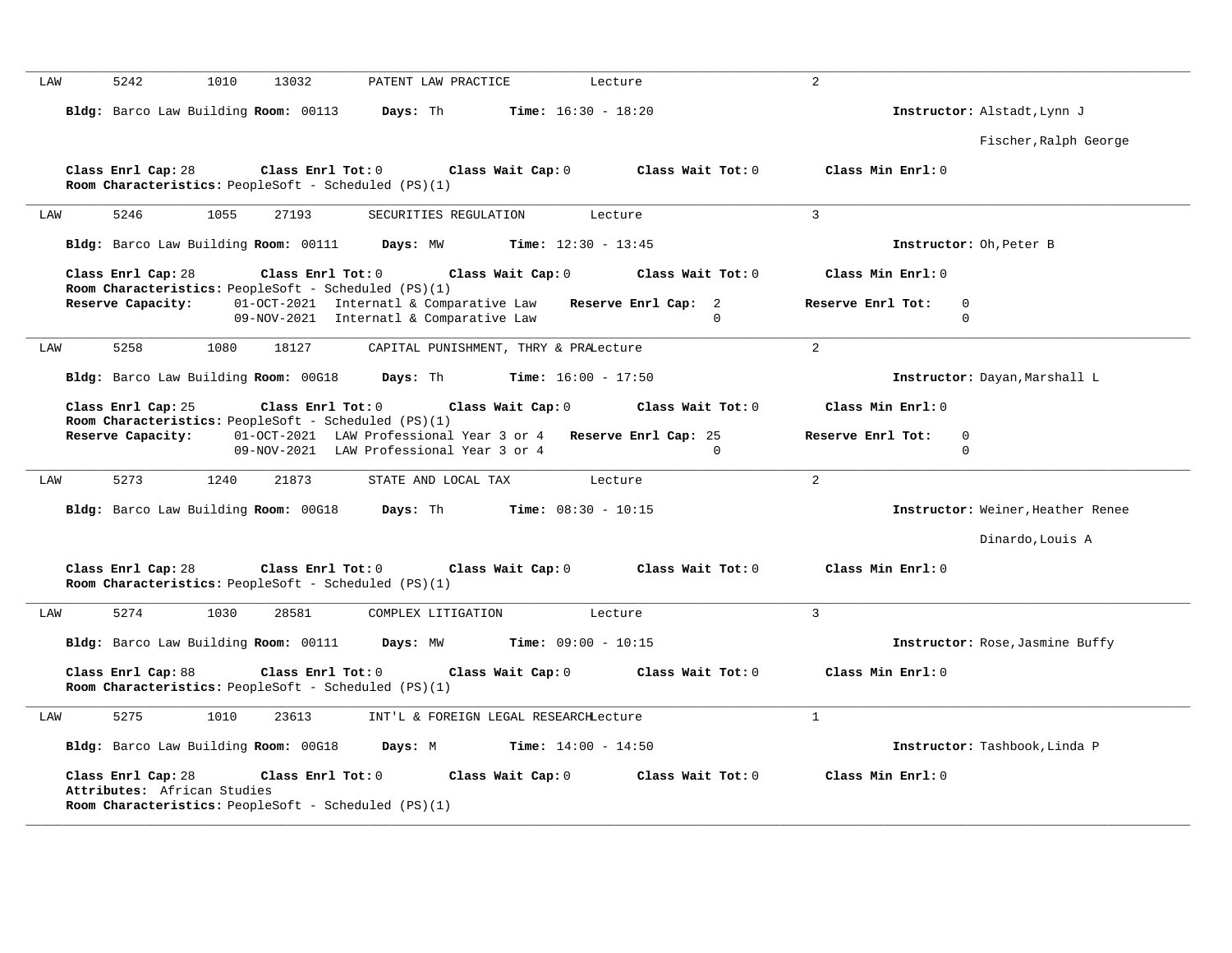#### Report ID: SR201 **University of Pittsburgh** Page No. 10 of 44 **Schedule of Classes for Spring Term 2021-2022** Run Date: 06/15/2021 **First Prof Law Run Time: 22:00:09** Run Time: 22:00:09

| Catalog Nbr Section Class Nbr<br>Subject                                                       | Course Title                                                                                             | Component                                                   | Units<br>Topics                              |                                    |
|------------------------------------------------------------------------------------------------|----------------------------------------------------------------------------------------------------------|-------------------------------------------------------------|----------------------------------------------|------------------------------------|
| 28584<br>LAW<br>5276<br>1095                                                                   | PATENT LITIGATION                                                                                        | Lecture                                                     | $\overline{2}$                               |                                    |
| Bldg: Barco Law Building Room: 00G46 Days: M Time: 17:30 - 19:20                               |                                                                                                          |                                                             |                                              | Instructor: McIlvaine, John Wilson |
| Class Enrl Cap: 8<br>Room Characteristics: PeopleSoft - Scheduled (PS)(1)                      |                                                                                                          | Class Enrl Tot: $0$ Class Wait Cap: $0$ Class Wait Tot: $0$ | Class Min Enrl: 0                            |                                    |
| Reserve Capacity:                                                                              | 01-OCT-2021 LAW Professional Year 3 or 4 Reserve Enrl Cap: 8<br>09-NOV-2021 LAW Professional Year 3 or 4 | $\cap$                                                      | Reserve Enrl Tot:<br>$\mathbf 0$<br>$\Omega$ |                                    |
| 5283<br>1095<br>28585<br>LAW                                                                   | MENTAL HEALTH LAW                                                                                        | Lecture                                                     | 2                                            |                                    |
| Bldg: Barco Law Building Room: 00G13 Days: Th                                                  |                                                                                                          | <b>Time:</b> $16:30 - 18:20$                                |                                              | Instructor: Rozel, John S.         |
|                                                                                                |                                                                                                          |                                                             |                                              | Ward, William F                    |
| Class Enrl Cap: 25<br>Room Characteristics: PeopleSoft - Scheduled (PS)(1)                     |                                                                                                          | Class Enrl Tot: $0$ Class Wait Cap: $0$ Class Wait Tot: $0$ | Class Min Enrl: 0                            |                                    |
| Reserve Capacity:                                                                              | 01-OCT-2021 LAW Professional Year 3 or 4 Reserve Enrl Cap: 25                                            |                                                             | Reserve Enrl Tot:<br>$\Omega$                |                                    |
|                                                                                                | 09-NOV-2021 LAW Professional Year 3 or 4                                                                 | $\Omega$                                                    | 0                                            |                                    |
| 5291<br>1010<br>23614<br>LAW                                                                   | TRANSACTIONAL PRACTICE                                                                                   | Lecture                                                     | 2                                            |                                    |
| Bldg: TO BE ARRANGED<br>Room: TBA                                                              | <b>Days:</b> Th <b>Time:</b> $15:30 - 17:20$                                                             |                                                             |                                              | Instructor: Peters, Jeffery D      |
| Class Enrl Cap: 12<br>Class Enrl Tot: 0                                                        | Class Wait Cap: 0                                                                                        | Class Wait Tot: 0                                           | Class Min Enrl: 0                            |                                    |
| Reserve Capacity:                                                                              | 01-OCT-2021 LAW Professional Year 3 or 4 Reserve Enrl Cap: 10                                            |                                                             | Reserve Enrl Tot:<br>$\Omega$                |                                    |
|                                                                                                | 01-OCT-2021 Internatl & Comparative Law                                                                  | 2                                                           | $\Omega$                                     |                                    |
|                                                                                                | 09-NOV-2021 LAW Professional Year 3 or 4                                                                 | $\mathbf{0}$                                                | $\mathbf 0$                                  |                                    |
| 5296<br>1095<br>28580<br>LAW                                                                   | CORPORATE GOVERNANCE                                                                                     | Lecture                                                     | 2                                            |                                    |
| Bldg: Barco Law Building Room: 00120                                                           | <b>Days:</b> Tu <b>Time:</b> $16:30 - 18:20$                                                             |                                                             |                                              | Instructor: Cohen, Charles C       |
|                                                                                                |                                                                                                          |                                                             |                                              | Shames, Matthew E.                 |
| Class Enrl Cap: 10<br>Room Characteristics: PeopleSoft - Scheduled (PS)(1)                     |                                                                                                          | Class Enrl Tot: $0$ Class Wait Cap: $0$ Class Wait Tot: $0$ | Class Min Enrl: 0                            |                                    |
| Reserve Capacity: 01-OCT-2021 LAW Professional Year 3 or 4 Reserve Enrl Cap: 10                |                                                                                                          |                                                             | Reserve Enrl Tot:<br>$\mathbf 0$             |                                    |
|                                                                                                | 09-NOV-2021 LAW Professional Year 3 or 4                                                                 | $\Omega$                                                    | $\Omega$                                     |                                    |
| 5297<br>1010<br>13050<br>LAW                                                                   | WORKERS' COMPENSATION                                                                                    | Lecture                                                     | $\overline{2}$                               |                                    |
| Bldg: Barco Law Building Room: 00120 Days: W Time: 15:30 - 17:20                               |                                                                                                          |                                                             |                                              | Instructor: Torrey, David B        |
| Class Enrl Cap: 8<br>Class Enrl Tot: 0<br>Room Characteristics: PeopleSoft - Scheduled (PS)(1) | Class Wait Cap: 0                                                                                        | Class Wait Tot: 0                                           | Class Min Enrl: 0                            |                                    |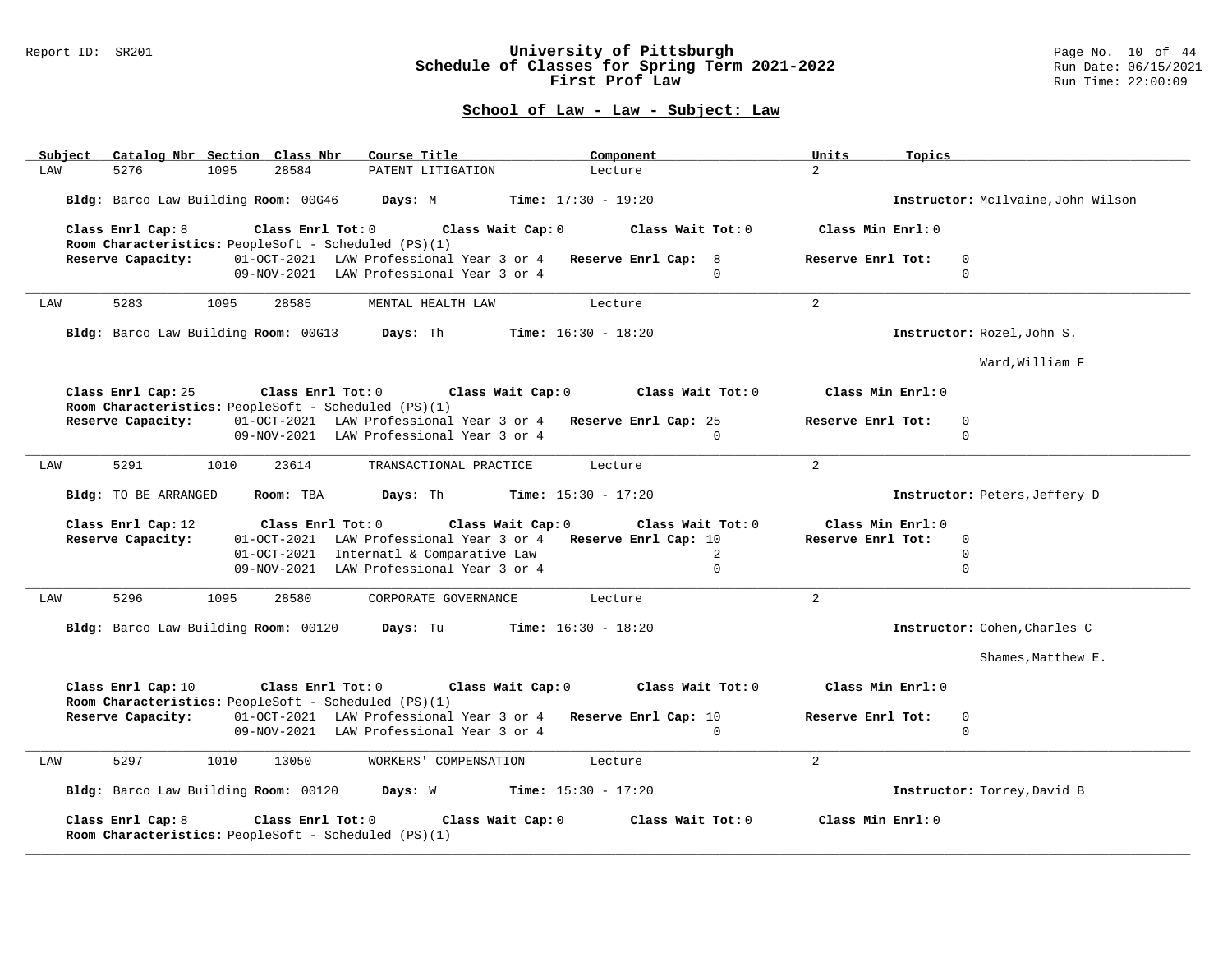#### Report ID: SR201 **University of Pittsburgh** Page No. 11 of 44 **Schedule of Classes for Spring Term 2021-2022** Run Date: 06/15/2021 **First Prof Law Run Time: 22:00:09** Run Time: 22:00:09

| Catalog Nbr Section Class Nbr<br>Course Title<br>Subject                                                                                                        | Component                                                     | Units<br>Topics                       |
|-----------------------------------------------------------------------------------------------------------------------------------------------------------------|---------------------------------------------------------------|---------------------------------------|
| 5303<br>1070<br>28586<br>LAW                                                                                                                                    | COMMERCIAL PAPER AND BANKING Lecture                          | $\overline{a}$                        |
| Bldg: Barco Law Building Room: 00120                                                                                                                            | <b>Days:</b> M <b>Time:</b> $14:00 - 15:50$                   | Instructor: Weiss, Beverly E          |
| Class Enrl Cap: 10<br>Class Enrl Tot: 0<br>Room Characteristics: PeopleSoft - Scheduled (PS)(1)                                                                 | Class Wait Cap: 0<br>Class Wait Tot: 0                        | Class Min Enrl: 0                     |
|                                                                                                                                                                 |                                                               |                                       |
| 5304<br>1010<br>13096<br>LAW                                                                                                                                    | COMMERCIAL TRANSACTIONS<br>Lecture                            | $\mathbf{3}$                          |
| Bldg: Barco Law Building Room: 00107 Days: TuTh Time: 15:30 - 16:45                                                                                             |                                                               | Instructor: Hamoudi, Haider A         |
| Class Enrl Cap: 69<br>Class Enrl Tot: 0                                                                                                                         | Class Wait Cap: 0 Class Wait Tot: 0                           | Class Min Enrl: 0                     |
| Room Characteristics: PeopleSoft - Scheduled (PS)(1)<br>01-OCT-2021 Internatl & Comparative Law<br>Reserve Capacity:<br>09-NOV-2021 Internatl & Comparative Law | Reserve Enrl Cap: 4<br>$\Omega$                               | Reserve Enrl Tot:<br>0<br>$\mathbf 0$ |
| 5307<br>1085<br>29337<br>LAW                                                                                                                                    | FORGN AFFRS INT'L LAW & CNSTTNLecture                         | $\overline{3}$                        |
| Bldg: Barco Law Building Room: 00G12 Days: MW                                                                                                                   | <b>Time:</b> $15:30 - 16:45$                                  | Instructor: Lobel, Jules L            |
| Class Enrl Tot: 0 Class Wait Cap: 0<br>Class Enrl Cap: 49<br>Room Characteristics: PeopleSoft - Scheduled (PS)(1)                                               | Class Wait Tot: 0                                             | Class Min Enrl: 0                     |
| 5319<br>1010<br>29875<br>LAW                                                                                                                                    | LAWYERS IN AMERICAN CULTURE Lecture                           | $\mathbf{3}$                          |
| Bldg: Barco Law Building Room: 00113 Days: TuTh Time: 10:30 - 11:45                                                                                             |                                                               | Instructor: Hibbitts, Bernard J       |
| Class Enrl Cap: 20<br>$Class$ $Enr1$ $Tot: 0$<br>Room Characteristics: PeopleSoft - Scheduled (PS)(1)                                                           | Class Wait Cap: 0<br>Class Wait Tot: 0                        | Class Min Enrl: 0                     |
| Reserve Capacity:                                                                                                                                               | 01-OCT-2021 LAW Professional Year 3 or 4 Reserve Enrl Cap: 20 | Reserve Enrl Tot:<br>0                |
| 09-NOV-2021 LAW Professional Year 3 or 4                                                                                                                        | $\mathbf 0$                                                   | $\mathbf 0$                           |
| 5324<br>1035<br>23959<br>INSURANCE<br>LAW                                                                                                                       | Lecture                                                       | 2                                     |
| Bldg: Barco Law Building Room: 00G46 Days: M Time: 10:30 - 12:20                                                                                                |                                                               | Instructor: Iole, John E              |
| Class Enrl Cap: 20<br>Class Enrl Tot: 0<br>Room Characteristics: PeopleSoft - Scheduled (PS)(1)                                                                 | Class Wait Cap: 0 Class Wait Tot: 0                           | Class Min Enrl: 0                     |
| 5328<br>1010<br>13078<br>COPYRIGHT<br>LAW                                                                                                                       | Lecture                                                       | 3                                     |
| Bldg: Barco Law Building Room: 00G12 Days: MW Time: 09:00 - 10:15                                                                                               |                                                               | Instructor: Madison, Michael James    |
| Class Enrl Cap: 48<br>Class Enrl Tot: 0<br>Room Characteristics: PeopleSoft - Scheduled (PS)(1)                                                                 | Class Wait Cap: 0<br>Class Wait Tot: 0                        | Class Min Enrl: 0                     |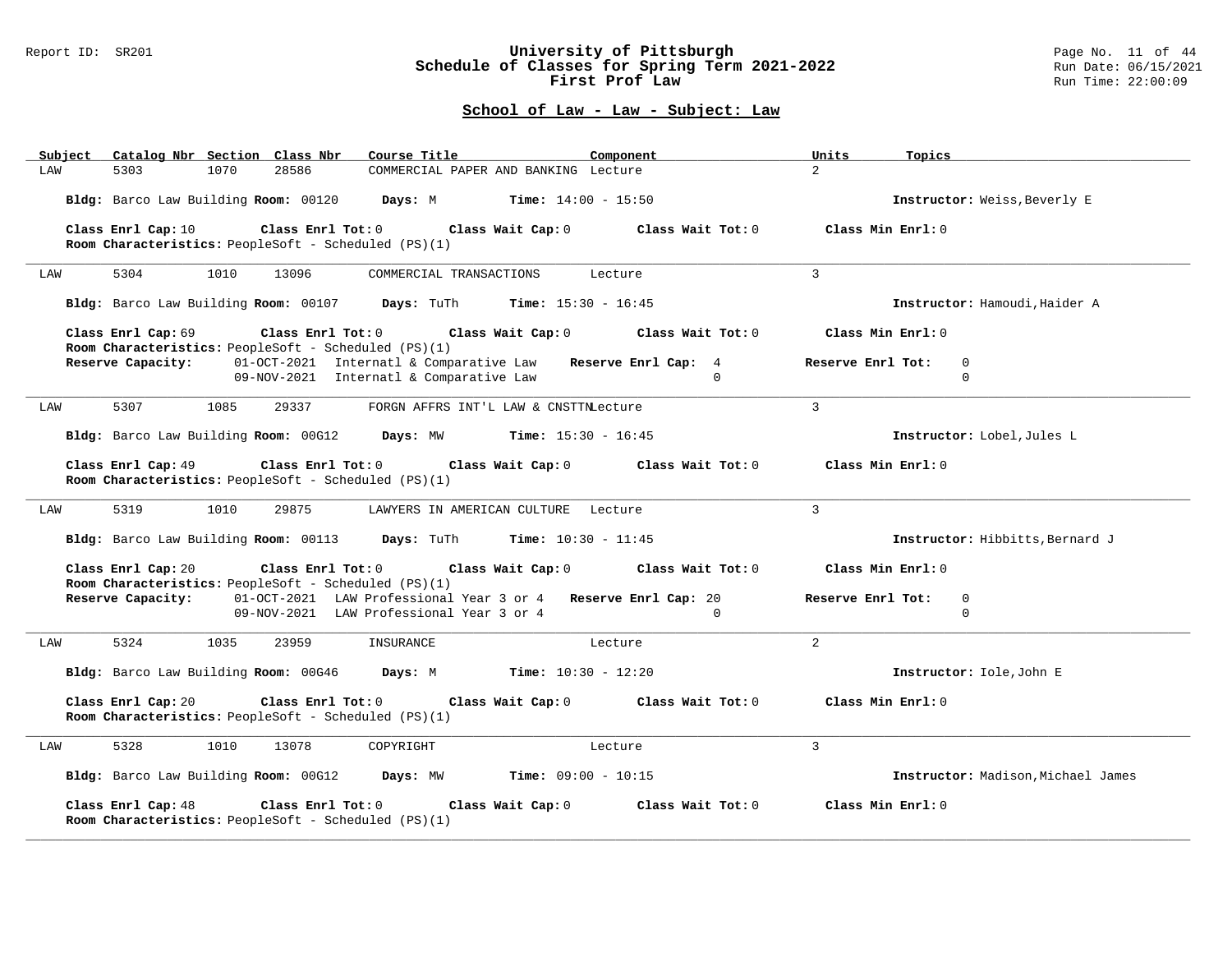#### Report ID: SR201 **University of Pittsburgh** Page No. 12 of 44 **Schedule of Classes for Spring Term 2021-2022** Run Date: 06/15/2021 **First Prof Law Run Time: 22:00:09** Run Time: 22:00:09

| Catalog Nbr Section Class Nbr<br>Subject                                                              | Course Title<br>Component                                                                                   | Units<br>Topics                                               |
|-------------------------------------------------------------------------------------------------------|-------------------------------------------------------------------------------------------------------------|---------------------------------------------------------------|
| 13081<br>LAW<br>5339<br>1010                                                                          | LAW OF DISABLTY DISCRIMINATIONLecture                                                                       | $\overline{2}$                                                |
| Bldg: Barco Law Building Room: 00G12                                                                  | <b>Time:</b> $16:30 - 18:20$<br>Days: Tu                                                                    | Instructor: Hornack, Joseph S                                 |
| Class Enrl Cap: 25<br>Room Characteristics: PeopleSoft - Scheduled (PS)(1)                            | Class Enrl Tot: 0 Class Wait Cap: 0<br>Class Wait Tot: 0                                                    | Class Min Enrl: $0$                                           |
| 5340<br>1300<br>22876<br>LAW                                                                          | ENVIRONMENTAL LAW<br>Lecture                                                                                | $\overline{3}$                                                |
| Bldg: Barco Law Building Room: 00G13                                                                  | Days: TuTh<br><b>Time:</b> $09:00 - 10:15$                                                                  | Instructor: MacIntyre, Grant B                                |
| $Class$ $Enrl$ $Tot: 0$<br>Class Enrl Cap: 27<br>Room Characteristics: PeopleSoft - Scheduled (PS)(1) | Class Wait Cap: 0<br>Class Wait Tot: 0                                                                      | Class Min Enrl: 0                                             |
| Reserve Capacity:                                                                                     | 01-OCT-2021 Internatl & Comparative Law<br>Reserve Enrl Cap: $1$<br>09-NOV-2021 Internatl & Comparative Law | Reserve Enrl Tot:<br>$\mathbf{0}$<br>$\Omega$<br>$\mathbf{0}$ |
| 5393<br>LAW<br>1010<br>23611                                                                          | Clinical<br>HEALTH LAW CLINIC                                                                               | $7\overline{ }$                                               |
| Bldg: Barco Law Building Room: 00G13 Days: MW                                                         | <b>Time:</b> $14:00 - 16:00$                                                                                | Instructor: Pierson-Brown, Tomar Nicole                       |
| Class Enrl Cap: 8<br>Room Characteristics: PeopleSoft - Scheduled (PS)(1)                             | Class Enrl Tot: $0$ Class Wait Cap: $0$<br>Class Wait Tot: 0                                                | Class Min Enrl: 0                                             |
| Reserve Capacity: 01-OCT-2021 LAW Professional Year 2                                                 | Reserve Enrl Cap: 8<br>09-NOV-2021 LAW Professional Year 2                                                  | Reserve Enrl Tot:<br>$\Omega$<br>$\Omega$<br>$\Omega$         |
| 5398<br>1010<br>13090<br>LAW                                                                          | Clinical<br>FAMILY LAW CLINIC                                                                               | $\overline{4}$                                                |
| Bldg: Barco Law Building Room: 00G13 Days: W                                                          | $Time: 10:30 - 12:00$                                                                                       | Instructor: Congelio, William A                               |
|                                                                                                       |                                                                                                             | Gruener, Harry J                                              |
| Class Enrl Cap: 8<br>Class Enrl Tot: $0$<br>Room Characteristics: PeopleSoft - Scheduled (PS)(1)      | Class Wait Cap: 0<br>Class Wait Tot: 0                                                                      | Class Min Enrl: 0                                             |
| Reserve Capacity:                                                                                     | 01-OCT-2021 LAW Professional Year 2<br>Reserve Enrl Cap: 8<br>09-NOV-2021 LAW Professional Year 2           | Reserve Enrl Tot:<br>$\mathbf{0}$<br>$\Omega$<br>$\Omega$     |
| 5404<br>1035<br>28587<br>LAW                                                                          | CYBERSPACE AND THE LAW<br>Lecture                                                                           | 3                                                             |
| Bldg: Barco Law Building Room: 00111 Days: TuTh                                                       | <b>Time:</b> $10:30 - 11:45$                                                                                | Instructor: Lipton, Jacqueline D                              |
| Class Enrl Cap: 88<br>Class Enrl Tot: 0<br>Room Characteristics: PeopleSoft - Scheduled (PS)(1)       | Class Wait Cap: 0<br>Class Wait Tot: 0                                                                      | Class Min Enrl: 0                                             |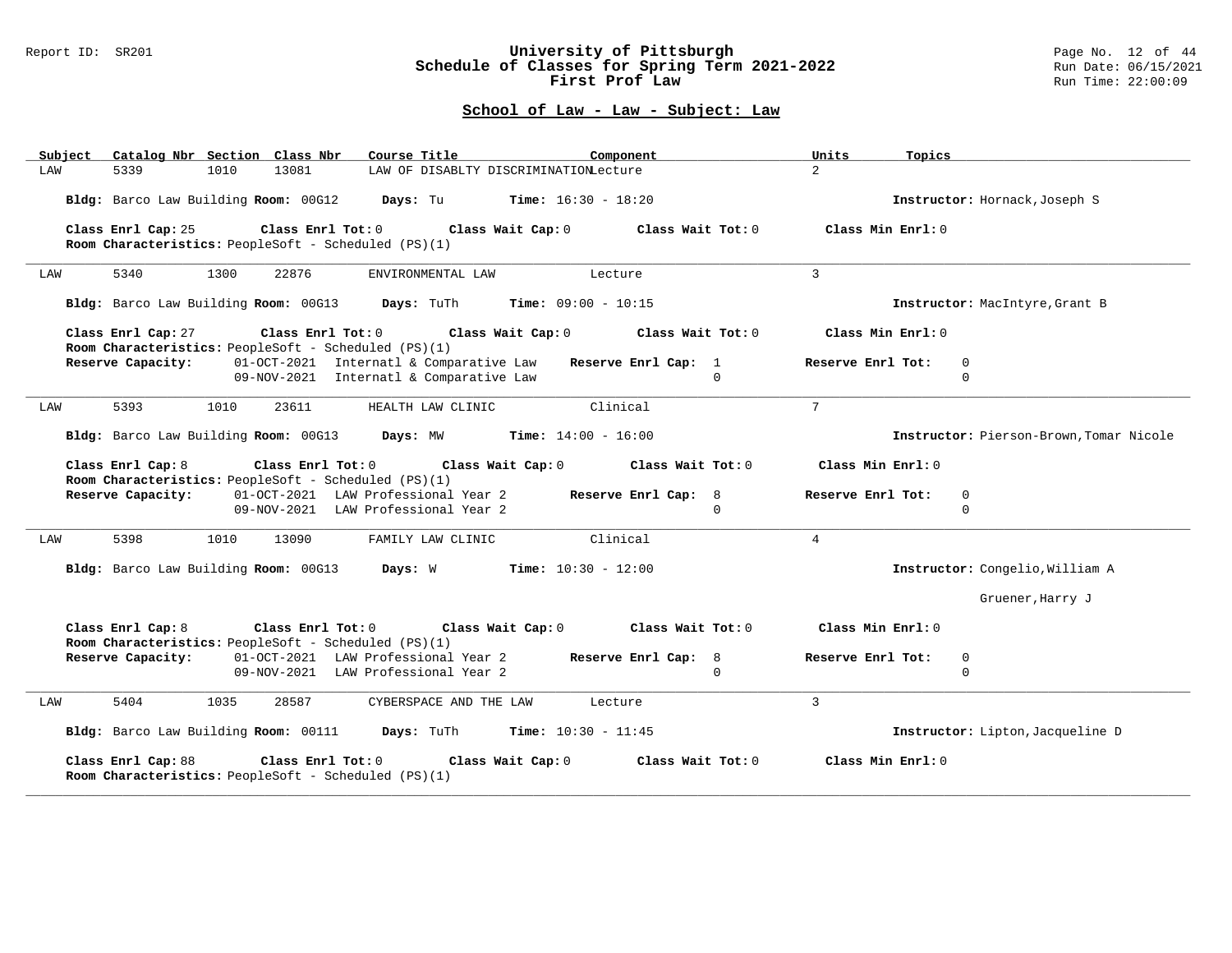#### Report ID: SR201 **University of Pittsburgh** Page No. 13 of 44 **Schedule of Classes for Spring Term 2021-2022** Run Date: 06/15/2021 **First Prof Law Run Time: 22:00:09** Run Time: 22:00:09

| Subject | Catalog Nbr Section Class Nbr        |      |                         | Course Title                                                              | Component                                                                 | Units<br>Topics   |                              |
|---------|--------------------------------------|------|-------------------------|---------------------------------------------------------------------------|---------------------------------------------------------------------------|-------------------|------------------------------|
| LAW     | 5407                                 | 1015 | 17745                   | TRIAL ADVOCACY                                                            | Lecture                                                                   | $\overline{2}$    |                              |
|         | Bldg: Barco Law Building Room: COURT |      |                         | Days: Tu                                                                  | <b>Time:</b> $16:30 - 18:20$                                              |                   | Instructor: Harkins, Kevin C |
|         | Class Enrl Cap: 14                   |      | Class Enrl Tot: 0       |                                                                           | Class Wait Cap: 0<br>Class Wait Tot: 0                                    | Class Min Enrl: 0 |                              |
|         | Reserve Capacity:                    |      |                         | 09-NOV-2021 LAW Professional Year 3 or 4                                  | 01-OCT-2021 LAW Professional Year 3 or 4 Reserve Enrl Cap: 14<br>$\Omega$ | Reserve Enrl Tot: | $\Omega$<br>$\mathbf 0$      |
|         |                                      |      |                         |                                                                           |                                                                           |                   |                              |
| LAW     | 5407                                 | 1025 | 17746                   | TRIAL ADVOCACY                                                            | Lecture                                                                   | $\overline{2}$    |                              |
|         |                                      |      |                         | Bldg: Barco Law Building Room: COURT Days: W                              | <b>Time:</b> $16:30 - 18:20$                                              |                   | Instructor: Selep, Joseph    |
|         |                                      |      |                         |                                                                           |                                                                           |                   | McClelland, Regis M          |
|         | Class Enrl Cap: 14                   |      |                         | Class Enrl Tot: 0 Class Wait Cap: 0                                       | Class Wait Tot: 0                                                         | Class Min Enrl: 0 |                              |
|         | Reserve Capacity:                    |      |                         |                                                                           | 01-OCT-2021 LAW Professional Year 3 or 4 Reserve Enrl Cap: 14             | Reserve Enrl Tot: | $\mathbf 0$                  |
|         |                                      |      |                         | 09-NOV-2021 LAW Professional Year 3 or 4                                  | $\Omega$                                                                  |                   | $\Omega$                     |
| LAW     | 5414                                 | 1090 | 27194                   | ESTATE PLANNING                                                           | Lecture                                                                   | $\overline{a}$    |                              |
|         | Bldg: Barco Law Building Room: 00G18 |      |                         |                                                                           | <b>Days:</b> M <b>Time:</b> $17:00 - 18:50$                               |                   | Instructor: Seel, Steven H   |
|         | Class Enrl Cap: 10                   |      | Class Enrl Tot: 0       | Room Characteristics: PeopleSoft - Scheduled (PS)(1)                      | Class Wait Cap: 0<br>Class Wait Tot: 0                                    | Class Min Enrl: 0 |                              |
| LAW     | 5425                                 | 1010 | 13064                   | LOW-INCOME TAX CLINIC                                                     | Clinical                                                                  | 3                 |                              |
|         | Bldg: Barco Law Building Room: 00G18 |      |                         | Days: W                                                                   | $Time: 14:00 - 14:50$                                                     |                   | Instructor: Stewart, Alice L |
|         |                                      |      |                         |                                                                           |                                                                           |                   | Infanti, Anthony C.          |
|         | Class Enrl Cap: 8                    |      | $Class$ $Enr1$ $Tot: 0$ | Class Wait Cap: 0<br>Room Characteristics: PeopleSoft - Scheduled (PS)(1) | Class Wait Tot: 0                                                         | Class Min Enrl: 0 |                              |
|         | Reserve Capacity:                    |      |                         |                                                                           | 01-OCT-2021 LAW Professional Year 3 or 4 Reserve Enrl Cap: 8              | Reserve Enrl Tot: | 0                            |
|         |                                      |      |                         | 09-NOV-2021 LAW Professional Year 3 or 4                                  | $\Omega$                                                                  |                   | $\Omega$                     |
| LAW     | 5464                                 | 1030 | 27195                   | BIOETHICS AND LAW                                                         | Lecture                                                                   | 3                 |                              |
|         | Bldg: Barco Law Building Room: 00109 |      |                         | Days: TuTh                                                                | <b>Time:</b> $09:00 - 10:15$                                              |                   | Instructor: Donley, Greer B  |
|         | Class Enrl Cap: 26                   |      | Class Enrl Tot: 0       | Room Characteristics: PeopleSoft - Scheduled (PS)(1)                      | Class Wait Cap: 0<br>Class Wait Tot: 0                                    | Class Min Enrl: 0 |                              |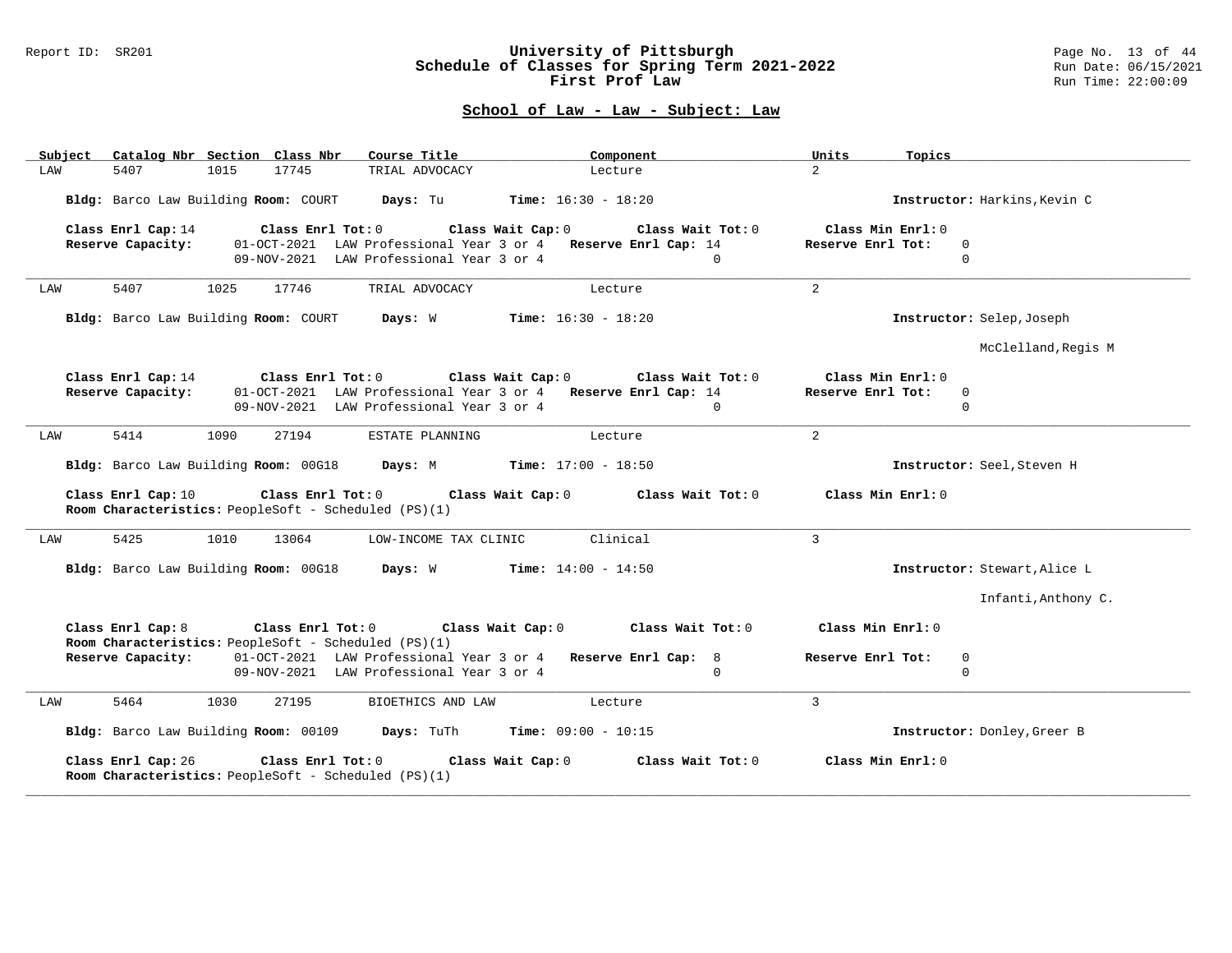#### Report ID: SR201 **University of Pittsburgh** Page No. 14 of 44 **Schedule of Classes for Spring Term 2021-2022** Run Date: 06/15/2021 **First Prof Law Run Time: 22:00:09** Run Time: 22:00:09

| Subject Catalog Nbr Section Class Nbr                                                                                                               | Course Title                                                                    | Component                                                                                       | Units<br>Topics                                                                             |  |  |  |  |  |  |
|-----------------------------------------------------------------------------------------------------------------------------------------------------|---------------------------------------------------------------------------------|-------------------------------------------------------------------------------------------------|---------------------------------------------------------------------------------------------|--|--|--|--|--|--|
| 5468<br>1000<br>LAW                                                                                                                                 | 26331<br>PSYCHOLOGY AND LAW                                                     | Seminar                                                                                         | $\mathcal{R}$                                                                               |  |  |  |  |  |  |
|                                                                                                                                                     | Bldg: Barco Law Building Room: 00G46 Days: W Time: 16:30 - 18:20                |                                                                                                 | Instructor: Vallano, Jonathan P                                                             |  |  |  |  |  |  |
| Class Enrl Cap: 15                                                                                                                                  | Room Characteristics: PeopleSoft - Scheduled (PS)(1)                            | Class Enrl Tot: $0$ Class Wait Cap: $0$ Class Wait Tot: $0$                                     | Class Min Enrl: 0                                                                           |  |  |  |  |  |  |
|                                                                                                                                                     | Reserve Capacity: 01-OCT-2021 LAW Professional Year 3 or 4 Reserve Enrl Cap: 15 |                                                                                                 | Reserve Enrl Tot:<br>$\Omega$                                                               |  |  |  |  |  |  |
|                                                                                                                                                     | 09-NOV-2021 LAW Professional Year 3 or 4                                        | $\Omega$                                                                                        | $\Omega$                                                                                    |  |  |  |  |  |  |
| 5476<br>1100<br>LAW                                                                                                                                 | 28588                                                                           | SPANISH FOR LAWYERS 2 Lecture                                                                   | 2                                                                                           |  |  |  |  |  |  |
|                                                                                                                                                     | Bldg: Barco Law Building Room: 00G13 Days: W Time: 18:30 - 20:20                |                                                                                                 | Instructor: Bozzo, Eduardo H.                                                               |  |  |  |  |  |  |
|                                                                                                                                                     | Room Characteristics: PeopleSoft - Scheduled (PS)(1)                            | Class Enrl Cap: 14 (class Enrl Tot: 0 (class Wait Cap: 0 (class Wait Tot: 0 $\sim$              | Class Min Enrl: 0                                                                           |  |  |  |  |  |  |
|                                                                                                                                                     | Reserve Capacity: 01-OCT-2021 LAW Professional Year 3 or 4 Reserve Enrl Cap: 14 |                                                                                                 | Reserve Enrl Tot:<br>$\mathbf 0$                                                            |  |  |  |  |  |  |
|                                                                                                                                                     | 09-NOV-2021 LAW Professional Year 3 or 4                                        | $\Omega$                                                                                        | $\Omega$                                                                                    |  |  |  |  |  |  |
| 5481<br>1095<br>LAW                                                                                                                                 | 28589                                                                           | INTELLCTL PROPERTY LICENSING Lecture                                                            | 2                                                                                           |  |  |  |  |  |  |
|                                                                                                                                                     | Bldg: Barco Law Building Room: 00111 Days: W Time: 16:30 - 18:20                |                                                                                                 | Instructor: Watt Morse, Peter M                                                             |  |  |  |  |  |  |
| Class Enrl Tot: $0$ Class Wait Cap: $0$ Class Wait Tot: $0$<br>Class Enrl Cap: 20<br>Class Min Enrl: 0                                              |                                                                                 |                                                                                                 |                                                                                             |  |  |  |  |  |  |
| Room Characteristics: PeopleSoft - Scheduled (PS)(1)<br>Reserve Capacity: 01-OCT-2021 LAW Professional Year 3 or 4 Reserve Enrl Cap: 20<br>$\Omega$ |                                                                                 |                                                                                                 |                                                                                             |  |  |  |  |  |  |
|                                                                                                                                                     | 09-NOV-2021 LAW Professional Year 3 or 4                                        | $\Omega$                                                                                        | Reserve Enrl Tot:<br>$\Omega$                                                               |  |  |  |  |  |  |
|                                                                                                                                                     |                                                                                 |                                                                                                 |                                                                                             |  |  |  |  |  |  |
| 5485<br>1010<br>LAW                                                                                                                                 | 13054<br>CLINIC EXTENSION                                                       | Clinical                                                                                        | $\overline{a}$                                                                              |  |  |  |  |  |  |
| Bldg: TO BE ARRANGED                                                                                                                                |                                                                                 |                                                                                                 | Room: TBA Days: TBA Time: 00:00 - 00:00 SECURITIES ARBITRATION Instructor: Stewart, Alice L |  |  |  |  |  |  |
|                                                                                                                                                     |                                                                                 | Class Enrl Cap: 5 Class Enrl Tot: 0 Class Wait Cap: 0 Class Wait Tot: 0 Class Min Enrl: 0       |                                                                                             |  |  |  |  |  |  |
| 1015<br>LAW                                                                                                                                         | 30350<br>CLINIC EXTENSION                                                       | Clinical                                                                                        | 2                                                                                           |  |  |  |  |  |  |
| Bldg: TO BE ARRANGED                                                                                                                                |                                                                                 | Room: TBA Days: TBA Time: 00:00 - 00:00 IMMIGRATION LAW Instructor: Velez, Sheila I             |                                                                                             |  |  |  |  |  |  |
|                                                                                                                                                     |                                                                                 | Class Enrl Cap: 5 Class Enrl Tot: 0 Class Wait Cap: 0 Class Wait Tot: 0 Class Min Enrl: 0       |                                                                                             |  |  |  |  |  |  |
| 1020<br>LAW                                                                                                                                         | 30351<br>CLINIC EXTENSION                                                       | Clinical                                                                                        | 2                                                                                           |  |  |  |  |  |  |
| Bldg: TO BE ARRANGED                                                                                                                                |                                                                                 | <b>Room:</b> TBA $\qquad$ <b>Days:</b> TBA $\qquad$ <b>Time:</b> $00:00 - 00:00$ LOW INCOME TAX | Instructor: Infanti, Anthony C.                                                             |  |  |  |  |  |  |
|                                                                                                                                                     |                                                                                 |                                                                                                 | Stewart, Alice L                                                                            |  |  |  |  |  |  |
| Class Enrl Cap: 5                                                                                                                                   | Class Enrl Tot: 0<br>Class Wait Cap: 0                                          | Class Wait Tot: 0                                                                               | Class Min Enrl: 0                                                                           |  |  |  |  |  |  |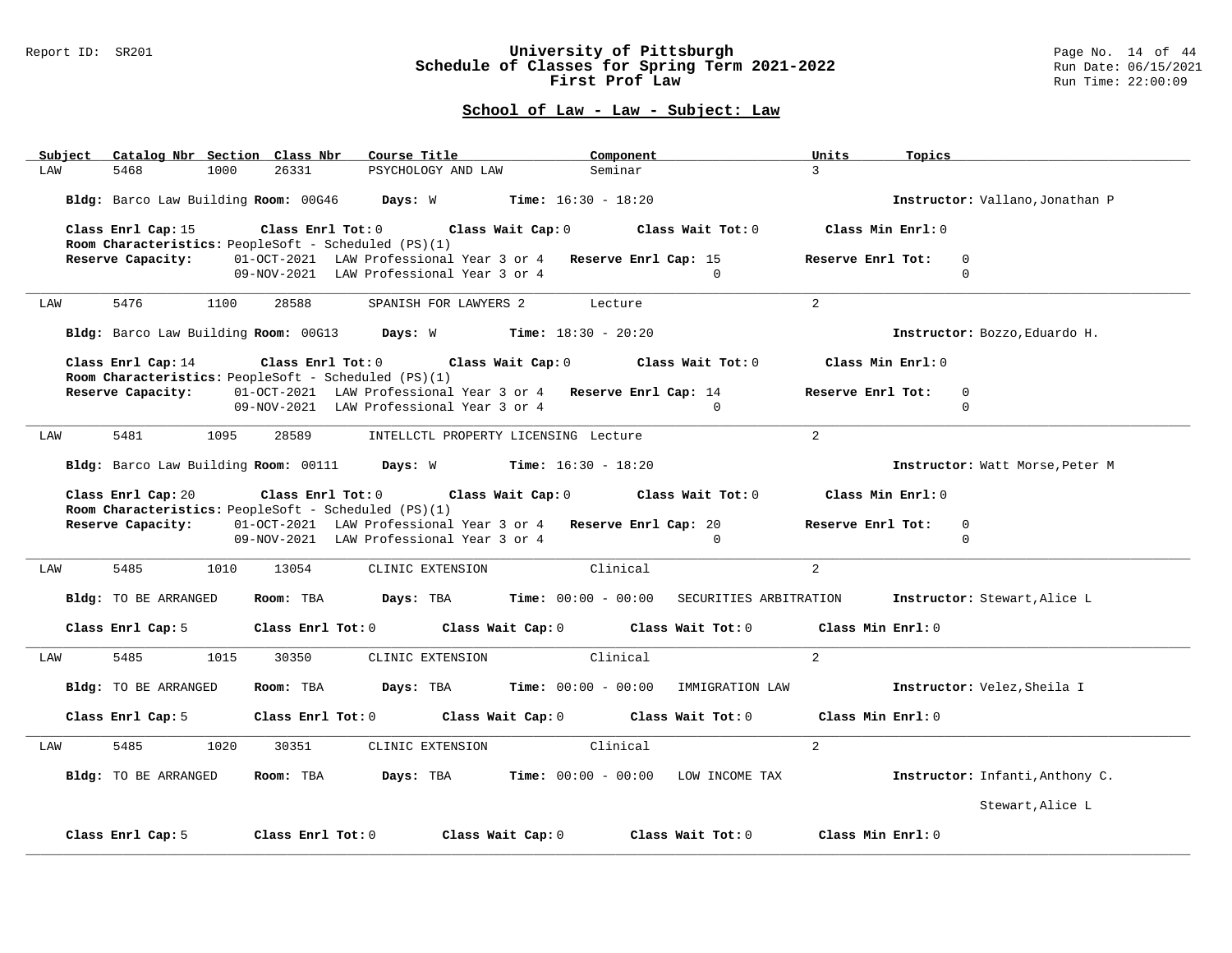#### Report ID: SR201 **University of Pittsburgh** Page No. 15 of 44 **Schedule of Classes for Spring Term 2021-2022** Run Date: 06/15/2021 **First Prof Law Run Time: 22:00:09** Run Time: 22:00:09

## **School of Law - Law - Subject: Law**

|     | Subject | Catalog Nbr Section Class Nbr                                       |      |           |  | Course Title                               |  | Component |                                                                | Units                                                                                              | Topics                                                                                      |
|-----|---------|---------------------------------------------------------------------|------|-----------|--|--------------------------------------------|--|-----------|----------------------------------------------------------------|----------------------------------------------------------------------------------------------------|---------------------------------------------------------------------------------------------|
| LAW |         | 5485                                                                | 1040 | 30352     |  | CLINIC EXTENSION                           |  | Clinical  |                                                                | $\overline{2}$                                                                                     |                                                                                             |
|     |         | Bldg: TO BE ARRANGED                                                |      | Room: TBA |  | $Days: TBA$ Time: $00:00 - 00:00$          |  |           | FAMILY LAW                                                     |                                                                                                    | Instructor: Congelio, William A                                                             |
|     |         | Class Enrl Cap: 5                                                   |      |           |  |                                            |  |           | Class Enrl Tot: 0 Class Wait Cap: 0 Class Wait Tot: 0          | Class Min Enrl: 0                                                                                  |                                                                                             |
| LAW |         | 5485                                                                | 1050 | 30353     |  | CLINIC EXTENSION                           |  | Clinical  |                                                                | $\overline{a}$                                                                                     |                                                                                             |
|     |         | Bldg: TO BE ARRANGED                                                |      | Room: TBA |  |                                            |  |           | $\texttt{Days:}$ TBA $\texttt{Time:}$ 00:00 - 00:00 HEALTH LAW |                                                                                                    | Instructor: Pierson-Brown, Tomar Nicole                                                     |
|     |         | Class Enrl Cap: 5                                                   |      |           |  |                                            |  |           | Class Enrl Tot: 0 Class Wait Cap: 0 Class Wait Tot: 0          | Class Min Enrl: 0                                                                                  |                                                                                             |
| LAW |         | 5485                                                                | 1060 | 30354     |  | CLINIC EXTENSION Clinical                  |  |           |                                                                | $\overline{a}$                                                                                     |                                                                                             |
|     |         | Bldg: TO BE ARRANGED                                                |      |           |  |                                            |  |           | <b>Room:</b> TBA $Days:$ TBA $Time:$ $00:00 - 00:00$ ELDER LAW |                                                                                                    | Instructor: Mannix, Martha Mary                                                             |
|     |         | Class Enrl Cap: 5                                                   |      |           |  |                                            |  |           | Class Enrl Tot: 0 Class Wait Cap: 0 Class Wait Tot: 0          | Class Min Enrl: 0                                                                                  |                                                                                             |
| LAW |         | 5485                                                                | 1070 | 30355     |  | CLINIC EXTENSION                           |  | Clinical  |                                                                | 2                                                                                                  |                                                                                             |
|     |         | Bldg: TO BE ARRANGED                                                |      | Room: TBA |  |                                            |  |           |                                                                |                                                                                                    | Days: TBA       Time: 00:00 - 00:00   PRISON LAW AND LITIGATION   Instructor: Lobel,Jules L |
|     |         | Class Enrl Cap: 5                                                   |      |           |  |                                            |  |           |                                                                | Class Enrl Tot: 0 $\qquad$ Class Wait Cap: 0 $\qquad$ Class Wait Tot: 0 $\qquad$ Class Min Enrl: 0 |                                                                                             |
| LAW |         | 5485                                                                | 1080 | 30356     |  | CLINIC EXTENSION                           |  | Clinical  |                                                                | $\overline{2}$                                                                                     |                                                                                             |
|     |         | Bldg: TO BE ARRANGED                                                |      | Room: TBA |  | $\texttt{DayS:}$ TBA Time: $00:00 - 00:00$ |  |           |                                                                |                                                                                                    | ENVIRONMENTAL LAW <b>Instructor:</b> MacIntyre, Grant B                                     |
|     |         | Class Enrl Cap: 5                                                   |      |           |  |                                            |  |           |                                                                | Class Enrl Tot: $0$ Class Wait Cap: $0$ Class Wait Tot: $0$ Class Min Enrl: $0$                    |                                                                                             |
| LAW |         | 5491                                                                | 1010 | 23610     |  | ADVANCED LEGAL RESEARCH                    |  | Lecture   |                                                                | 3                                                                                                  |                                                                                             |
|     |         | Bldg: Barco Law Building Room: 00G18 Days: TuTh Time: 14:00 - 15:15 |      |           |  |                                            |  |           |                                                                |                                                                                                    | Instructor: Tashbook, Linda P                                                               |
|     |         |                                                                     |      |           |  |                                            |  |           |                                                                |                                                                                                    | Silverman, Marc B                                                                           |
|     |         | Room Characteristics: PeopleSoft - Scheduled (PS)(1)                |      |           |  |                                            |  |           |                                                                | Class Enrl Cap: 14 Class Enrl Tot: 0 Class Wait Cap: 0 Class Wait Tot: 0 Class Min Enrl: 0         |                                                                                             |

**\_\_\_\_\_\_\_\_\_\_\_\_\_\_\_\_\_\_\_\_\_\_\_\_\_\_\_\_\_\_\_\_\_\_\_\_\_\_\_\_\_\_\_\_\_\_\_\_\_\_\_\_\_\_\_\_\_\_\_\_\_\_\_\_\_\_\_\_\_\_\_\_\_\_\_\_\_\_\_\_\_\_\_\_\_\_\_\_\_\_\_\_\_\_\_\_\_\_\_\_\_\_\_\_\_\_\_\_\_\_\_\_\_\_\_\_\_\_\_\_\_\_\_\_\_\_\_\_\_\_\_\_\_\_\_\_\_\_\_\_\_\_\_\_\_\_\_\_\_\_\_\_\_\_\_\_**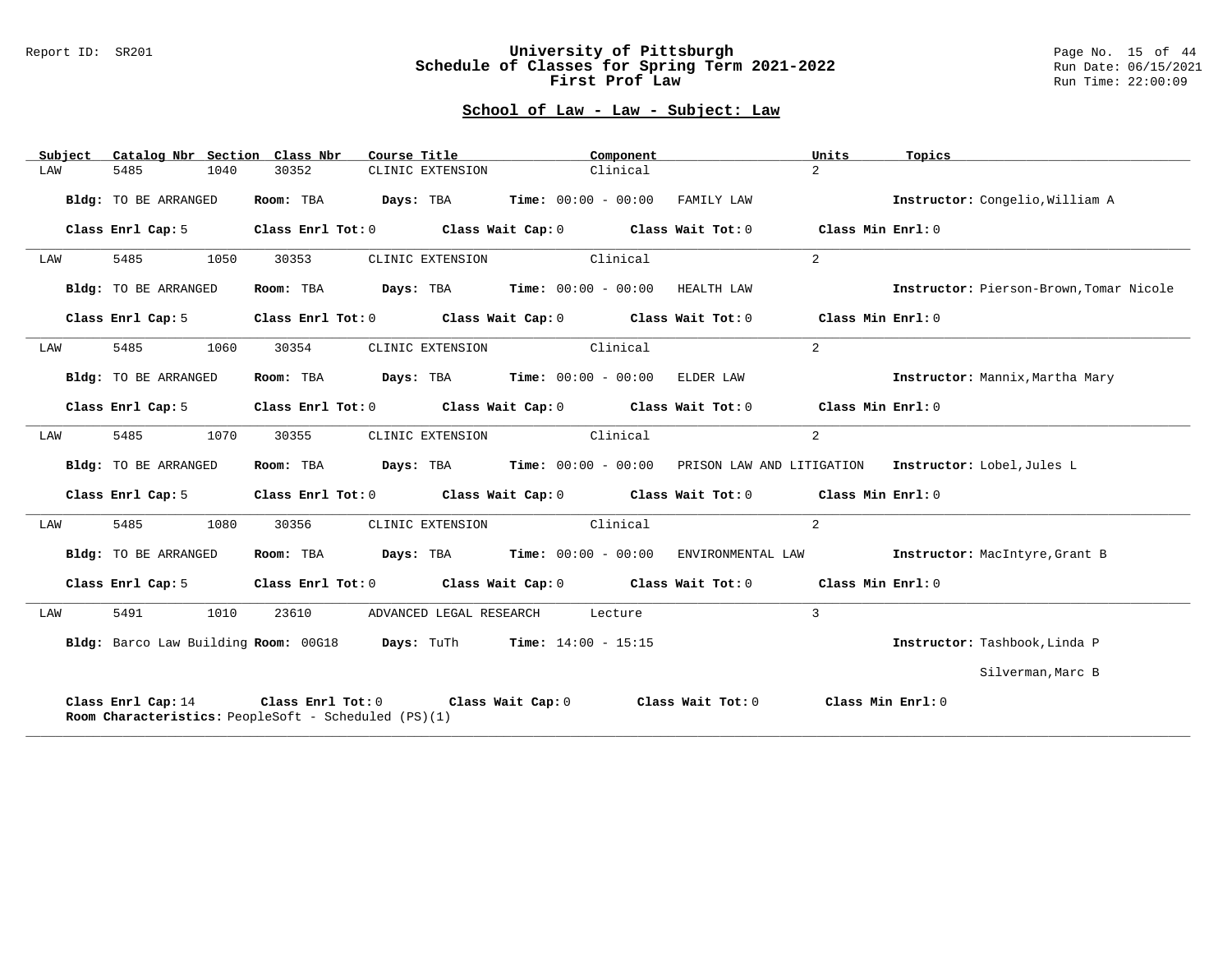### Report ID: SR201 **University of Pittsburgh** Page No. 16 of 44 **Schedule of Classes for Spring Term 2021-2022** Run Date: 06/15/2021 **First Prof Law Run Time: 22:00:09** Run Time: 22:00:09

|     | Subject Catalog Nbr Section Class Nbr        |      |                   | Course Title                                                                                |                                              | Component                                                   | Units             | Topics                            |  |
|-----|----------------------------------------------|------|-------------------|---------------------------------------------------------------------------------------------|----------------------------------------------|-------------------------------------------------------------|-------------------|-----------------------------------|--|
| LAW | 5494                                         | 1010 | 22820             | IN-HOUSE COUNSEL & MODERN CORPLecture                                                       |                                              |                                                             | $\overline{2}$    |                                   |  |
|     | Bldg: Barco Law Building Room: 00G12 Days: M |      |                   |                                                                                             | $Time: 17:30 - 19:20$                        |                                                             |                   | Instructor: Smorey-Giger, Marcy L |  |
|     |                                              |      |                   |                                                                                             |                                              |                                                             |                   | Storm, Christopher S              |  |
|     | Class Enrl Cap: 12                           |      |                   | Class Enrl Tot: 0 Class Wait Cap: 0<br>Room Characteristics: PeopleSoft - Scheduled (PS)(1) |                                              | Class Wait Tot: 0                                           |                   | Class Min Enrl: 0                 |  |
|     | Reserve Capacity:                            |      |                   | 01-OCT-2021 LAW Professional Year 3 or 4 Reserve Enrl Cap: 11                               |                                              |                                                             | Reserve Enrl Tot: | $\Omega$                          |  |
|     |                                              |      |                   | 01-OCT-2021 Internatl & Comparative Law                                                     |                                              | $\mathbf{1}$                                                |                   | $\Omega$                          |  |
|     |                                              |      |                   | 09-NOV-2021 Internatl & Comparative Law                                                     |                                              | $\Omega$                                                    |                   | $\Omega$                          |  |
| LAW | 5508                                         | 1070 | 29900             | PERFORMING JUSTICE SEMINAR                                                                  |                                              | Seminar                                                     | $\mathbf{3}$      |                                   |  |
|     |                                              |      |                   | Bldg: Barco Law Building Room: 00118 Days: Th Time: 14:00 - 15:50                           |                                              |                                                             |                   | Instructor: Allen, Jessie A       |  |
|     | Class Enrl Cap: 12                           |      |                   | Room Characteristics: PeopleSoft - Scheduled (PS)(1)                                        |                                              | Class Enrl Tot: $0$ Class Wait Cap: $0$ Class Wait Tot: $0$ |                   | Class Min Enrl: 0                 |  |
|     | Reserve Capacity:                            |      |                   | 01-OCT-2021 LAW Professional Year 3 or 4 Reserve Enrl Cap: 12                               |                                              |                                                             | Reserve Enrl Tot: | $\Omega$                          |  |
|     |                                              |      |                   | 09-NOV-2021 LAW Professional Year 3 or 4                                                    |                                              | $\Omega$                                                    |                   | $\Omega$                          |  |
| LAW | 5511                                         | 1035 | 27196             | TAX LAW & POLICY SEMINAR                                                                    |                                              | Seminar                                                     | $\mathbf{3}$      |                                   |  |
|     |                                              |      |                   | Bldg: Barco Law Building Room: 00121 Days: Tu Time: 10:30 - 12:20                           |                                              |                                                             |                   | Instructor: Hackney, Philip T     |  |
|     | Class Enrl Cap: 12                           |      | Class Enrl Tot: 0 | Class Wait Cap: 0<br>Room Characteristics: PeopleSoft - Scheduled (PS)(1)                   |                                              | Class Wait Tot: 0                                           |                   | Class Min Enrl: 0                 |  |
|     | Reserve Capacity:                            |      |                   | 01-OCT-2021 LAW Professional Year 3 or 4 Reserve Enrl Cap: 12                               |                                              |                                                             | Reserve Enrl Tot: | $\mathbf 0$                       |  |
|     |                                              |      |                   | 09-NOV-2021 LAW Professional Year 3 or 4                                                    |                                              | $\Omega$                                                    |                   | $\Omega$                          |  |
| LAW | 5527                                         | 1070 | 28590             | INTERNATIONAL IP SEMINAR                                                                    |                                              | Seminar                                                     | $\overline{3}$    |                                   |  |
|     | Bldg: Barco Law Building Room: 00G13         |      |                   |                                                                                             | <b>Days:</b> Tu <b>Time:</b> $14:00 - 15:50$ |                                                             |                   | Instructor: Lipton, Jacqueline D  |  |
|     | Class Enrl Cap: 12                           |      | Class Enrl Tot: 0 | Room Characteristics: PeopleSoft - Scheduled (PS)(1)                                        | Class Wait Cap: 0                            | Class Wait Tot: 0                                           |                   | Class Min Enrl: 0                 |  |
|     | Reserve Capacity:                            |      |                   | 01-OCT-2021 LAW Professional Year 3 or 4 Reserve Enrl Cap: 2                                |                                              |                                                             | Reserve Enrl Tot: | 0                                 |  |
|     |                                              |      |                   | 09-NOV-2021 LAW Professional Year 3 or 4                                                    |                                              | $\Omega$                                                    |                   | $\mathbf 0$                       |  |
| LAW | 5572                                         | 1010 | 24452             | PA INNOCENCE PROJECT PRAC                                                                   |                                              | Practicum                                                   | $\mathbf{3}$      |                                   |  |
|     | Bldg: TO BE ARRANGED                         |      | Room: TBA         | Days: TBA                                                                                   | <b>Time:</b> $00:00 - 00:00$                 |                                                             |                   | Instructor: DeLosa, Elizabeth A   |  |
|     | Class Enrl Cap: 6                            |      | Class Enrl Tot: 0 |                                                                                             | Class Wait Cap: 0                            | Class Wait Tot: 0                                           | Class Min Enrl: 0 |                                   |  |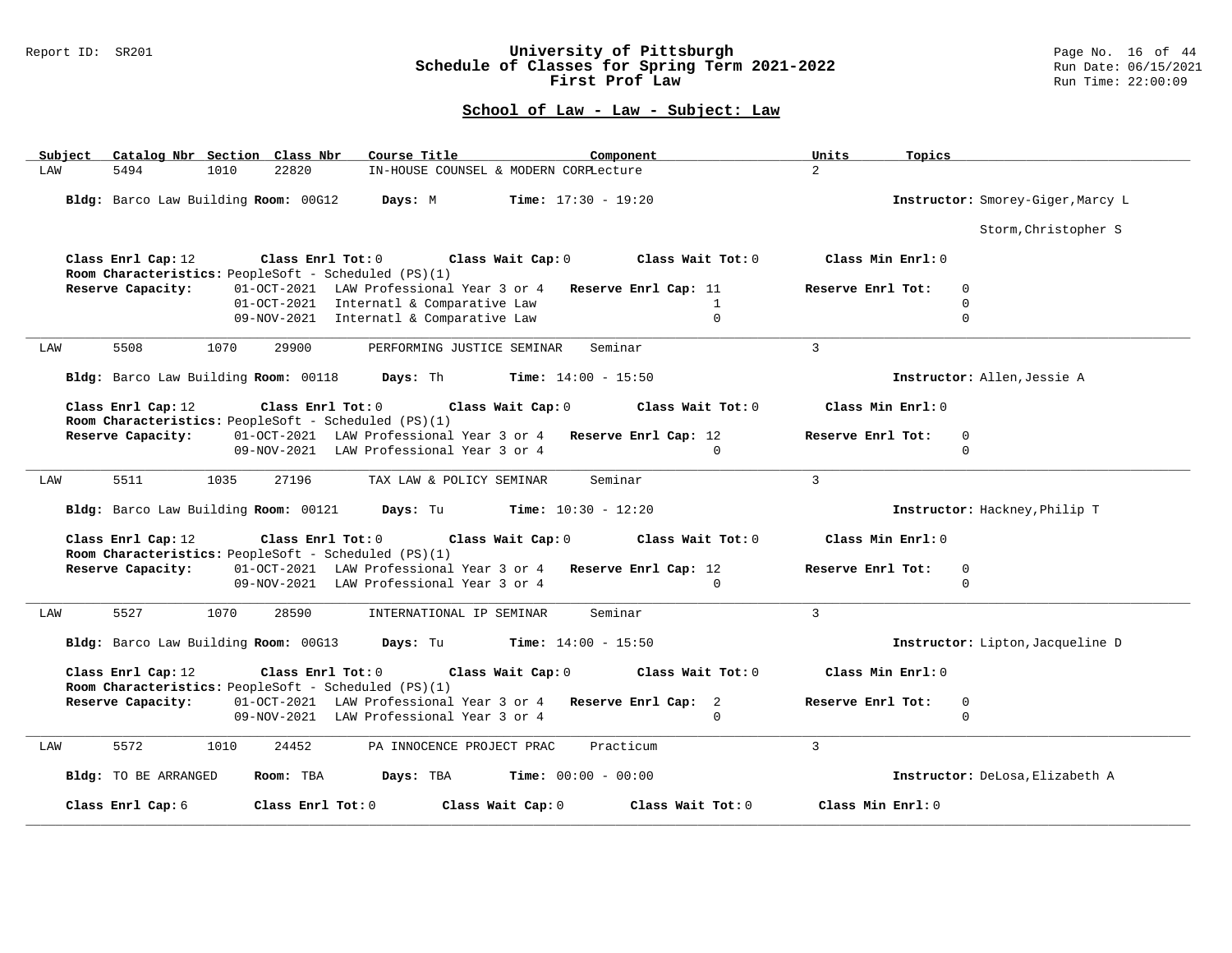#### Report ID: SR201 **University of Pittsburgh** Page No. 17 of 44 **Schedule of Classes for Spring Term 2021-2022** Run Date: 06/15/2021 **First Prof Law Run Time: 22:00:09** Run Time: 22:00:09

| Course Title<br>Catalog Nbr Section Class Nbr<br>Component<br>Subject                   | Units<br>Topics                     |
|-----------------------------------------------------------------------------------------|-------------------------------------|
| 27197<br>ED & JUSTC & CIVIL RIGHTS SEM Seminar<br>LAW<br>5585<br>1010                   | $\overline{3}$                      |
|                                                                                         |                                     |
| Bldg: Barco Law Building Room: 00G46 Days: Th Time: 17:30 - 19:20                       | Instructor: Robinson Mock, Thena K  |
|                                                                                         |                                     |
| Class Enrl Cap: 20<br>$Class$ $Enrl$ $Tot: 0$<br>Class Wait Cap: 0<br>Class Wait Tot: 0 | Class Min Enrl: 0                   |
| Attributes: Global Studies                                                              |                                     |
| Room Characteristics: PeopleSoft - Scheduled (PS)(1)                                    |                                     |
| 01-OCT-2021 LAW Professional Year 3 or 4 Reserve Enrl Cap: 17<br>Reserve Capacity:      | Reserve Enrl Tot:<br>$\mathbf 0$    |
| 01-OCT-2021 Internatl & Comparative Law<br>$\mathcal{R}$                                | $\Omega$                            |
| $\Omega$<br>09-NOV-2021 Internatl & Comparative Law                                     | $\Omega$                            |
|                                                                                         |                                     |
| 5609<br>1010<br>22651<br>LAW<br>PROFESSIONAL RESPONSIBILITY Lecture                     | $\overline{3}$                      |
|                                                                                         |                                     |
| Bldg: Barco Law Building Room: 00107 Days: MW Time: 12:30 - 13:45                       | Instructor: Arnett, Chaz P          |
|                                                                                         |                                     |
| Class Enrl Cap: 117<br>Class Enrl Tot:0<br>Class Wait Cap: 0<br>Class Wait Tot: 0       | Class Min Enrl: 0                   |
| Room Characteristics: PeopleSoft - Scheduled (PS)(1)                                    |                                     |
| 01-OCT-2021 LAW Professional Year 3 or 4 Reserve Enrl Cap: 111<br>Reserve Capacity:     | Reserve Enrl Tot:<br>$\mathbf 0$    |
| 01-OCT-2021 Internatl & Comparative Law<br>6                                            | $\Omega$                            |
| $\mathbf{0}$<br>09-NOV-2021 Internatl & Comparative Law                                 | $\Omega$                            |
|                                                                                         |                                     |
| 5626<br>1010<br>27496<br>LOBBYING AND ADVOCACY<br>Lecture<br>LAW                        | $\overline{2}$                      |
|                                                                                         |                                     |
| Bldg: Barco Law Building Room: 00G25<br><b>Days:</b> M <b>Time:</b> $17:30 - 19:20$     | Instructor: Kim, Oliver J           |
|                                                                                         |                                     |
|                                                                                         |                                     |
|                                                                                         |                                     |
| Class Enrl Cap: 8<br>Class Enrl Tot: 0 Class Wait Cap: 0<br>Class Wait Tot: 0           | Class Min Enrl: 0                   |
| Room Characteristics: PeopleSoft - Scheduled (PS)(1)                                    |                                     |
| 01-OCT-2021 LAW Professional Year 3 or 4 Reserve Enrl Cap: 8<br>Reserve Capacity:       | $\Omega$<br>Reserve Enrl Tot:       |
| 09-NOV-2021 LAW Professional Year 3 or 4<br>$\Omega$                                    | $\Omega$                            |
|                                                                                         |                                     |
| 5627<br>1010<br>28240<br>WICKED PROBLEM INNOVATION<br>LAW<br>Lecture                    | $\overline{3}$                      |
|                                                                                         |                                     |
| <b>Days:</b> Th <b>Time:</b> $08:30 - 10:30$<br>Bldg: TO BE ARRANGED<br>Room: TBA       | Instructor: Nixon, Marily           |
|                                                                                         |                                     |
|                                                                                         | Cohen, Susan Kaczka                 |
|                                                                                         |                                     |
| Class Wait Cap: 0<br>Class Enrl Cap: 10<br>Class Enrl Tot: 0                            | Class Wait Tot: 0 Class Min Enrl: 0 |
|                                                                                         |                                     |
| 5630<br>1040<br>18126<br>FEDERAL CIVIL LITIGATION SKILSLecture<br>LAW                   | $\overline{2}$                      |
|                                                                                         |                                     |
| Bldg: Barco Law Building Room: 00G46<br>Days: Tu<br><b>Time:</b> $10:00 - 11:50$        | Instructor: Hall, Kenneth M         |
|                                                                                         |                                     |
| Class Enrl Cap: 12<br>Class Enrl Tot: 0<br>Class Wait Cap: 0 Class Wait Tot: 0          | Class Min Enrl: 0                   |
| Room Characteristics: PeopleSoft - Scheduled (PS)(1)                                    |                                     |
| 01-OCT-2021 LAW Professional Year 3 or 4 Reserve Enrl Cap: 12<br>Reserve Capacity:      | Reserve Enrl Tot:<br>$\mathbf 0$    |
| 09-NOV-2021 LAW Professional Year 3 or 4<br>$\Omega$                                    | $\Omega$                            |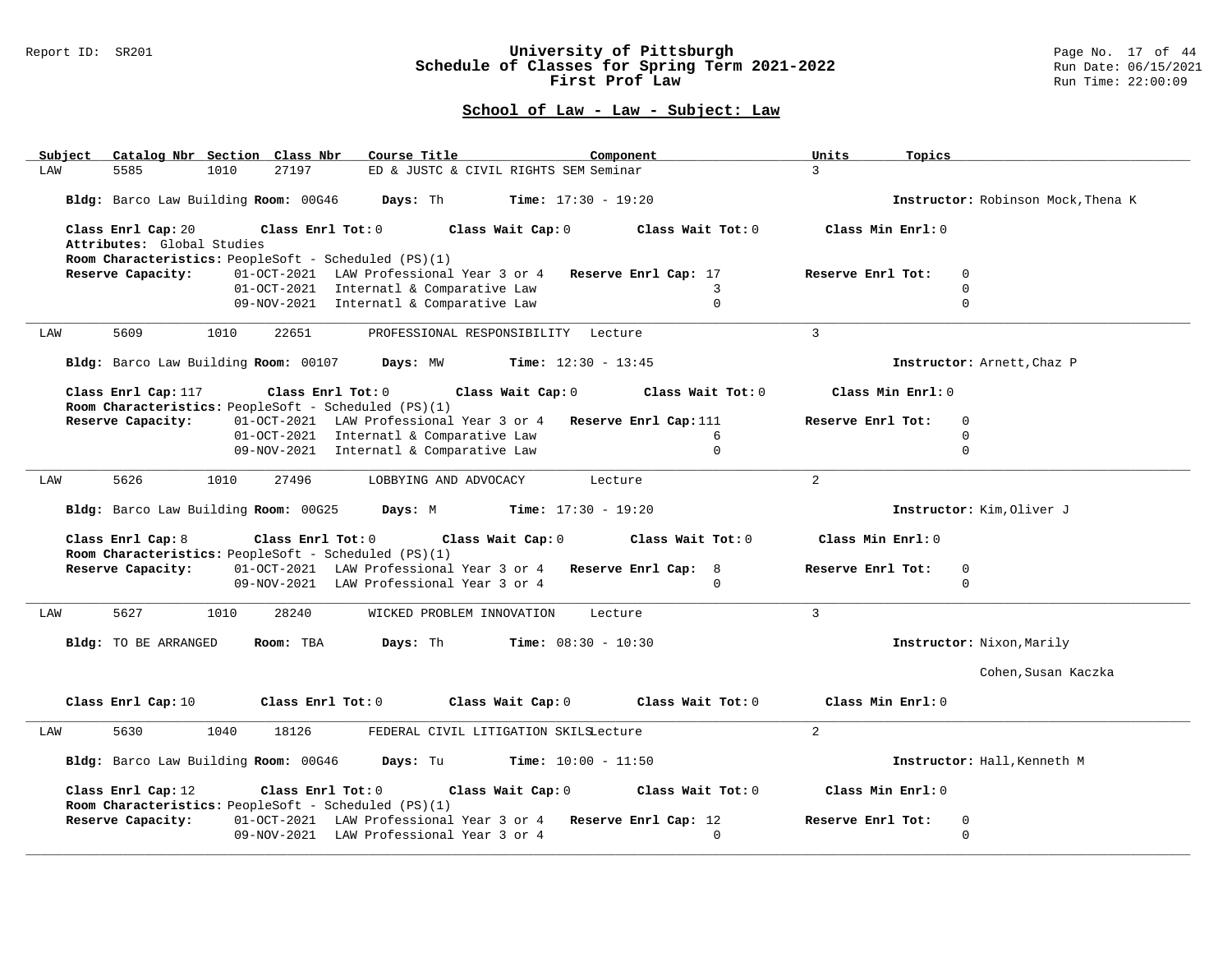#### Report ID: SR201 **University of Pittsburgh** Page No. 18 of 44 **Schedule of Classes for Spring Term 2021-2022** Run Date: 06/15/2021 **First Prof Law Run Time: 22:00:09** Run Time: 22:00:09

|     | Subject Catalog Nbr Section Class Nbr |      |                         | Course Title                                                                                                                   | Component         |                   | Units<br>Topics   |                                   |
|-----|---------------------------------------|------|-------------------------|--------------------------------------------------------------------------------------------------------------------------------|-------------------|-------------------|-------------------|-----------------------------------|
| LAW | 5631                                  | 1050 | 18125                   | LAW AND ENTREPRENEURSHIP                                                                                                       | Lecture           |                   | $\overline{3}$    |                                   |
|     |                                       |      |                         | Bldg: Barco Law Building Room: 00G18 Days: Tu Time: 17:30 - 20:20                                                              |                   |                   |                   | Instructor: Dater, Elliot J       |
|     | Class Enrl Cap: 9                     |      | Class Enrl Tot: $0$     | Class Wait Cap: 0<br>Room Characteristics: PeopleSoft - Scheduled (PS)(1)                                                      | Class Wait Tot: 0 |                   | Class Min Enrl: 0 |                                   |
|     | Reserve Capacity:                     |      |                         | 01-OCT-2021 LAW Professional Year 3 or 4 Reserve Enrl Cap: 9<br>09-NOV-2021 LAW Professional Year 3 or 4                       |                   | $\Omega$          | Reserve Enrl Tot: | $\mathbf 0$<br>$\Omega$           |
| LAW | 5667                                  | 1010 | 22927                   | POLICY EXTERNSHIP                                                                                                              | Practicum         |                   | $4 - 8$           |                                   |
|     | Bldg: TO BE ARRANGED                  |      | Room: TBA               | <b>Days:</b> TBA <b>Time:</b> $00:00 - 00:00$                                                                                  |                   |                   |                   | Instructor: Baylis, Elena Annette |
|     |                                       |      |                         | Class Enrl Cap: $10$ Class Enrl Tot: 0 Class Wait Cap: 0                                                                       |                   | Class Wait Tot: 0 | Class Min Enrl: 0 |                                   |
| LAW | 5668                                  | 1010 | 22928                   | POLICY COLLOQUIUM                                                                                                              | Colloquium        |                   | $\mathbf{1}$      |                                   |
|     | Bldg: TO BE ARRANGED                  |      |                         | Room: TBA $Days:$ TBA $Time: 00:00 - 00:00$                                                                                    |                   |                   |                   | Instructor: Baylis, Elena Annette |
|     | Class Enrl Cap: 10                    |      | $Class$ $Enr1$ $Tot: 0$ | Class Wait Cap: 0                                                                                                              |                   | Class Wait Tot: 0 | Class Min Enrl: 0 |                                   |
| LAW | 5669                                  | 1010 | 29876                   | POLICE MISCONDUCT & HATE CRIMELecture                                                                                          |                   |                   | $\overline{a}$    |                                   |
|     |                                       |      |                         | Bldg: Barco Law Building Room: 00G20 Days: Tu Time: 17:00 - 18:50                                                              |                   |                   |                   | Instructor: Gilson, Stephen       |
|     | Class Enrl Cap: 42                    |      |                         | Class Enrl Tot: 0 Class Wait Cap: 0 Class Wait Tot: 0<br>Room Characteristics: PeopleSoft - Scheduled (PS)(1)                  |                   |                   | Class Min Enrl: 0 |                                   |
| LAW | 5670                                  | 1010 | 29877                   | FINANCIAL & BUSINESS PLANNING Lecture                                                                                          |                   |                   | $\mathbf{1}$      |                                   |
|     |                                       |      |                         | Bldg: Barco Law Building Room: 00118 Days: TBA<br>Time: TBA                                                                    |                   |                   |                   | Instructor: Staff                 |
|     | Class Enrl Cap: 20                    |      |                         | Class Enrl Tot: 0 Class Wait Cap: 0<br>Room Characteristics: Media - Data Projector/Monitor(1), PeopleSoft - Scheduled (PS)(1) |                   | Class Wait Tot: 0 | Class Min Enrl: 0 |                                   |
| LAW | 5685                                  | 1010 | 29874                   | CYBER LAW & POLICY SEMINAR                                                                                                     | Seminar           |                   | 3                 |                                   |
|     |                                       |      |                         | Bldg: Barco Law Building Room: 00113 Days: Tu Time: 15:30 - 17:20                                                              |                   |                   |                   | Instructor: Hickton, David J      |
|     | Class Enrl Cap: 28                    |      | Class Enrl Tot: 0       | Class Wait Cap: 0<br>Room Characteristics: PeopleSoft - Scheduled (PS)(1)                                                      | Class Wait Tot: 0 |                   | Class Min Enrl: 0 |                                   |
|     | Reserve Capacity:                     |      |                         | 01-OCT-2021 LAW Professional Year 3 or 4 Reserve Enrl Cap: 22<br>09-NOV-2021 LAW Professional Year 3 or 4                      |                   | $\Omega$          | Reserve Enrl Tot: | 0<br>$\Omega$                     |
|     |                                       |      |                         |                                                                                                                                |                   |                   |                   |                                   |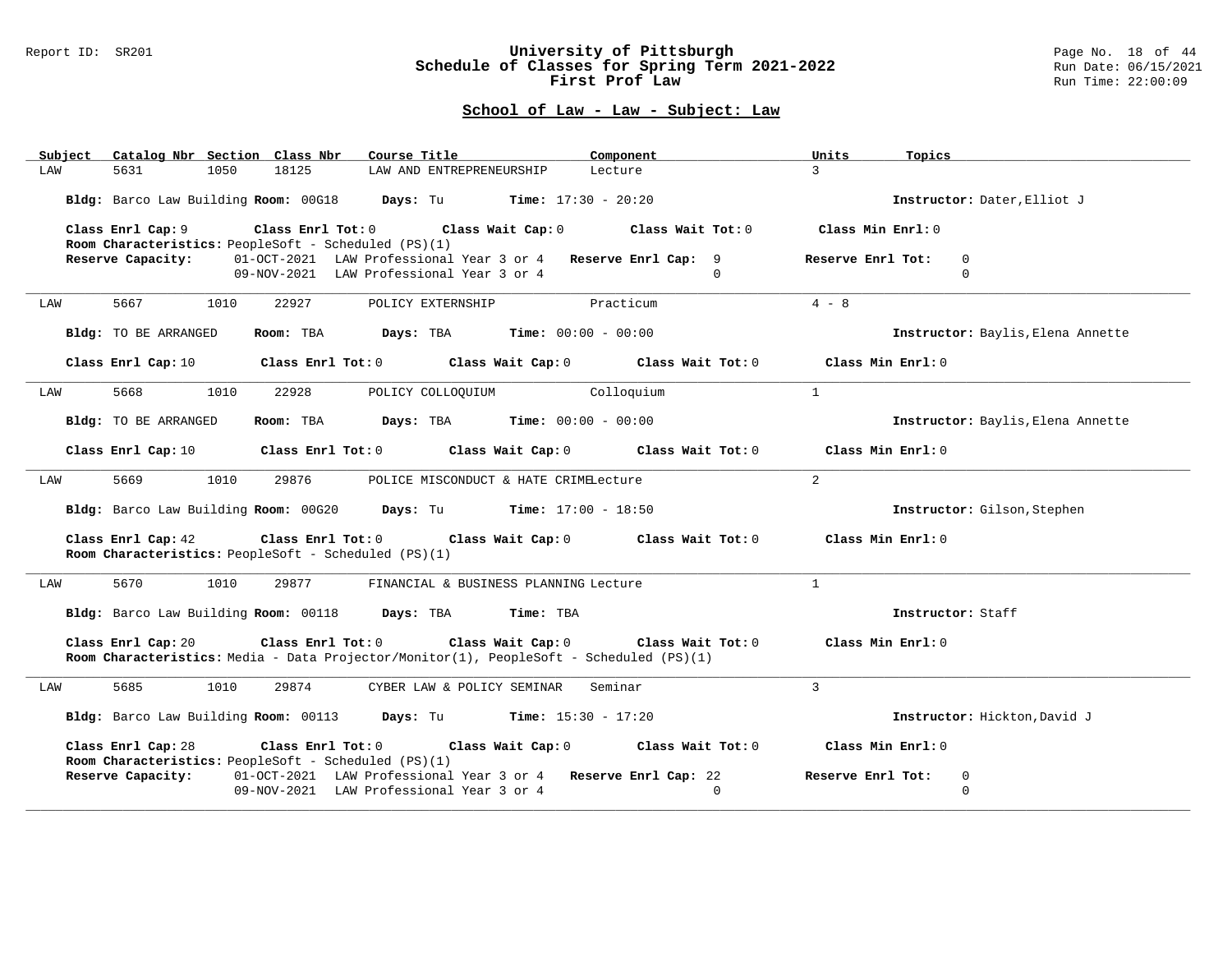#### Report ID: SR201 **University of Pittsburgh** Page No. 19 of 44 **Schedule of Classes for Spring Term 2021-2022** Run Date: 06/15/2021 **First Prof Law Run Time: 22:00:09** Run Time: 22:00:09

|     | Subject Catalog Nbr Section Class Nbr |      |       | Course Title                                                                                    |           | Component                                                                       | Units             | Topics                          |                                          |  |
|-----|---------------------------------------|------|-------|-------------------------------------------------------------------------------------------------|-----------|---------------------------------------------------------------------------------|-------------------|---------------------------------|------------------------------------------|--|
| LAW | 5686                                  | 1070 | 29944 | LEGL INSTITUTIONS & HOLOCAUST Seminar                                                           |           |                                                                                 | $\mathcal{L}$     |                                 |                                          |  |
|     |                                       |      |       | Bldg: Barco Law Building Room: 00G46 Days: M Time: 14:00 - 15:50                                |           |                                                                                 |                   | Instructor: Weisberg, Richard H |                                          |  |
|     | Class Enrl Cap: 12                    |      |       | Room Characteristics: PeopleSoft - Scheduled (PS)(1)                                            |           | Class Enrl Tot: $0$ Class Wait Cap: $0$ Class Wait Tot: $0$                     |                   | Class Min Enrl: $0$             |                                          |  |
|     | Reserve Capacity:                     |      |       | 01-OCT-2021 LAW Professional Year 3 or 4 Reserve Enrl Cap: 12                                   |           |                                                                                 | Reserve Enrl Tot: | 0                               |                                          |  |
|     |                                       |      |       | 09-NOV-2021 LAW Professional Year 3 or 4                                                        |           | $\Omega$                                                                        |                   | $\Omega$                        |                                          |  |
| LAW |                                       | 1010 | 15618 | TRADEMARK LAW PRACTICE                                                                          | Lecture   |                                                                                 | 2                 |                                 |                                          |  |
|     |                                       |      |       | Bldg: Barco Law Building Room: 00118 Days: M Time: 16:30 - 18:20                                |           |                                                                                 |                   |                                 | Instructor: Pritchard IV, Joseph Matthew |  |
|     |                                       |      |       | Room Characteristics: PeopleSoft - Scheduled (PS)(1)                                            |           | Class Enrl Cap: 20 Class Enrl Tot: 0 Class Wait Cap: 0 Class Wait Tot: 0        |                   | Class Min Enrl: 0               |                                          |  |
|     | Reserve Capacity:                     |      |       | 01-OCT-2021 LAW Professional Year 3 or 4 Reserve Enrl Cap: 19                                   |           |                                                                                 | Reserve Enrl Tot: | $\mathbf 0$                     |                                          |  |
|     |                                       |      |       | 01-OCT-2021 Internatl & Comparative Law                                                         |           | $\mathbf{1}$                                                                    |                   | $\mathbf 0$                     |                                          |  |
|     |                                       |      |       | 09-NOV-2021 LAW Professional Year 3 or 4                                                        |           | $\Omega$                                                                        |                   | $\Omega$                        |                                          |  |
|     |                                       |      |       |                                                                                                 |           |                                                                                 |                   |                                 |                                          |  |
| LAW | 5697                                  | 1045 | 30072 | PRATCL ASPECTS OF GLBL DSPUTESLecture                                                           |           |                                                                                 | 2                 |                                 |                                          |  |
|     |                                       |      |       | Bldg: Lawrence Hall Room: 00211 Days: M Time: 10:30 - 12:20                                     |           |                                                                                 |                   |                                 | Instructor: Kotuby, Charles T            |  |
|     | Class Enrl Cap: 12                    |      |       | Room Characteristics: PeopleSoft - Scheduled (PS)(1)                                            |           | Class Enrl Tot: $0$ Class Wait Cap: $0$ Class Wait Tot: $0$                     |                   | Class Min Enrl: 0               |                                          |  |
| LAW | 5698                                  | 1010 | 29873 | INTERSECTION OF LAW & POLICY Lecture                                                            |           |                                                                                 | 2                 |                                 |                                          |  |
|     |                                       |      |       | Bldg: Barco Law Building Room: 00G12 Days: W Time: 17:00 - 18:40                                |           |                                                                                 |                   |                                 | Instructor: Hitter, Thomas               |  |
|     | Class Enrl Cap: 49                    |      |       | Room Characteristics: PeopleSoft - Scheduled (PS)(1)                                            |           | Class Enrl Tot: $0$ Class Wait Cap: $0$ Class Wait Tot: $0$ Class Min Enrl: $0$ |                   |                                 |                                          |  |
| LAW | 5699                                  | 1010 | 29872 | LEGAL ORIGINS OF BREXIT                                                                         |           | Lecture                                                                         | $\mathbf{1}$      |                                 |                                          |  |
|     |                                       |      |       | Bldg: Barco Law Building Room: 00107 Days: TBA                                                  | Time: TBA |                                                                                 |                   | Instructor: Staff               |                                          |  |
|     | Class Enrl Cap: 35                    |      |       | Class Enrl Tot: $0$ Class Wait Cap: $0$<br>Room Characteristics: PeopleSoft - Scheduled (PS)(1) |           | Class Wait Tot: 0                                                               |                   | Class Min Enrl: 0               |                                          |  |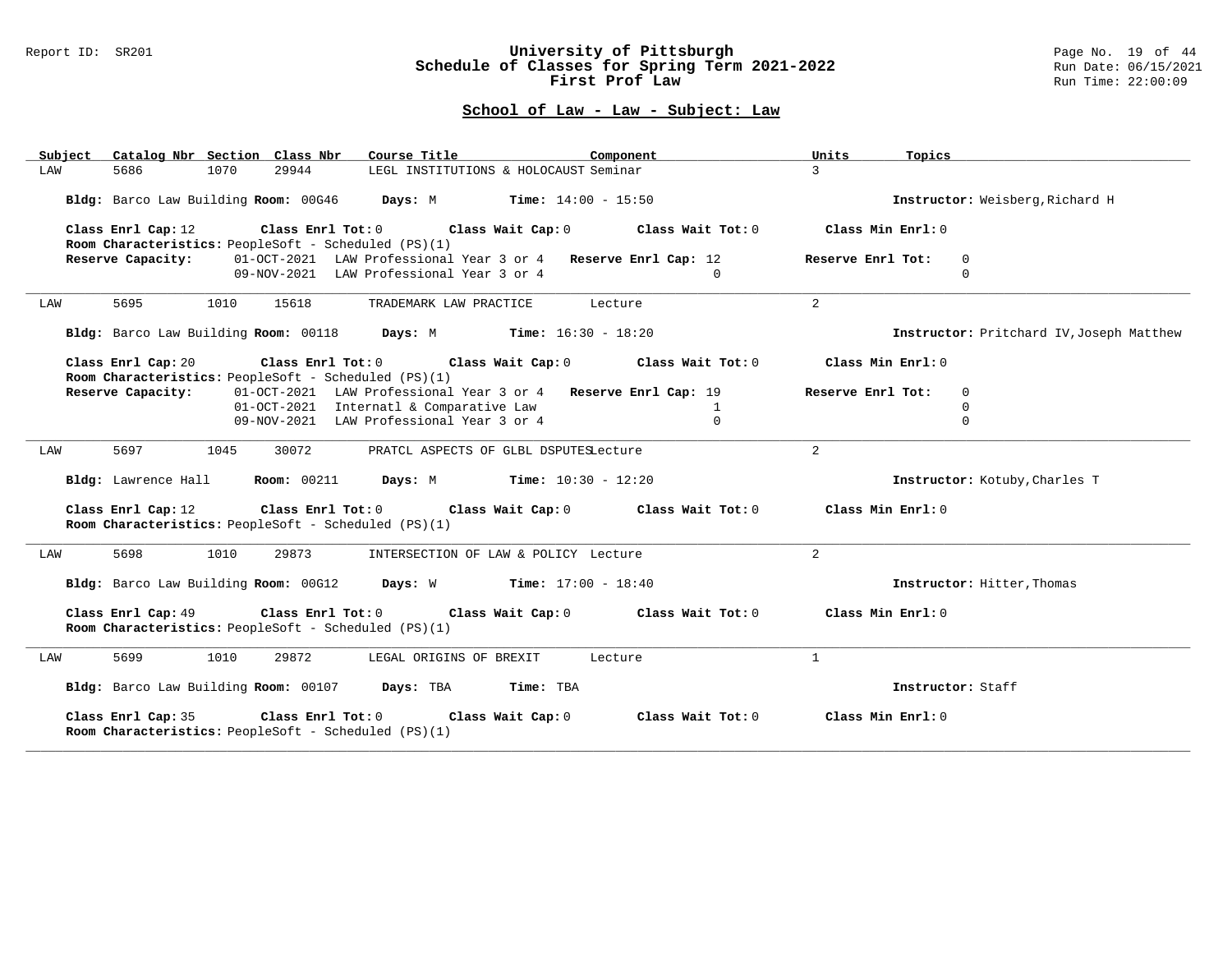#### Report ID: SR201 **University of Pittsburgh** Page No. 20 of 44 **Schedule of Classes for Spring Term 2021-2022** Run Date: 06/15/2021 **First Prof Law Run Time: 22:00:09** Run Time: 22:00:09

| Subject Catalog Nbr Section Class Nbr                                                           | Component<br>Course Title                                                                                            | Units<br>Topics                  |
|-------------------------------------------------------------------------------------------------|----------------------------------------------------------------------------------------------------------------------|----------------------------------|
| 27690<br>LAW<br>5701<br>1070                                                                    | HC FRAUD AND ABUSE SEMINAR Seminar                                                                                   | $\mathcal{R}$                    |
|                                                                                                 | Bldg: Barco Law Building Room: 00109 Days: Th Time: 14:00 - 15:50                                                    | Instructor: Hershey, Tina Batra  |
| Class Enrl Cap: 7<br>Room Characteristics: PeopleSoft - Scheduled (PS)(1)                       | Class Enrl Tot: $0$ Class Wait Cap: $0$ Class Wait Tot: $0$                                                          | Class Min Enrl: 0                |
| Reserve Capacity:                                                                               | 01-OCT-2021 LAW Professional Year 3 or 4 Reserve Enrl Cap: 7<br>09-NOV-2021 LAW Professional Year 3 or 4<br>$\Omega$ | Reserve Enrl Tot:<br>0<br>0      |
| 5706<br>1035<br>27200<br>LAW                                                                    | CRIML RECORDSEXPUNGEMENT SEM Seminar                                                                                 | 3                                |
|                                                                                                 | Bldg: Barco Law Building Room: 00G46 Days: F Time: 10:30 - 12:20                                                     | Instructor: Chew, Pat K          |
| Room Characteristics: PeopleSoft - Scheduled (PS)(1)                                            | Class Enrl Cap: 9 Class Enrl Tot: 0 Class Wait Cap: 0 Class Wait Tot: 0                                              | Class Min Enrl: 0                |
| Reserve Capacity:                                                                               | 01-OCT-2021 LAW Professional Year 3 or 4 Reserve Enrl Cap: 9                                                         | Reserve Enrl Tot:<br>$\mathbf 0$ |
|                                                                                                 | 09-NOV-2021 LAW Professional Year 3 or 4<br>$\Omega$                                                                 | $\Omega$                         |
| 5719<br>1035<br>27201<br>LAW                                                                    | APLD LEGAL DATA ANLYTC AND AI Lecture                                                                                | $\overline{3}$                   |
|                                                                                                 | Bldg: Barco Law Building Room: 00G20 Days: MW Time: 10:30 - 11:45                                                    | Instructor: Ashley, Kevin D      |
|                                                                                                 |                                                                                                                      | Savelka, Jaromir                 |
| Class Enrl Cap: 25<br>Room Characteristics: PeopleSoft - Scheduled (PS)(1)                      | Class Enrl Tot: $0$ Class Wait Cap: $0$ Class Wait Tot: $0$ Class Min Enrl: $0$                                      |                                  |
| 5721<br>1070<br>LAW<br>30092                                                                    | Seminar<br>FDA LAW & POLICY                                                                                          | $\overline{3}$                   |
|                                                                                                 | Bldg: Barco Law Building Room: 00G13 Days: Th Time: 14:00 - 15:50                                                    | Instructor: Donley, Greer B      |
| Class Enrl Cap: 12<br>Room Characteristics: PeopleSoft - Scheduled (PS)(1)                      | Class Enrl Tot: $0$ Class Wait Cap: $0$ Class Wait Tot: $0$                                                          | Class Min Enrl: 0                |
| Reserve Capacity:                                                                               | 01-OCT-2021 LAW Professional Year 3 or 4 Reserve Enrl Cap: 12                                                        | Reserve Enrl Tot:<br>0           |
|                                                                                                 | 09-NOV-2021 LAW Professional Year 3 or 4<br>$\Omega$                                                                 | $\Omega$                         |
| 5731<br>1085<br>LAW<br>25957                                                                    | CURRENT ISSUES IN HEALTH LAW Lecture                                                                                 | $\mathbf{1}$                     |
|                                                                                                 | Bldg: Barco Law Building Room: 00G13 Days: M Time: 16:30 - 18:00                                                     | Instructor: Cummings, Mary Nell  |
| Class Enrl Cap: 15<br>Class Enrl Tot: 0<br>Room Characteristics: PeopleSoft - Scheduled (PS)(1) | Class Wait Cap: 0<br>Class Wait Tot: 0                                                                               | Class Min Enrl: 0                |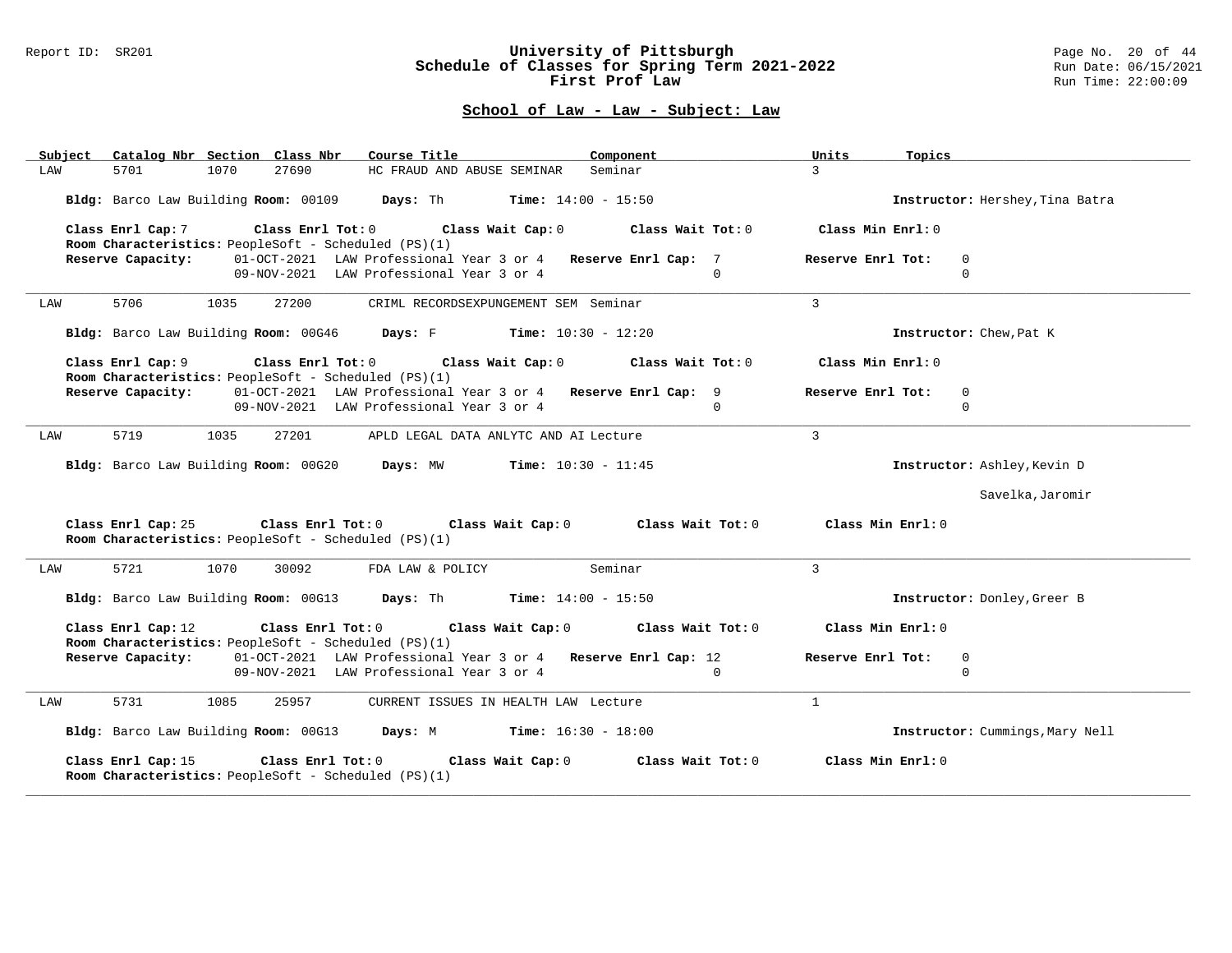#### Report ID: SR201 **University of Pittsburgh** Page No. 21 of 44 **Schedule of Classes for Spring Term 2021-2022** Run Date: 06/15/2021 **First Prof Law Run Time: 22:00:09** Run Time: 22:00:09

| Catalog Nbr Section Class Nbr<br>Subject                                                                                                                                                                                           | Course Title                                                  | Component                 | Units<br>Topics                     |  |  |  |  |  |  |  |
|------------------------------------------------------------------------------------------------------------------------------------------------------------------------------------------------------------------------------------|---------------------------------------------------------------|---------------------------|-------------------------------------|--|--|--|--|--|--|--|
| LAW<br>5749<br>1010                                                                                                                                                                                                                | SORBONNE EXCHANGE<br>28253                                    | Lecture                   | $9 - 18$                            |  |  |  |  |  |  |  |
| <b>Bldg:</b> TO BE ARRANGED                                                                                                                                                                                                        | Room: TBA<br>Days: TBA<br><b>Time:</b> $00:00 - 00:00$        |                           | Instructor: Thorpe, Richard Gordon  |  |  |  |  |  |  |  |
| Class Enrl Cap: 35                                                                                                                                                                                                                 | Class Wait Cap: 0<br>Class $Enr1 Tot: 0$                      | Class Wait $Tot: 0$       | Class Min Enrl: 0                   |  |  |  |  |  |  |  |
| 5750<br>1010<br>LAW                                                                                                                                                                                                                | 13059<br>STUDY ABROAD                                         | Independent Study         | $1 - 18$                            |  |  |  |  |  |  |  |
| Bldg: TO BE ARRANGED                                                                                                                                                                                                               | <b>Time:</b> $00:00 - 00:00$<br>Room: TBA<br>Days: TBA        |                           | Instructor: Hamoudi, Haider A       |  |  |  |  |  |  |  |
| Class Enrl Cap: 20                                                                                                                                                                                                                 | Class Enrl Tot: 0<br>Class Wait Cap: 0                        | Class Wait Tot: 0         | Class Min Enrl: 0                   |  |  |  |  |  |  |  |
| <b></b> This class has an additional fee. For more information go to <a <br="" href="http://www.registrar.pitt.edu">target=" blank"&gt;http://www.registrar.pitt.edu/</a> , and click on Faculty and Staff, then Course and Class. |                                                               |                           |                                     |  |  |  |  |  |  |  |
| 5801<br>1200<br>LAW                                                                                                                                                                                                                | 26619<br>RAISING THE BAR                                      | $\overline{2}$<br>Lecture |                                     |  |  |  |  |  |  |  |
| Bldg: Barco Law Building Room: 00109                                                                                                                                                                                               | Days: Th<br><b>Time:</b> $17:30 - 19:20$                      |                           | Instructor: Wible, Robert G         |  |  |  |  |  |  |  |
| Class Min Enrl: 0<br>Class Enrl Cap: 120<br>Class Enrl Tot: 0<br>Class Wait Cap: 0<br>Class Wait Tot: 0<br>Room Characteristics: PeopleSoft - Scheduled (PS)(1)                                                                    |                                                               |                           |                                     |  |  |  |  |  |  |  |
| Reserve Capacity:                                                                                                                                                                                                                  | 01-OCT-2021 LAW Professional Year 3 or 4 Reserve Enrl Cap:120 |                           | Reserve Enrl Tot:<br>$\overline{0}$ |  |  |  |  |  |  |  |
| 5805<br>1010<br>LAW                                                                                                                                                                                                                | 24973<br>PERSUASIVE NARRATIVE                                 | $\overline{3}$<br>Lecture |                                     |  |  |  |  |  |  |  |
| Bldg: Barco Law Building Room: 00G20                                                                                                                                                                                               | Days: F<br><b>Time:</b> $14:00 - 15:50$                       |                           | Instructor: Deasy, Kevin M          |  |  |  |  |  |  |  |
|                                                                                                                                                                                                                                    |                                                               |                           | Sinsheimer, Ann Margaret            |  |  |  |  |  |  |  |
| Class Enrl Cap: 19<br>Room Characteristics: PeopleSoft - Scheduled (PS)(1)                                                                                                                                                         | Class Wait Cap: 0<br>Class Enrl Tot: 0                        | Class Wait Tot: 0         | Class Min Enrl: 0                   |  |  |  |  |  |  |  |
| 5817<br>1010<br>LAW                                                                                                                                                                                                                | 22652<br>CORPORATE TAXATION                                   | $\overline{3}$<br>Lecture |                                     |  |  |  |  |  |  |  |
| Bldg: Barco Law Building Room: 00118                                                                                                                                                                                               | Days: MW<br><b>Time:</b> $10:30 - 11:45$                      |                           | Instructor: Infanti, Anthony C.     |  |  |  |  |  |  |  |
| Class Enrl Cap: 20<br>Room Characteristics: PeopleSoft - Scheduled (PS)(1)                                                                                                                                                         | Class Enrl Tot: $0$<br>Class Wait Cap: 0                      | Class Wait $Tot: 0$       | Class Min Enrl: 0                   |  |  |  |  |  |  |  |
| Reserve Capacity:                                                                                                                                                                                                                  | 01-OCT-2021 Internatl & Comparative Law                       | Reserve Enrl Cap: 2       | Reserve Enrl Tot:<br>0              |  |  |  |  |  |  |  |
|                                                                                                                                                                                                                                    | 09-NOV-2021 Internatl & Comparative Law                       | $\mathbf 0$               | $\mathbf 0$                         |  |  |  |  |  |  |  |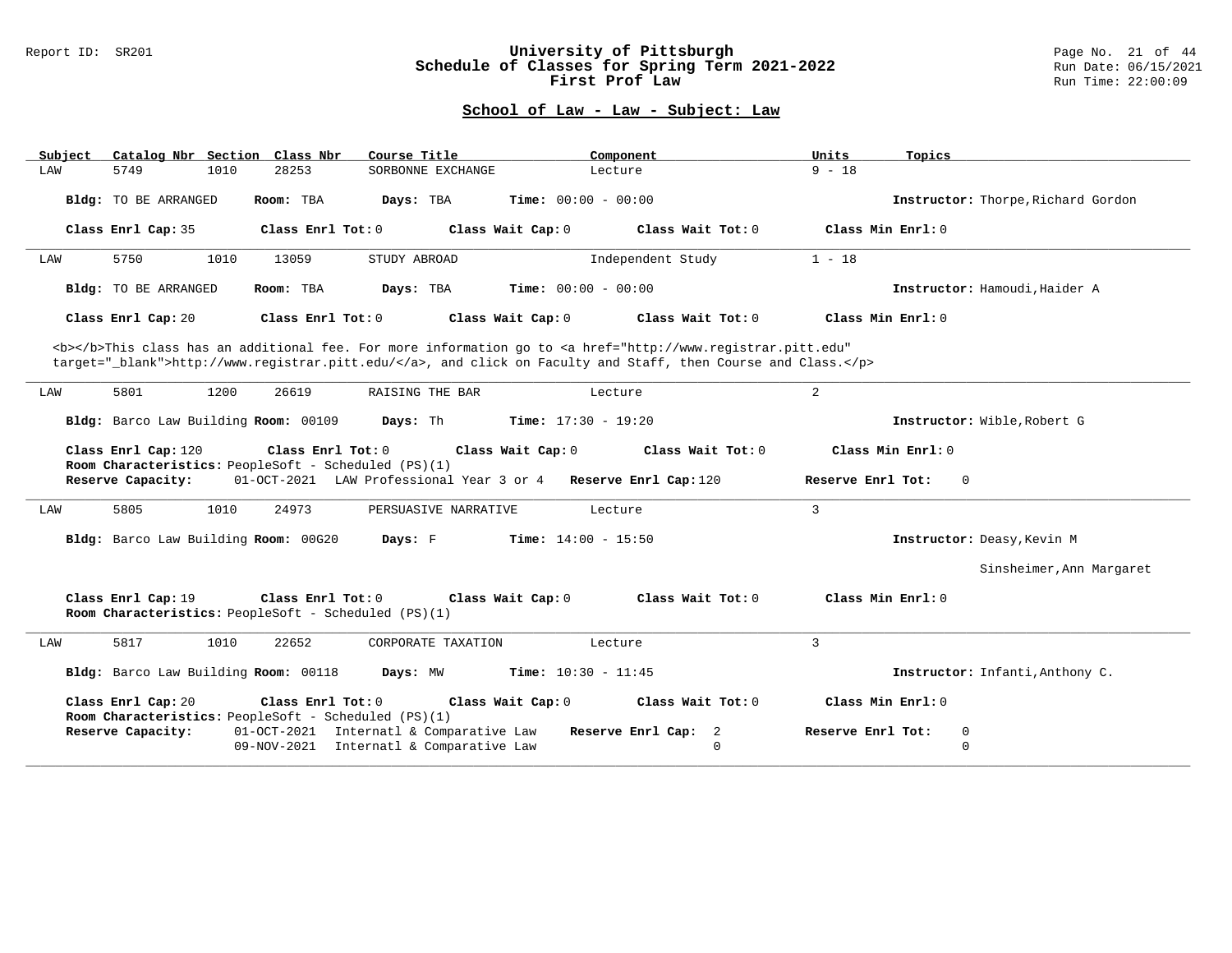#### Report ID: SR201 **University of Pittsburgh** Page No. 22 of 44 **Schedule of Classes for Spring Term 2021-2022** Run Date: 06/15/2021 **First Prof Law Run Time: 22:00:09** Run Time: 22:00:09

| Subject | Catalog Nbr Section Class Nbr                |      |                         | Course Title                                                                                                          |                                      | Component         | Units<br>Topics     |                                    |
|---------|----------------------------------------------|------|-------------------------|-----------------------------------------------------------------------------------------------------------------------|--------------------------------------|-------------------|---------------------|------------------------------------|
| LAW     | 5820                                         | 1010 | 13049                   | LL.M COLLOQUIUM                                                                                                       |                                      | Colloquium        | $\mathbf{1}$        |                                    |
|         | Bldg: Barco Law Building Room: 00G46         |      |                         | Days: W                                                                                                               | <b>Time:</b> $09:00 - 09:50$         |                   |                     | Instructor: Brand, Ronald A        |
|         | Class Enrl Cap: 20                           |      | Class Enrl Tot: 0       | Room Characteristics: PeopleSoft - Scheduled (PS)(1)                                                                  | Class Wait Cap: 0                    | Class Wait Tot: 0 | Class Min Enrl: 0   |                                    |
|         | Reserve Capacity:                            |      |                         | 01-OCT-2021 Internatl & Comparative Law Reserve Enrl Cap: 20                                                          |                                      |                   | Reserve Enrl Tot: 0 |                                    |
| LAW     | 5824                                         | 1055 | 29898                   | ELDER LAW LAB                                                                                                         |                                      | Clinical          | $\overline{4}$      |                                    |
|         | Bldg: Barco Law Building Room: 00118 Days: W |      |                         |                                                                                                                       | $Time: 12:30 - 15:00$                |                   |                     | Instructor: Mannix, Martha Mary    |
|         | Class Enrl Cap: 8                            |      | $Class$ $Enr1$ $Tot: 0$ | Room Characteristics: PeopleSoft - Scheduled (PS)(1)                                                                  | Class Wait Cap: 0                    | Class Wait Tot: 0 | Class Min Enrl: 0   |                                    |
| LAW     | 5839                                         | 1240 | 21871                   | LAW ENTRTAINMNT SCL ENTRP PRACPracticum                                                                               |                                      |                   | $\overline{a}$      |                                    |
|         | Bldg: Barco Law Building Room: 00G25 Days: W |      |                         |                                                                                                                       | $Time: 11:30 - 12:20$                |                   |                     | Instructor: Dangel, Stephanie A    |
|         |                                              |      |                         |                                                                                                                       |                                      |                   |                     | Tanzilli, Stephen                  |
|         | Class Enrl Cap: 10                           |      | Class Enrl Tot: 0       | Class Wait Cap: 0<br>Room Characteristics: PeopleSoft - Scheduled (PS)(1)                                             |                                      | Class Wait Tot: 0 | Class Min Enrl: 0   |                                    |
|         | Reserve Capacity:                            |      |                         | 01-OCT-2021 LAW Professional Year 3 or 4 Reserve Enrl Cap: 10<br>09-NOV-2021 LAW Professional Year 3 or 4             |                                      | $\Omega$          | Reserve Enrl Tot:   | $\Omega$<br>$\Omega$               |
| LAW     | 5847                                         | 1070 | 27202                   | GENDER AND LAW SEMINAR                                                                                                |                                      | Seminar           | $\mathcal{L}$       |                                    |
|         | Bldg: Barco Law Building Room: 00G46 Days: W |      |                         |                                                                                                                       | $Time: 14:00 - 15:50$                |                   |                     | Instructor: Brake, Deborah Lynn    |
|         |                                              |      |                         |                                                                                                                       |                                      |                   |                     |                                    |
|         |                                              |      |                         |                                                                                                                       |                                      |                   |                     | Frietsche, Susan J                 |
|         | Class Enrl Cap: 12                           |      | Class Enrl Tot: 0       |                                                                                                                       | Class Wait Cap: 0                    | Class Wait Tot: 0 | Class Min Enrl: 0   |                                    |
|         | Reserve Capacity:                            |      |                         | Room Characteristics: PeopleSoft - Scheduled (PS)(1)<br>01-OCT-2021 LAW Professional Year 3 or 4 Reserve Enrl Cap: 12 |                                      |                   | Reserve Enrl Tot:   | $\mathbf 0$                        |
|         |                                              |      |                         | 09-NOV-2021 LAW Professional Year 3 or 4                                                                              |                                      | $\Omega$          |                     | $\Omega$                           |
| LAW     | 5862                                         | 1010 | 22654                   |                                                                                                                       | FDS INTELCL PROPERTY LAW SEM Seminar |                   | $\overline{3}$      |                                    |
|         | Bldg: Barco Law Building Room: 00G13         |      |                         | Days: M                                                                                                               | <b>Time:</b> $11:30 - 13:20$         |                   |                     | Instructor: Madison, Michael James |
|         | Class Enrl Cap: 12                           |      | Class Enrl Tot: 0       |                                                                                                                       | Class Wait Cap: 0                    | Class Wait Tot: 0 | Class Min Enrl: 0   |                                    |
|         | Reserve Capacity:                            |      |                         | Room Characteristics: PeopleSoft - Scheduled (PS)(1)<br>01-OCT-2021 LAW Professional Year 3 or 4 Reserve Enrl Cap: 10 |                                      |                   | Reserve Enrl Tot:   | $\mathbf 0$                        |
|         |                                              |      |                         | 01-OCT-2021 Internatl & Comparative Law                                                                               |                                      | 2                 |                     | $\mathbf 0$                        |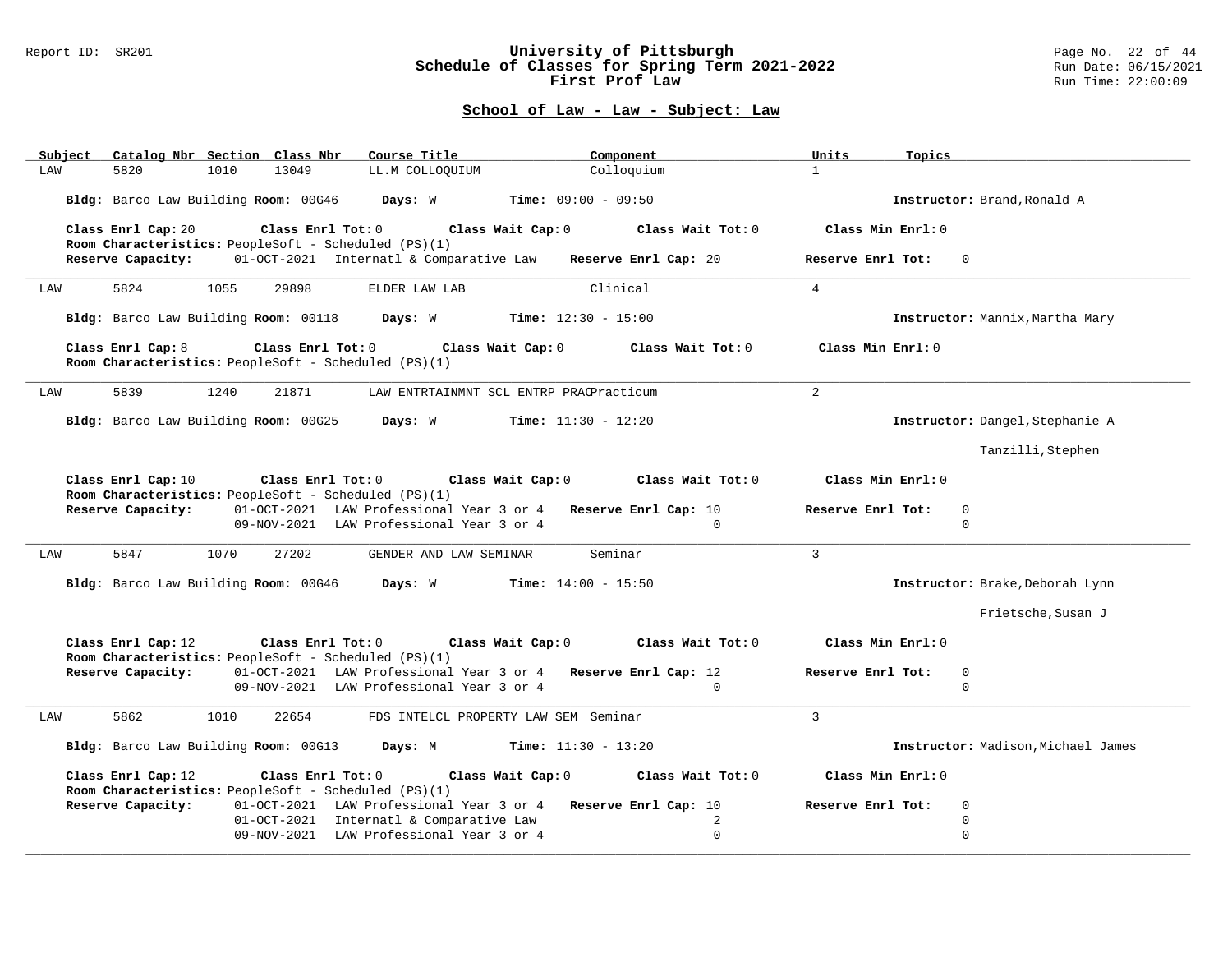#### Report ID: SR201 **University of Pittsburgh** Page No. 23 of 44 **Schedule of Classes for Spring Term 2021-2022** Run Date: 06/15/2021 **First Prof Law Run Time: 22:00:09** Run Time: 22:00:09

| Subject Catalog Nbr Section Class Nbr<br>Course Title                                                                                      | Component                       | Units<br>Topics      |                                   |
|--------------------------------------------------------------------------------------------------------------------------------------------|---------------------------------|----------------------|-----------------------------------|
| 5865<br>1055<br>29338<br>LAW<br>ELDER LAW SEMINAR                                                                                          | Seminar                         | $\mathcal{R}$        |                                   |
| Bldg: Barco Law Building Room: 00118 Days: M                                                                                               | <b>Time:</b> $12:30 - 14:20$    |                      | Instructor: Mannix, Martha Mary   |
| Class Enrl Cap: 12 (class Enrl Tot: 0 (class Wait Cap: 0 (class Wait Tot: 0 $\sim$<br>Room Characteristics: PeopleSoft - Scheduled (PS)(1) |                                 | Class Min Enrl: 0    |                                   |
| Reserve Capacity: 01-OCT-2021 LAW Professional Year 3 or 4 Reserve Enrl Cap: 12                                                            |                                 | Reserve Enrl Tot:    | $\mathbf 0$                       |
| 09-NOV-2021 LAW Professional Year 3 or 4                                                                                                   | $\Omega$                        |                      | $\Omega$                          |
| 5866<br>1045<br>25958<br>ISLAMIC LAW & JURISPRDNC SEM Seminar<br>LAW                                                                       |                                 | $\overline{3}$       |                                   |
| Bldg: Barco Law Building Room: 00118 Days: W Time: 15:30 - 17:20                                                                           |                                 |                      | Instructor: Hamoudi, Haider A     |
| Class Enrl Tot: 0 Class Wait Cap: 0<br>Class Enrl Cap: 19                                                                                  | Class Wait Tot: 0               | Class Min Enrl: 0    |                                   |
| Attributes: African Studies<br>Room Characteristics: PeopleSoft - Scheduled (PS)(1)                                                        |                                 |                      |                                   |
| 01-OCT-2021 LAW Professional Year 3 or 4 Reserve Enrl Cap: 16<br>Reserve Capacity:                                                         |                                 | Reserve Enrl Tot:    | $\mathbf 0$                       |
| 01-OCT-2021 Internatl & Comparative Law                                                                                                    | 3                               |                      | $\Omega$                          |
| 09-NOV-2021 LAW Professional Year 3 or 4                                                                                                   | $\Omega$                        |                      | $\Omega$                          |
| 5872<br>1035<br>25959<br>CRIME, LAW & SOCTY IN "THE WIRE"Seminar<br>LAW                                                                    |                                 | $\mathcal{L}$        |                                   |
| Bldg: Barco Law Building Room: 00G25 Days: W Time: 14:00 - 15:50                                                                           |                                 |                      | Instructor: Harris, David Andrew  |
|                                                                                                                                            |                                 |                      |                                   |
| Class Enrl Cap: 12<br>Class Enrl Tot: 0 Class Wait Cap: 0 Class Wait Tot: 0                                                                |                                 | Class Min Enrl: 0    |                                   |
| Room Characteristics: PeopleSoft - Scheduled (PS)(1)<br>Reserve Capacity: 01-OCT-2021 LAW Professional Year 3 or 4 Reserve Enrl Cap: 12    |                                 | Reserve Enrl Tot:    | $\Omega$                          |
| 09-NOV-2021 LAW Professional Year 3 or 4                                                                                                   | $\Omega$                        |                      | $\mathbf 0$                       |
|                                                                                                                                            |                                 |                      |                                   |
| 5874<br>LAW<br>1030<br>18089<br>SECURITIES ARBITRATION CLINIC Clinical                                                                     |                                 | $\overline{4}$       |                                   |
| Bldg: Barco Law Building Room: 00120 Days: Tu Time: 14:00 - 15:50                                                                          |                                 |                      | Instructor: Stewart, Alice L      |
|                                                                                                                                            |                                 |                      | Shaw, Rachael T                   |
|                                                                                                                                            |                                 | Class Min Enrl: 0    |                                   |
| Class Enrl Cap: 8<br>Class Enrl Tot: $0$ Class Wait Cap: $0$ Class Wait Tot: $0$                                                           |                                 |                      |                                   |
| Room Characteristics: PeopleSoft - Scheduled (PS)(1)                                                                                       |                                 | Reserve Enrl Tot:    | $\mathbf 0$                       |
| Reserve Capacity:<br>01-OCT-2021 LAW Professional Year 2<br>09-NOV-2021 LAW Professional Year 2                                            | Reserve Enrl Cap: 8<br>$\Omega$ |                      | $\Omega$                          |
| 5877<br>1380<br>22930<br>LAW<br>PUBLIC POLICY SEMINAR                                                                                      | Seminar                         | $\overline{3}$       |                                   |
| Bldg: Lawrence Hall<br><b>Room:</b> 00211<br>Days: Tu                                                                                      | <b>Time:</b> $17:30 - 19:20$    |                      | Instructor: Baylis, Elena Annette |
|                                                                                                                                            |                                 |                      |                                   |
| Class Enrl Tot: 0 Class Wait Cap: 0<br>Class Enrl Cap: 10                                                                                  | Class Wait Tot: 0               | $Class Min Ernst: 0$ |                                   |
| Reserve Capacity:<br>01-OCT-2021 LAW Professional Year 3 or 4 Reserve Enrl Cap: 10<br>09-NOV-2021 LAW Professional Year 3 or 4             | $\Omega$                        | Reserve Enrl Tot:    | $\mathbf 0$<br>$\Omega$           |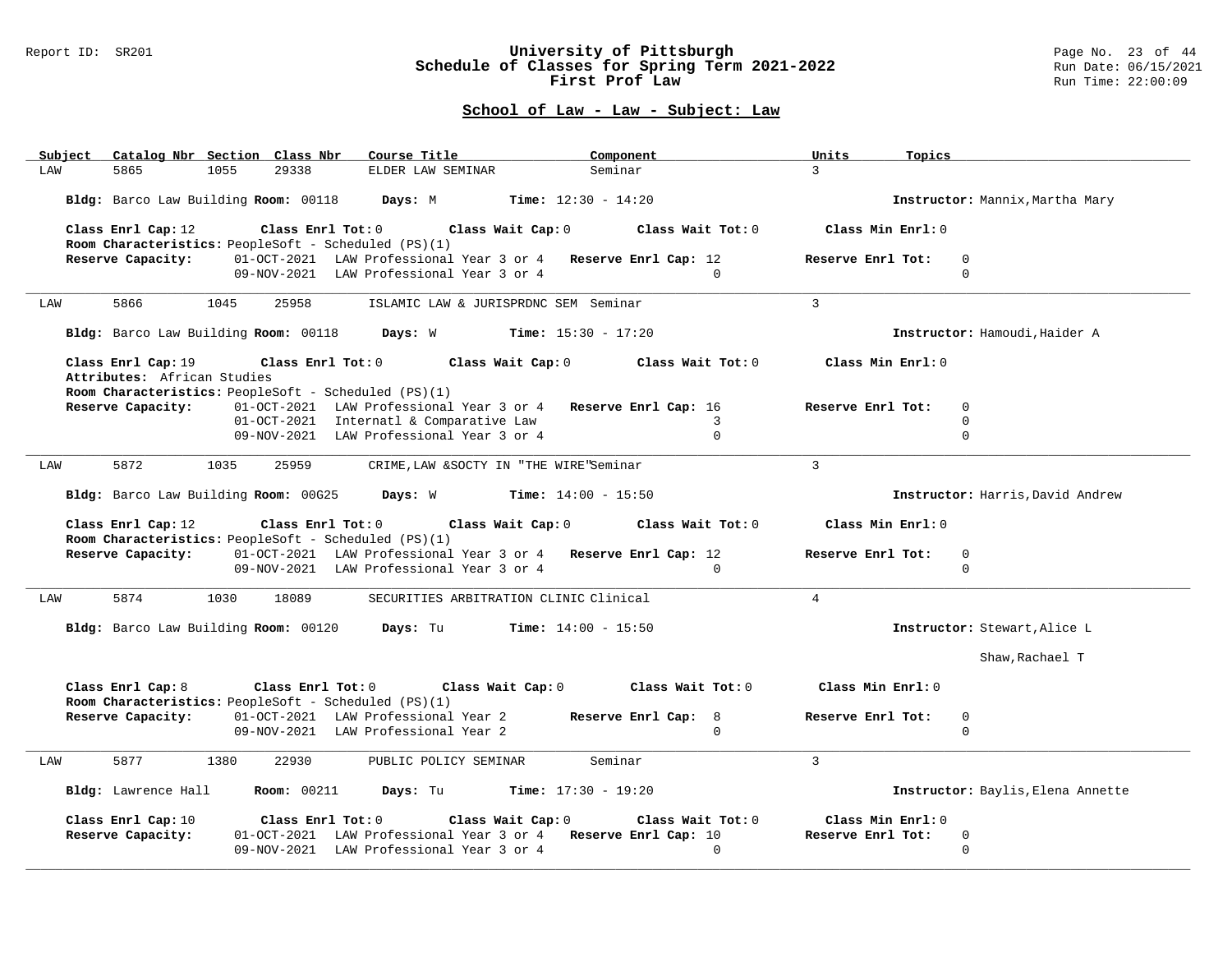| LAW |     | 5880                                                                                                                   | 1030 | 18088                                                                                                    |                                                      | IMMIGRATION LAW CLINIC            | Clinical |                  |                     | $\overline{4}$                                                                                                                 |                                |
|-----|-----|------------------------------------------------------------------------------------------------------------------------|------|----------------------------------------------------------------------------------------------------------|------------------------------------------------------|-----------------------------------|----------|------------------|---------------------|--------------------------------------------------------------------------------------------------------------------------------|--------------------------------|
|     |     | Bldg: Barco Law Building Room: 00118 Days: Tu Time: 14:00 - 16:20                                                      |      |                                                                                                          |                                                      |                                   |          |                  |                     |                                                                                                                                | Instructor: Velez, Sheila I    |
|     |     | Class Enrl Cap: 8<br>Attributes: Latin American Studies<br><b>Room Characteristics:</b> PeopleSoft - Scheduled (PS)(1) |      | Class Enrl Tot: $0$ Class Wait Cap: $0$ Class Wait Tot: $0$                                              |                                                      |                                   |          |                  |                     | Class Min Enrl: 0                                                                                                              |                                |
|     |     | Reserve Capacity: 01-OCT-2021 LAW Professional Year 2 Reserve Enrl Cap: 8                                              |      | 09-NOV-2021 LAW Professional Year 2                                                                      |                                                      |                                   |          |                  | $\cap$              | Reserve Enrl Tot:                                                                                                              | $\Omega$<br>$\Omega$           |
| LAW |     | 5883                                                                                                                   | 1070 | 24712                                                                                                    |                                                      | ENVIRONMENTAL LAW CLINIC Clinical |          |                  |                     | 6                                                                                                                              |                                |
|     |     | Bldg: Barco Law Building Room: 00G46 Days: TuTh Time: 14:00 - 15:50                                                    |      |                                                                                                          |                                                      |                                   |          |                  |                     |                                                                                                                                | Instructor: MacIntyre, Grant B |
|     |     | Class Enrl Cap: 8<br><b>Room Characteristics:</b> PeopleSoft - Scheduled (PS)(1)                                       |      | Class Enrl Tot: $0$ Class Wait Cap: $0$ Class Wait Tot: $0$                                              |                                                      |                                   |          |                  |                     | Class Min Enrl: 0                                                                                                              |                                |
|     |     | Reserve Capacity:                                                                                                      |      | 01-OCT-2021 LAW Professional Year 3 or 4 Reserve Enrl Cap: 8<br>09-NOV-2021 LAW Professional Year 3 or 4 |                                                      |                                   |          |                  | $\Omega$            | Reserve Enrl Tot: 0                                                                                                            | $\mathbf 0$                    |
| LAW |     | 5901                                                                                                                   | 1010 |                                                                                                          | 13036 LEGAL WRITING INDEPNDNT STUDY Directed Studies |                                   |          |                  |                     | $\mathbf{1}$                                                                                                                   |                                |
|     |     | Bldg: TO BE ARRANGED Room: TBA Days: TBA Time: 00:00 - 00:00                                                           |      |                                                                                                          |                                                      |                                   |          |                  |                     |                                                                                                                                | Instructor: Staff              |
|     |     | Class Enrl Cap: 50 Class Enrl Tot: 0 Class Wait Cap: 0 Class Wait Tot: 0                                               |      |                                                                                                          |                                                      |                                   |          |                  |                     | Class Min Enrl: 0                                                                                                              |                                |
|     | LAW | 5902 300                                                                                                               |      | 1010 13037 INDEPENDENT STUDY                                                                             |                                                      |                                   |          | Directed Studies |                     | $\overline{1}$                                                                                                                 |                                |
|     |     | Bldg: TO BE ARRANGED                                                                                                   |      | Room: TBA $Days:$ TBA $Time: 00:00 - 00:00$                                                              |                                                      |                                   |          |                  |                     |                                                                                                                                | Instructor: Staff              |
|     |     | Class Enrl Cap: 50 Class Enrl Tot: 0 Class Wait Cap: 0 Class Wait Tot: 0                                               |      |                                                                                                          |                                                      |                                   |          |                  |                     | Class Min Enrl: 0                                                                                                              |                                |
|     | LAW |                                                                                                                        |      | 5902 1020 25202 INDEPENDENT STUDY Directed Studies                                                       |                                                      |                                   |          |                  |                     | $\overline{1}$                                                                                                                 |                                |
|     |     | Bldg: TO BE ARRANGED                                                                                                   |      | Room: TBA $Days:$ TBA $Time: 00:00 - 00:00$                                                              |                                                      |                                   |          |                  |                     |                                                                                                                                | Instructor: Staff              |
|     |     |                                                                                                                        |      |                                                                                                          |                                                      |                                   |          |                  |                     | Class Enrl Cap: 50 Class Enrl Tot: 0 Class Wait Cap: 0 Class Wait Tot: 0 Class Min Enrl: 0                                     |                                |
|     | LAW |                                                                                                                        |      | 5902 1025 28258 INDEPENDENT STUDY Directed Studies 1                                                     |                                                      |                                   |          |                  |                     |                                                                                                                                |                                |
|     |     | Bldg: TO BE ARRANGED Room: TBA Days: TBA Time: 00:00 - 00:00                                                           |      |                                                                                                          |                                                      |                                   |          |                  |                     |                                                                                                                                | Instructor: Staff              |
|     |     |                                                                                                                        |      |                                                                                                          |                                                      |                                   |          |                  |                     | Class Enrl Cap: 3 class Enrl Tot: 0 class Wait Cap: 0 class Wait Tot: 0 class Min Enrl: 0                                      |                                |
|     | LAW |                                                                                                                        |      | 5903 1010 13038 INDEPENDENT STUDY Independent Study                                                      |                                                      |                                   |          |                  | $\sim$ 2            |                                                                                                                                |                                |
|     |     | Bldg: TO BE ARRANGED                                                                                                   |      | Room: TBA $\rule{1em}{0.15mm}$ Days: TBA Time: $00:00 - 00:00$                                           |                                                      |                                   |          |                  |                     |                                                                                                                                | Instructor: Staff              |
|     |     |                                                                                                                        |      |                                                                                                          |                                                      |                                   |          |                  |                     | Class Enrl Cap: 50 $\qquad$ Class Enrl Tot: 0 $\qquad$ Class Wait Cap: 0 $\qquad$ Class Wait Tot: 0 $\qquad$ Class Min Enrl: 0 |                                |
| LAW |     |                                                                                                                        |      | 5903 1015 13063 INDEPENDENT STUDY Independent Study                                                      |                                                      |                                   |          |                  | $\sim$ 2            |                                                                                                                                |                                |
|     |     | Bldg: TO BE ARRANGED                                                                                                   |      | Room: TBA $Days:$ TBA $Time:$ $00:00 - 00:00$                                                            |                                                      |                                   |          |                  |                     |                                                                                                                                | Instructor: Staff              |
|     |     | Class Enrl Cap: 50                                                                                                     |      | Class Enrl Tot: 0 Class Wait Cap: 0                                                                      |                                                      |                                   |          |                  | Class Wait Tot: $0$ | Class Min Enrl: 0                                                                                                              |                                |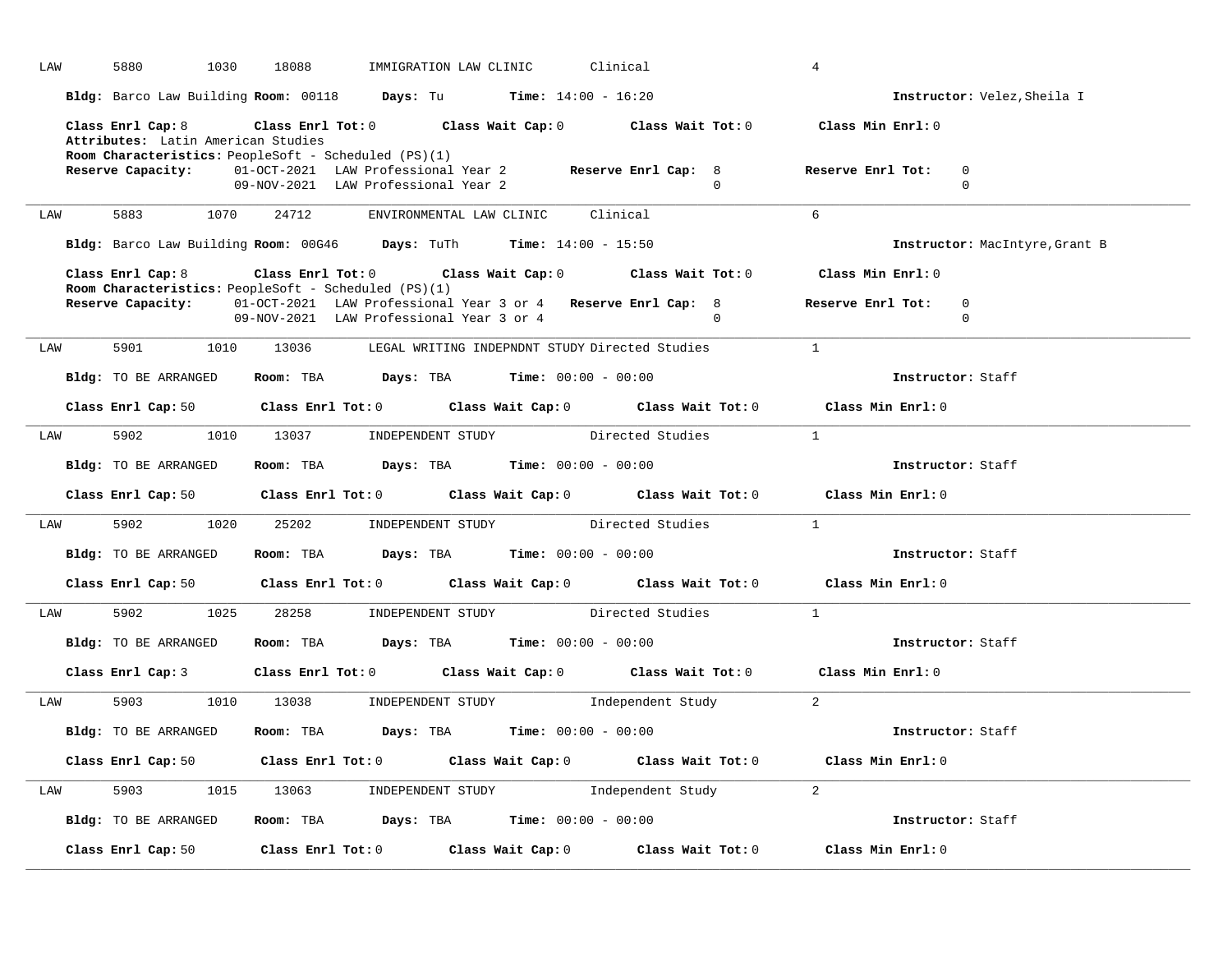| LAW |     | 5903                 | 1020 | 13095 |  | INDEPENDENT STUDY 1ndependent Study                          |                                                                                                                                | 2              |                                                                                                                             |
|-----|-----|----------------------|------|-------|--|--------------------------------------------------------------|--------------------------------------------------------------------------------------------------------------------------------|----------------|-----------------------------------------------------------------------------------------------------------------------------|
|     |     | Bldg: TO BE ARRANGED |      |       |  | Room: TBA $Days:$ TBA $Time: 00:00 - 00:00$                  | Instructor: Staff                                                                                                              |                |                                                                                                                             |
|     |     |                      |      |       |  |                                                              | Class Enrl Cap: 50 $\qquad$ Class Enrl Tot: 0 $\qquad$ Class Wait Cap: 0 $\qquad$ Class Wait Tot: 0 $\qquad$ Class Min Enrl: 0 |                |                                                                                                                             |
|     |     |                      |      |       |  | LAW 5904 1010 13100 INTERNAL SKILLS COMPETITION Colloquium   |                                                                                                                                | $\overline{1}$ |                                                                                                                             |
|     |     | Bldg: TO BE ARRANGED |      |       |  |                                                              |                                                                                                                                |                | Room: TBA Days: TBA Time: 00:00 - 00:00 APPELLATE COMPETITION Instructor: Bratman, Benjamin Eli                             |
|     |     |                      |      |       |  |                                                              | Class Enrl Cap: 50 $\qquad$ Class Enrl Tot: 0 $\qquad$ Class Wait Cap: 0 $\qquad$ Class Wait Tot: 0 $\qquad$ Class Min Enrl: 0 |                |                                                                                                                             |
|     |     |                      |      |       |  |                                                              | LAW 5904 1020 25890 INTERNAL SKILLS COMPETITION Colloquium 1                                                                   |                |                                                                                                                             |
|     |     |                      |      |       |  |                                                              |                                                                                                                                |                | Bldg: TO BE ARRANGED Room: TBA Days: TBA Time: 00:00 - 00:00 MURRAY S. LOVE TRIAL COMPETITEnstructor: Bratman, Benjamin Eli |
|     |     |                      |      |       |  |                                                              | Class Enrl Cap: 50 $\qquad$ Class Enrl Tot: 0 $\qquad$ Class Wait Cap: 0 $\qquad$ Class Wait Tot: 0 $\qquad$ Class Min Enrl: 0 |                |                                                                                                                             |
|     | LAW |                      |      |       |  | 5904 1030 25892 INTERNAL SKILLS COMPETITION Colloquium       | $\sim$ 1                                                                                                                       |                |                                                                                                                             |
|     |     | Bldg: TO BE ARRANGED |      |       |  |                                                              | Room: TBA Days: TBA Time: 00:00 - 00:00 CLIENT COUNSELING COMPETITIONInstructor: Deasy, Kevin M                                |                |                                                                                                                             |
|     |     |                      |      |       |  |                                                              | Class Enrl Cap: 50 $\qquad$ Class Enrl Tot: 0 $\qquad$ Class Wait Cap: 0 $\qquad$ Class Wait Tot: 0 $\qquad$ Class Min Enrl: 0 |                |                                                                                                                             |
|     |     |                      |      |       |  |                                                              | LAW 5906 1010 13067 INTERSCHOLASTIC SKILLS COMPETIColloquium 1                                                                 |                |                                                                                                                             |
|     |     |                      |      |       |  |                                                              |                                                                                                                                |                |                                                                                                                             |
|     |     | Bldg: TO BE ARRANGED |      |       |  |                                                              | Room: TBA Days: TBA Time: 00:00 - 00:00 JESSUP INT'L LAW MOOT COURT Instructor: Brand, Ronald A                                |                |                                                                                                                             |
|     |     |                      |      |       |  |                                                              | Class Enrl Cap: 5 Class Enrl Tot: 0 Class Wait Cap: 0 Class Wait Tot: 0 Class Min Enrl: 0                                      |                |                                                                                                                             |
|     | LAW |                      |      |       |  |                                                              | 5906 1020 25911 INTERSCHOLASTIC SKILLS COMPETIColloquium                                                                       | 1              |                                                                                                                             |
|     |     | Bldg: TO BE ARRANGED |      |       |  |                                                              | Room: TBA Days: TBA Time: 00:00 - 00:00 WORKERS COMP APPELLATE Instructor: Torrey, David B                                     |                |                                                                                                                             |
|     |     |                      |      |       |  |                                                              | Class Enrl Cap: 50 $\qquad$ Class Enrl Tot: 0 $\qquad$ Class Wait Cap: 0 $\qquad$ Class Wait Tot: 0 $\qquad$ Class Min Enrl: 0 |                |                                                                                                                             |
|     | LAW |                      |      |       |  | 5906 1030 25912 INTERSCHOLASTIC SKILLS COMPETIColloquium     |                                                                                                                                |                |                                                                                                                             |
|     |     | Bldg: TO BE ARRANGED |      |       |  |                                                              |                                                                                                                                |                | Room: TBA Days: TBA Time: 00:00 - 00:00 GILES RICH APPELLATE Instructor: Madison, Michael James                             |
|     |     |                      |      |       |  |                                                              | Class Enrl Cap: 50 $\qquad$ Class Enrl Tot: 0 $\qquad$ Class Wait Cap: 0 $\qquad$ Class Wait Tot: 0 $\qquad$ Class Min Enrl: 0 |                |                                                                                                                             |
|     |     |                      |      |       |  | LAW 5906 1040 25913 INTERSCHOLASTIC SKILLS COMPETIColloquium |                                                                                                                                |                |                                                                                                                             |
|     |     |                      |      |       |  |                                                              |                                                                                                                                |                | Bldg: TO BE ARRANGED Room: TBA Days: TBA Time: 00:00 - 00:00 CARDOZO BMI APPELLATE Instructor: Madison, Michael James       |
|     |     |                      |      |       |  |                                                              | Class Enrl Cap: 50 $\qquad$ Class Enrl Tot: 0 $\qquad$ Class Wait Cap: 0 $\qquad$ Class Wait Tot: 0 $\qquad$ Class Min Enrl: 0 |                |                                                                                                                             |
|     |     |                      |      |       |  | LAW 5906 1060 25914 INTERSCHOLASTIC SKILLS COMPETIColloquium |                                                                                                                                |                |                                                                                                                             |
|     |     |                      |      |       |  |                                                              |                                                                                                                                |                | Bldg: TO BE ARRANGED Room: TBA Days: TBA Time: 00:00 - 00:00 NATIONAL ENERGY APPELLATE Instructor: Bratman, Benjamin Eli    |
|     |     |                      |      |       |  |                                                              | Class Enrl Cap: 50 Class Enrl Tot: 0 Class Wait Cap: 0 Class Wait Tot: 0 Class Min Enrl: 0                                     |                |                                                                                                                             |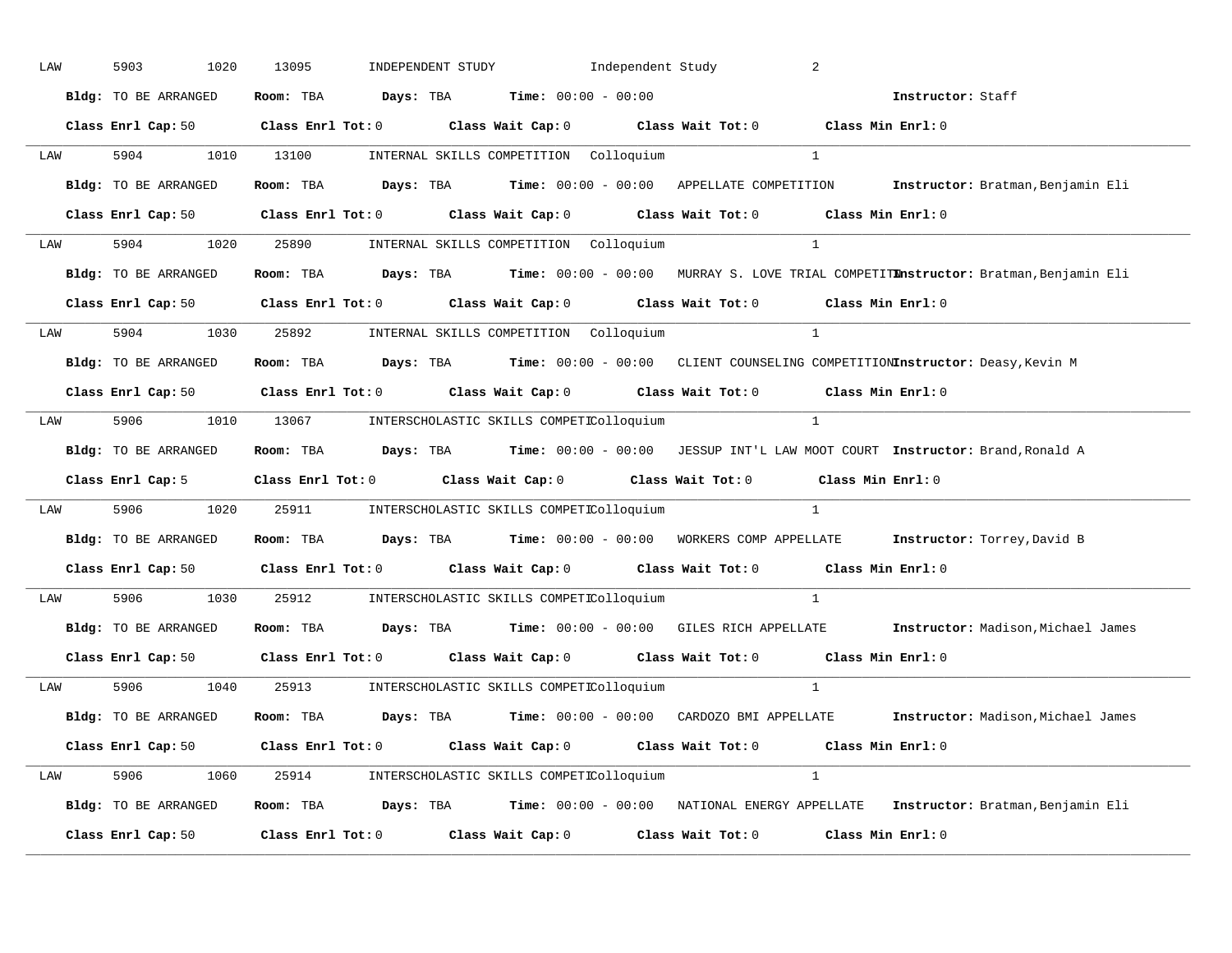#### Report ID: SR201 **University of Pittsburgh** Page No. 26 of 44 **Schedule of Classes for Spring Term 2021-2022** Run Date: 06/15/2021 **First Prof Law Run Time: 22:00:09** Run Time: 22:00:09

| Catalog Nbr Section Class Nbr<br>Subject | Course Title<br>Component<br>Units<br>Topics                                                                                   |
|------------------------------------------|--------------------------------------------------------------------------------------------------------------------------------|
| 5906<br>1070<br>LAW                      | 1<br>25915<br>INTERSCHOLASTIC SKILLS COMPETIColloquium                                                                         |
| Bldg: TO BE ARRANGED                     | Room: TBA Days: TBA Time: 00:00 - 00:00 NATIONAL MOOT COURT APPELLATEInstructor: Bratman, Benjamin Eli                         |
| Class Enrl Cap: 50                       | Class Enrl Tot: $0$ Class Wait Cap: $0$ Class Wait Tot: $0$ Class Min Enrl: $0$                                                |
| 5906<br>LAW                              | 1080<br>25916<br>$\mathbf{1}$<br>INTERSCHOLASTIC SKILLS COMPETIColloquium                                                      |
| Bldg: TO BE ARRANGED                     | Room: TBA Days: TBA Time: $00:00 - 00:00$ SECURITIES DISPUTE RESOLUTIONInstructor: Stewart, Alice L                            |
| Class Enrl Cap: 50                       | Class Enrl Tot: 0 Class Wait Cap: 0 Class Wait Tot: 0<br>Class Min Enrl: 0                                                     |
| 5906<br>1090<br>LAW                      | $\mathbf{1}$<br>25917<br>INTERSCHOLASTIC SKILLS COMPETIColloquium                                                              |
| Bldg: TO BE ARRANGED                     | Room: TBA Days: TBA Time: 00:00 - 00:00 NAT'L ENVRL LAW APPELLATE Instructor: MacIntyre, Grant B                               |
|                                          | Class Enrl Cap: 50 $\qquad$ Class Enrl Tot: 0 $\qquad$ Class Wait Cap: 0 $\qquad$ Class Wait Tot: 0 $\qquad$ Class Min Enrl: 0 |
| 5906<br>LAW                              | 1100<br>25930<br>INTERSCHOLASTIC SKILLS COMPETIColloquium<br>$\mathbf{1}$                                                      |
| Bldg: TO BE ARRANGED                     | Room: TBA Days: TBA Time: 00:00 - 00:00 VIS INTERNATIONAL COMMRL ARB Instructor: Brand, Ronald A                               |
|                                          | Class Enrl Cap: 50 $\qquad$ Class Enrl Tot: 0 $\qquad$ Class Wait Cap: 0 $\qquad$ Class Wait Tot: 0<br>Class Min Enrl: 0       |
| 5906 700<br>LAW                          | $\overline{1}$<br>1110<br>25931<br>INTERSCHOLASTIC SKILLS COMPETIColloquium                                                    |
| Bldg: TO BE ARRANGED                     | Room: TBA Days: TBA Time: 00:00 - 00:00 HLTH LAW REG AND COMPLIANCE Instructor: Meisel, Alan                                   |
|                                          | Class Enrl Cap: 50 $\qquad$ Class Enrl Tot: 0 $\qquad$ Class Wait Cap: 0 $\qquad$ Class Wait Tot: 0 $\qquad$ Class Min Enrl: 0 |
| 5906<br>1120<br>LAW                      | 25932<br>INTERSCHOLASTIC SKILLS COMPETIColloquium<br>$\mathbf{1}$                                                              |
| Bldg: TO BE ARRANGED                     | Room: TBA Days: TBA Time: 00:00 - 00:00 NAT'L HEALTH LAW TRANSACTIONAInstructor: Meisel, Alan                                  |
|                                          | Class Enrl Cap: 50 $\qquad$ Class Enrl Tot: 0 $\qquad$ Class Wait Cap: 0 $\qquad$ Class Wait Tot: 0 $\qquad$ Class Min Enrl: 0 |
| 5906 700<br>LAW                          | 1130<br>26935<br>$\frac{1}{2}$<br>INTERSCHOLASTIC SKILLS COMPETIColloquium                                                     |
| Bldg: TO BE ARRANGED                     | <b>Room:</b> TBA <b>Days:</b> TBA <b>Time:</b> $00:00 - 00:00$ INT'L COMM ARB MOOT COURT<br>Instructor: Staff                  |
| Class Enrl Cap: 10                       | Class Enrl Tot: 0 Class Wait Cap: 0 Class Wait Tot: 0 Class Min Enrl: 0                                                        |
| 5908<br>1010<br>LAW                      | 25939<br>INTERSCHOLASTIC MOCK TRIAL Colloquium<br>$\mathbf{1}$                                                                 |
| Bldg: TO BE ARRANGED                     | Room: TBA Days: TBA Time: 00:00 - 00:00 ABA LABOR AND EMPLOYMENT Instructor: Levine, Richard C                                 |
| Class Enrl Cap: 50                       | Class Enrl Tot: $0$ Class Wait Cap: $0$ Class Wait Tot: $0$<br>Class Min Enrl: 0                                               |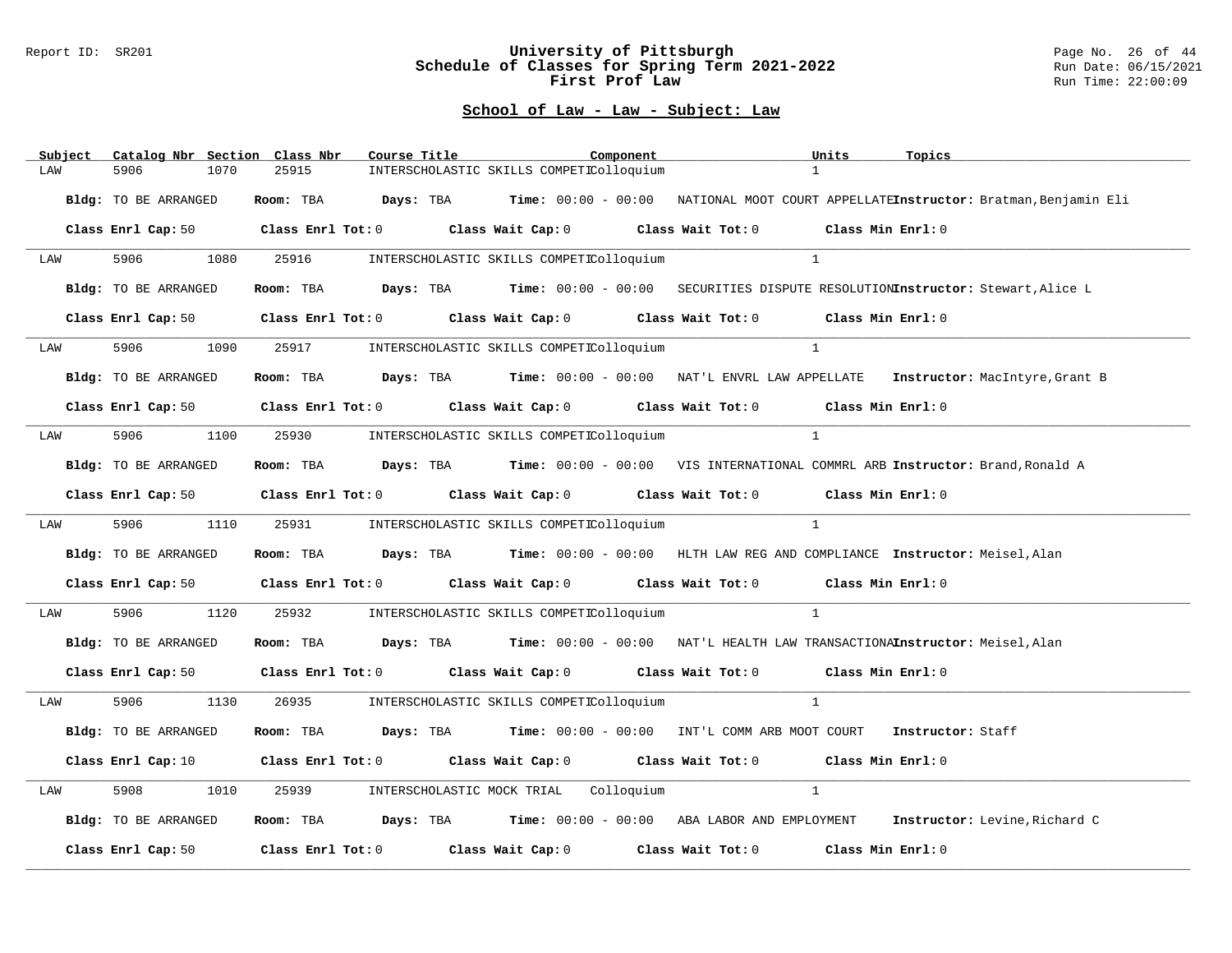| LAW |     | 5908<br>1020                                                                               | 25941 |                                                                | INTERSCHOLASTIC MOCK TRIAL Colloquium |          |                                                                                                                                | <sup>1</sup>   |                                                                                                                   |  |
|-----|-----|--------------------------------------------------------------------------------------------|-------|----------------------------------------------------------------|---------------------------------------|----------|--------------------------------------------------------------------------------------------------------------------------------|----------------|-------------------------------------------------------------------------------------------------------------------|--|
|     |     | Bldg: TO BE ARRANGED                                                                       |       |                                                                |                                       |          |                                                                                                                                |                | Room: TBA Days: TBA Time: 00:00 - 00:00 ALLEGHENY ACAD TRIAL LAWYERS Instructor: Levine, Richard C                |  |
|     |     |                                                                                            |       |                                                                |                                       |          | Class Enrl Cap: 50 $\qquad$ Class Enrl Tot: 0 $\qquad$ Class Wait Cap: 0 $\qquad$ Class Wait Tot: 0 $\qquad$ Class Min Enrl: 0 |                |                                                                                                                   |  |
|     |     | LAW 5908 1030 25944 INTERSCHOLASTIC MOCK TRIAL Colloquium                                  |       |                                                                |                                       |          |                                                                                                                                | $\overline{1}$ |                                                                                                                   |  |
|     |     | Bldg: TO BE ARRANGED                                                                       |       |                                                                |                                       |          |                                                                                                                                |                | Room: TBA Days: TBA Time: 00:00 - 00:00 TEXAS YOUNG LAWYERS ASSN Instructor: Levine, Richard C                    |  |
|     |     |                                                                                            |       |                                                                |                                       |          | Class Enrl Cap: 50 $\qquad$ Class Enrl Tot: 0 $\qquad$ Class Wait Cap: 0 $\qquad$ Class Wait Tot: 0 $\qquad$ Class Min Enrl: 0 |                |                                                                                                                   |  |
|     |     | LAW 5908 1040 25945 INTERSCHOLASTIC MOCK TRIAL Colloquium                                  |       |                                                                |                                       |          |                                                                                                                                | $\overline{1}$ |                                                                                                                   |  |
|     |     |                                                                                            |       |                                                                |                                       |          |                                                                                                                                |                | Bldg: TO BE ARRANGED Room: TBA Days: TBA Time: 00:00 - 00:00 GREAT CASE COMPETITION Instructor: Levine, Richard C |  |
|     |     |                                                                                            |       |                                                                |                                       |          | Class Enrl Cap: 50 $\qquad$ Class Enrl Tot: 0 $\qquad$ Class Wait Cap: 0 $\qquad$ Class Wait Tot: 0 $\qquad$ Class Min Enrl: 0 |                |                                                                                                                   |  |
|     | LAW | 5908 1050 25946 INTERSCHOLASTIC MOCK TRIAL Colloquium                                      |       |                                                                |                                       |          |                                                                                                                                |                |                                                                                                                   |  |
|     |     | Bldg: TO BE ARRANGED                                                                       |       |                                                                |                                       |          |                                                                                                                                |                | Room: TBA Days: TBA Time: 00:00 - 00:00 AMERICAN ASSN FOR JUSTICE Instructor: Levine, Richard C                   |  |
|     |     |                                                                                            |       |                                                                |                                       |          | Class Enrl Cap: 50 Class Enrl Tot: 0 Class Wait Cap: 0 Class Wait Tot: 0 Class Min Enrl: 0                                     |                |                                                                                                                   |  |
|     |     | LAW 5910 1010 13039 LAW REVIEW                                                             |       |                                                                |                                       | Workshop | $\sim$ 1                                                                                                                       |                |                                                                                                                   |  |
|     |     | Bldg: TO BE ARRANGED                                                                       |       | Room: TBA $Days:$ TBA $Time: 00:00 - 00:00$                    |                                       |          |                                                                                                                                |                | Instructor: Allen, Jessie A                                                                                       |  |
|     |     |                                                                                            |       |                                                                |                                       |          |                                                                                                                                |                |                                                                                                                   |  |
|     |     |                                                                                            |       |                                                                |                                       |          | Class Enrl Cap: 75 Class Enrl Tot: 0 Class Wait Cap: 0 Class Wait Tot: 0 Class Min Enrl: 0                                     |                |                                                                                                                   |  |
|     | LAW | 5911 1010 13040 JOURNAL OF LAW AND COMMERCE Workshop                                       |       |                                                                |                                       |          |                                                                                                                                | $\frac{1}{2}$  |                                                                                                                   |  |
|     |     | Bldg: TO BE ARRANGED                                                                       |       | Room: TBA $Days:$ TBA $Time: 00:00 - 00:00$                    |                                       |          |                                                                                                                                |                | Instructor: Oh, Peter B                                                                                           |  |
|     |     |                                                                                            |       |                                                                |                                       |          | Class Enrl Cap: 75 Class Enrl Tot: 0 Class Wait Cap: 0 Class Wait Tot: 0 Class Min Enrl: 0                                     |                |                                                                                                                   |  |
|     | LAW | 5919 1010 13066 PGH JOURNAL TECH LAW & POLICY Workshop                                     |       |                                                                |                                       |          |                                                                                                                                | $\mathbf{1}$   |                                                                                                                   |  |
|     |     | Bldg: TO BE ARRANGED Room: TBA Days: TBA Time: 00:00 - 00:00                               |       |                                                                |                                       |          |                                                                                                                                |                | Instructor: Dangel, Stephanie A                                                                                   |  |
|     |     | Class Enrl Cap: 75                                                                         |       |                                                                |                                       |          | Class Enrl Tot: $0$ Class Wait Cap: $0$ Class Wait Tot: $0$ Class Min Enrl: $0$                                                |                |                                                                                                                   |  |
|     |     |                                                                                            |       |                                                                |                                       |          | LAW 5921 1010 13041 LEGAL WRITING INDEPNDNT STUDY Directed Studies                                                             | 2              |                                                                                                                   |  |
|     |     | Bldg: TO BE ARRANGED                                                                       |       | Room: TBA $\rule{1em}{0.15mm}$ Days: TBA Time: $00:00 - 00:00$ |                                       |          |                                                                                                                                |                | <b>Instructor:</b> Staff                                                                                          |  |
|     |     |                                                                                            |       |                                                                |                                       |          | Class Enrl Cap: 50 $\qquad$ Class Enrl Tot: 0 $\qquad$ Class Wait Cap: 0 $\qquad$ Class Wait Tot: 0 $\qquad$ Class Min Enrl: 0 |                |                                                                                                                   |  |
|     |     |                                                                                            |       |                                                                |                                       |          | LAW 5921 1015 23206 LEGAL WRITING INDEPNDNT STUDY Directed Studies 2                                                           |                |                                                                                                                   |  |
|     |     | <b>Bldg:</b> TO BE ARRANGED <b>ROOM:</b> TBA <b>Days:</b> TBA <b>Time:</b> $00:00 - 00:00$ |       |                                                                |                                       |          |                                                                                                                                |                | Instructor: Staff                                                                                                 |  |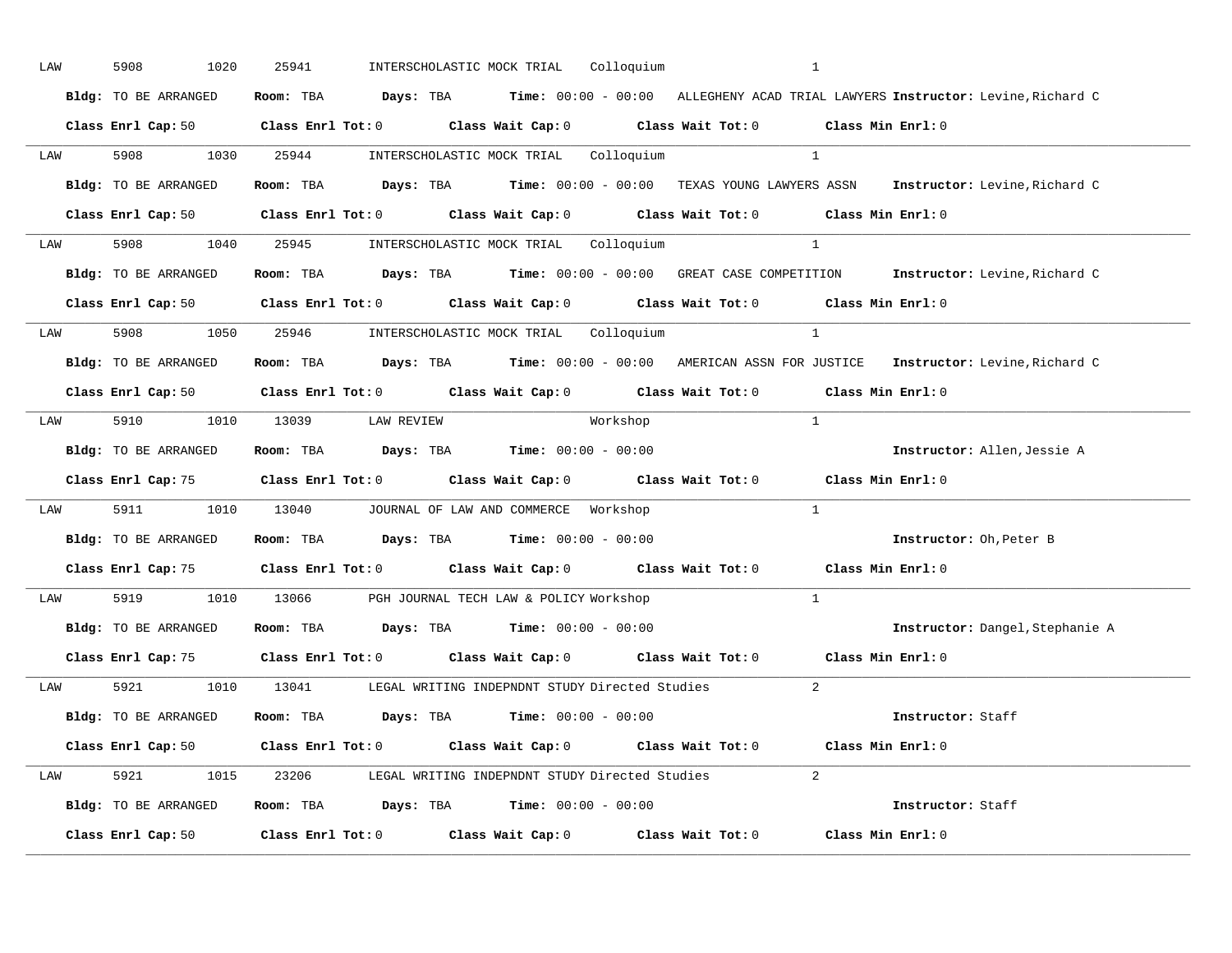#### Report ID: SR201 **University of Pittsburgh** Page No. 28 of 44 **Schedule of Classes for Spring Term 2021-2022** Run Date: 06/15/2021 **First Prof Law Run Time: 22:00:09** Run Time: 22:00:09

| Catalog Nbr Section Class Nbr<br>Subject                                  | Course Title                                                      | Component                  | Units<br>Topics                   |
|---------------------------------------------------------------------------|-------------------------------------------------------------------|----------------------------|-----------------------------------|
| 5921<br>1020<br>LAW                                                       | LEGAL WRITING INDEPNDNT STUDY Directed Studies<br>23222           | $\overline{2}$             |                                   |
| Bldg: TO BE ARRANGED                                                      | <b>Time:</b> $00:00 - 00:00$<br>Room: TBA<br>Days: TBA            |                            | Instructor: Staff                 |
| Class Enrl Cap: 50                                                        | Class Enrl Tot: 0 Class Wait Cap: 0 Class Wait Tot: 0             |                            | Class Min Enrl: 0                 |
| 5921<br>1025<br>LAW                                                       | 28324<br>LEGAL WRITING INDEPNDNT STUDY Directed Studies           | 2                          |                                   |
| Bldg: TO BE ARRANGED                                                      | Room: TBA<br><b>Time:</b> $00:00 - 00:00$<br>Days: TBA            |                            | Instructor: Staff                 |
| Class Enrl Cap: 3                                                         | Class Enrl Tot: 0 Class Wait Cap: 0                               | Class Wait Tot: 0          | Class Min Enrl: 0                 |
| 5931<br>1010<br>LAW                                                       | 13080<br>PITTSBURGH TAX REVIEW                                    | $\mathbf{1}$<br>Workshop   |                                   |
| Bldg: TO BE ARRANGED                                                      | Room: TBA<br>$\texttt{Davis:}$ TBA $\texttt{Time:}$ 00:00 - 00:00 |                            | Instructor: Infanti, Anthony C.   |
|                                                                           |                                                                   |                            | Bauer, Anne B                     |
| Class Enrl Cap: 75                                                        | Class Enrl Tot: 0 Class Wait Cap: 0                               | Class Wait Tot: 0          | Class Min Enrl: 0                 |
| 5932<br>1010<br>LAW                                                       | MOOT COURT BOARD<br>24346                                         | $\mathbf{1}$<br>Colloquium |                                   |
| Bldg: TO BE ARRANGED                                                      | $\texttt{DayS:}$ TBA Time: $00:00 - 00:00$<br>Room: TBA           |                            | Instructor: Fisher, D. Michael    |
| Class Enrl Cap: 20                                                        | Class Enrl Tot: 0 Class Wait Cap: 0 Class Wait Tot: 0             |                            | Class Min Enrl: 0                 |
| 5937<br>1010<br>LAW                                                       | 24407<br>PA PRACTICE PRACTICUM                                    | 2<br>Practicum             |                                   |
|                                                                           | Bldg: Barco Law Building Room: 00121 Days: Th Time: 16:30 - 18:20 |                            | Instructor: Stevenson, Edward V   |
|                                                                           |                                                                   |                            | DeBord, Michelle                  |
| Class Enrl Cap: 6<br>Room Characteristics: PeopleSoft - Scheduled (PS)(1) | Class Enrl Tot: $0$ Class Wait Cap: $0$ Class Wait Tot: $0$       |                            | Class Min Enrl: 0                 |
| Reserve Capacity:                                                         | 01-OCT-2021 LAW Professional Year 3 or 4 Reserve Enrl Cap: 6      |                            | Reserve Enrl Tot:<br>0            |
|                                                                           | 10-NOV-2021 LAW Professional Year 3 or 4                          | $\Omega$                   | $\mathbf 0$                       |
| 5954<br>1030<br>LAW                                                       | 16903<br>D.C. SEMINAR                                             | $\mathbf{3}$<br>Seminar    |                                   |
| Bldg: TO BE ARRANGED                                                      | <b>Days:</b> TBA <b>Time:</b> $00:00 - 00:00$<br>Room: TBA        |                            | Instructor: Baylis, Elena Annette |
| Class Enrl Cap: 10                                                        | Class Enrl Tot: 0<br>Class Wait Cap: 0                            | Class Wait Tot: 0          | Class Min Enrl: 0                 |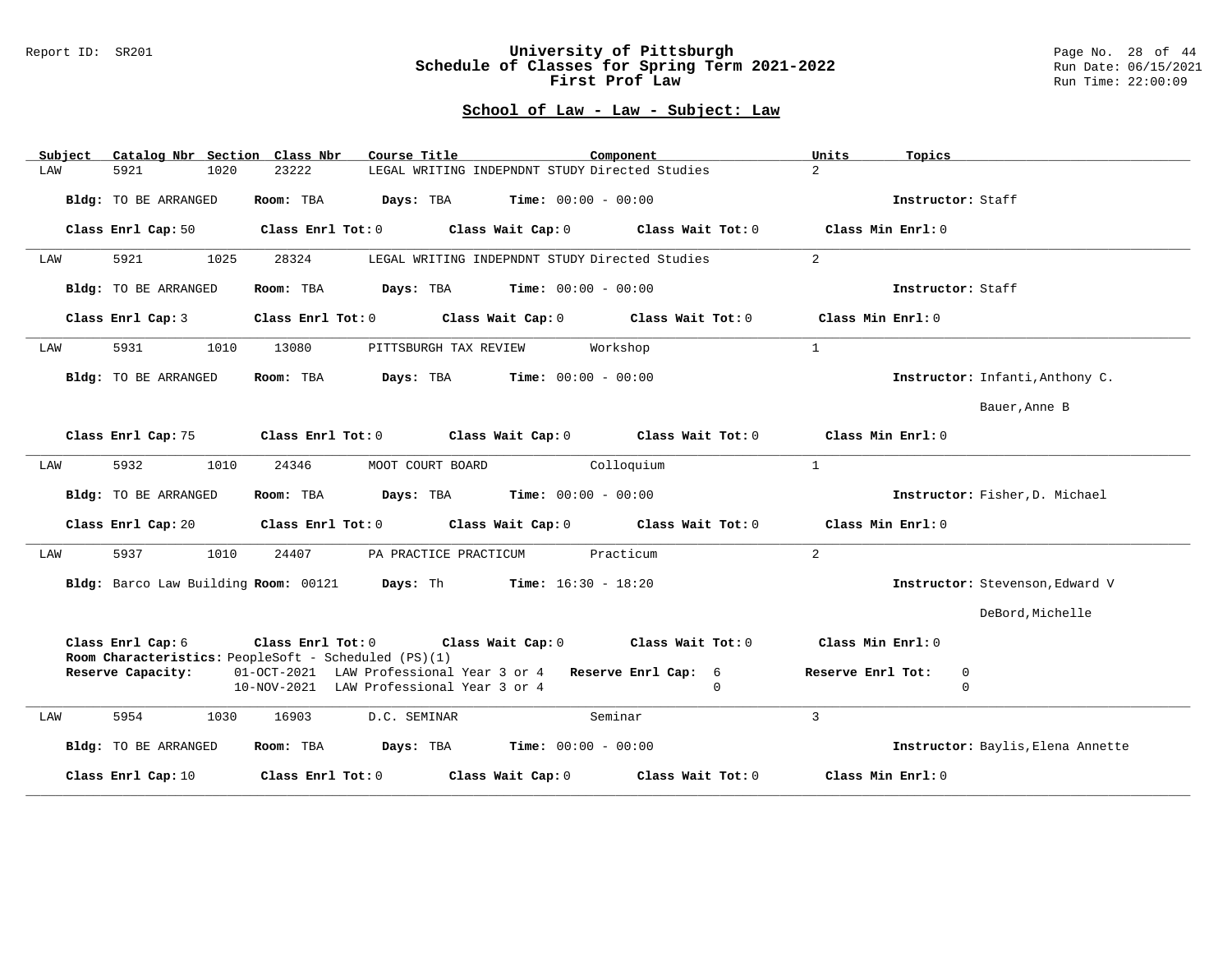### Report ID: SR201 **University of Pittsburgh** Page No. 29 of 44 **Schedule of Classes for Spring Term 2021-2022** Run Date: 06/15/2021 **First Prof Law Run Time: 22:00:09** Run Time: 22:00:09

| Catalog Nbr Section Class Nbr<br>Subject | Course Title                                                              | Component                              | Units<br>Topics                      |
|------------------------------------------|---------------------------------------------------------------------------|----------------------------------------|--------------------------------------|
| LAW<br>5955<br>1030                      | 16904<br>D.C. EXTERNSHIP                                                  | Practicum                              | $8 - 10$                             |
| <b>Bldg:</b> TO BE ARRANGED              | Room: TBA<br>Days: TBA                                                    | Time: $00:00 - 00:00$                  | Instructor: Baylis, Elena Annette    |
| Class Enrl Cap: 10                       | Class Enrl Tot: 0                                                         | Class Wait Tot: 0<br>Class Wait Cap: 0 | Class Min Enrl: 0                    |
| 5961<br>1030<br>LAW                      | 18087<br>TEACHING ASSISTANT TRAINING                                      | Workshop                               | $\mathbf{1}$                         |
| Bldg: Barco Law Building Room: 00G18     | Days: Tu                                                                  | Time: $09:00 - 09:50$                  | Instructor: Sinsheimer, Ann Margaret |
|                                          |                                                                           |                                        | Brostoff, Teresa K                   |
|                                          |                                                                           |                                        | Teeter, Judith Ann                   |
|                                          |                                                                           |                                        | Coogan, Leigh Argentieri             |
| Class Enrl Cap: 42                       | Class Enrl Tot: 0<br>Room Characteristics: PeopleSoft - Scheduled (PS)(1) | Class Wait Cap: 0<br>Class Wait Tot: 0 | Class Min Enrl: 0                    |
| 5967<br>1010<br>LAW                      | 13031<br><b>EXTERNSHIP</b>                                                | Practicum                              | $\overline{a}$                       |
| Bldg: TO BE ARRANGED                     | Room: TBA<br>Days: TBA                                                    | Time: $00:00 - 00:00$                  | Instructor: Deasy, Kevin M           |
|                                          |                                                                           |                                        | Brostoff, Teresa K                   |
|                                          |                                                                           |                                        | Sinsheimer, Ann Margaret             |
|                                          |                                                                           |                                        | Dangel, Stephanie A                  |
|                                          |                                                                           |                                        | McCain, Rochelle Regan               |
| Class Enrl Cap: 50                       | Class Enrl Tot: 0                                                         | Class Wait Cap: 0<br>Class Wait Tot: 0 | Class Min Enrl: 0                    |
| 5967<br>1020<br>LAW                      | 18307<br>EXTERNSHIP                                                       | Practicum                              | 2                                    |
| Bldg: TO BE ARRANGED                     | Room: TBA<br>Days: TBA                                                    | Time: $00:00 - 00:00$                  | Instructor: Dangel, Stephanie A      |
|                                          |                                                                           |                                        | McCain, Rochelle Regan               |
| Class Enrl Cap: 15                       | Class Enrl Tot: 0                                                         | Class Wait Cap: 0<br>Class Wait Tot: 0 | Class Min Enrl: 0                    |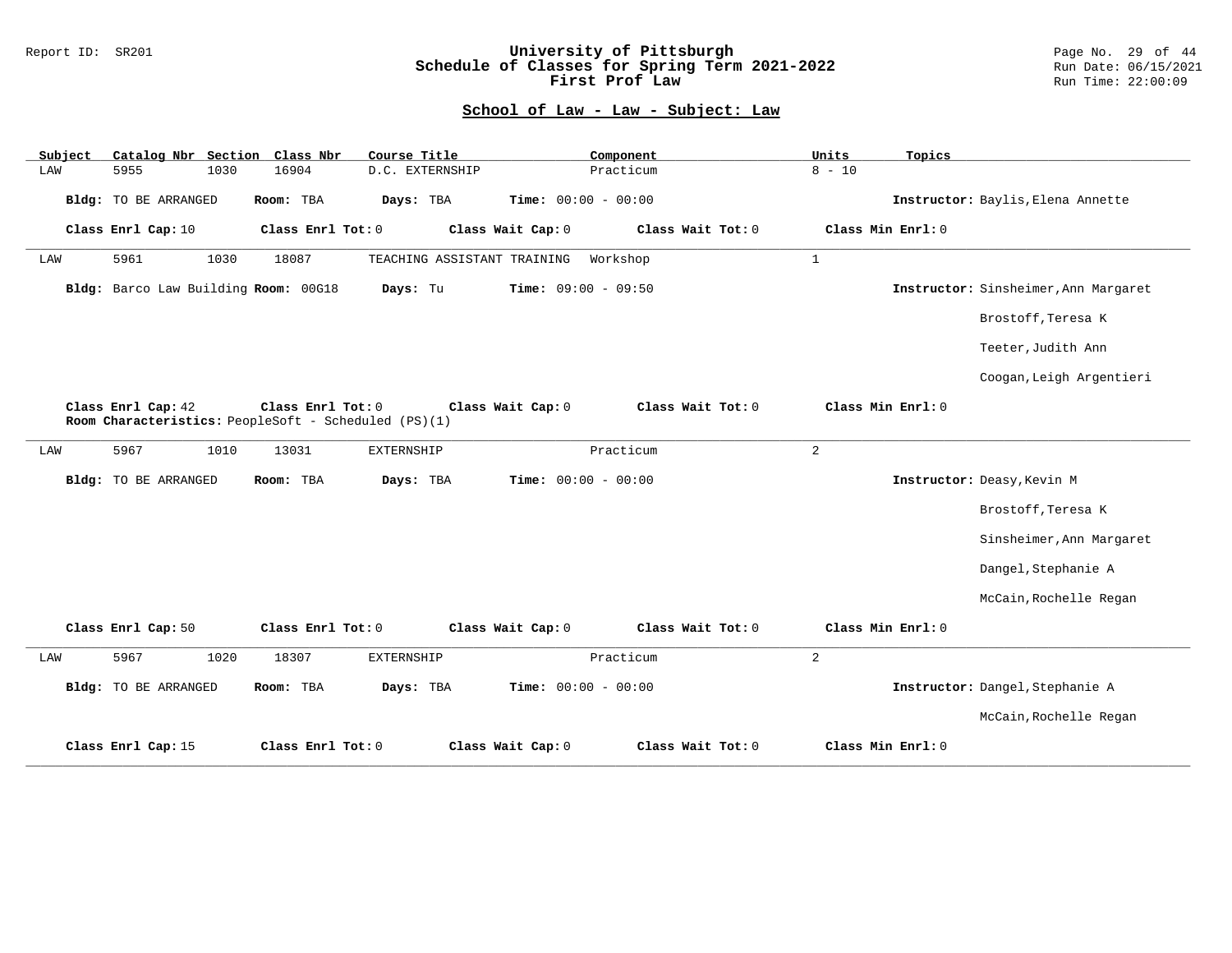| Subject | Catalog Nbr Section Class Nbr                                              |                   | Course Title        |                              | Component         | Units          | Topics            |                                 |
|---------|----------------------------------------------------------------------------|-------------------|---------------------|------------------------------|-------------------|----------------|-------------------|---------------------------------|
| LAW     | 5972<br>1010                                                               | 13062             | EXTERNSHIP          |                              | Practicum         | $\overline{4}$ |                   |                                 |
|         | Bldg: TO BE ARRANGED                                                       | Room: TBA         | Days: TBA           | Time: $00:00 - 00:00$        |                   |                |                   | Instructor: Deasy, Kevin M      |
|         |                                                                            |                   |                     |                              |                   |                |                   | Brostoff, Teresa K              |
|         |                                                                            |                   |                     |                              |                   |                |                   | Sinsheimer, Ann Margaret        |
|         |                                                                            |                   |                     |                              |                   |                |                   | Dangel, Stephanie A             |
|         |                                                                            |                   |                     |                              |                   |                |                   | McCain, Rochelle Regan          |
|         | Class Enrl Cap: 50                                                         | Class Enrl Tot: 0 |                     | Class Wait Cap: 0            | Class Wait Tot: 0 |                | Class Min Enrl: 0 |                                 |
| LAW     | 5976<br>1010                                                               | 13060             | EXTERNSHIP          |                              | Practicum         | $\mathbf{1}$   |                   |                                 |
|         | Bldg: TO BE ARRANGED                                                       | Room: TBA         | Days: TBA           | Time: $00:00 - 00:00$        |                   |                |                   | Instructor: Deasy, Kevin M      |
|         |                                                                            |                   |                     |                              |                   |                |                   | Brostoff, Teresa K              |
|         |                                                                            |                   |                     |                              |                   |                |                   | Sinsheimer, Ann Margaret        |
|         |                                                                            |                   |                     |                              |                   |                |                   | Dangel, Stephanie A             |
|         |                                                                            |                   |                     |                              |                   |                |                   | McCain, Rochelle Regan          |
|         | Class Enrl Cap: 50                                                         | Class Enrl Tot: 0 |                     | Class Wait Cap: 0            | Class Wait Tot: 0 |                | Class Min Enrl: 0 |                                 |
| LAW     | 5976<br>1020                                                               | 18337             | EXTERNSHIP          |                              | Practicum         | $\mathbf{1}$   |                   |                                 |
|         | Bldg: TO BE ARRANGED                                                       | Room: TBA         | Days: TBA           | <b>Time:</b> $00:00 - 00:00$ |                   |                |                   | Instructor: Dangel, Stephanie A |
|         |                                                                            |                   |                     |                              |                   |                |                   | McCain, Rochelle Regan          |
|         | Class Enrl Cap: 6                                                          | Class Enrl Tot: 0 |                     | Class Wait Cap: 0            | Class Wait Tot: 0 |                | Class Min Enrl: 0 |                                 |
| LAW     | 5990<br>1030                                                               | 18117             | WRITING FOR RESULTS |                              | Lecture           | 2              |                   |                                 |
|         | Bldg: Barco Law Building Room: 00G12                                       |                   | Days: F             | Time: $10:30 - 12:20$        |                   |                |                   | Instructor: Deasy, Kevin M      |
|         |                                                                            |                   |                     |                              |                   |                |                   | Wible, Robert G                 |
|         | Class Enrl Cap: 49<br>Room Characteristics: PeopleSoft - Scheduled (PS)(1) | Class Enrl Tot: 0 |                     | Class Wait Cap: 0            | Class Wait Tot: 0 |                | Class Min Enrl: 0 |                                 |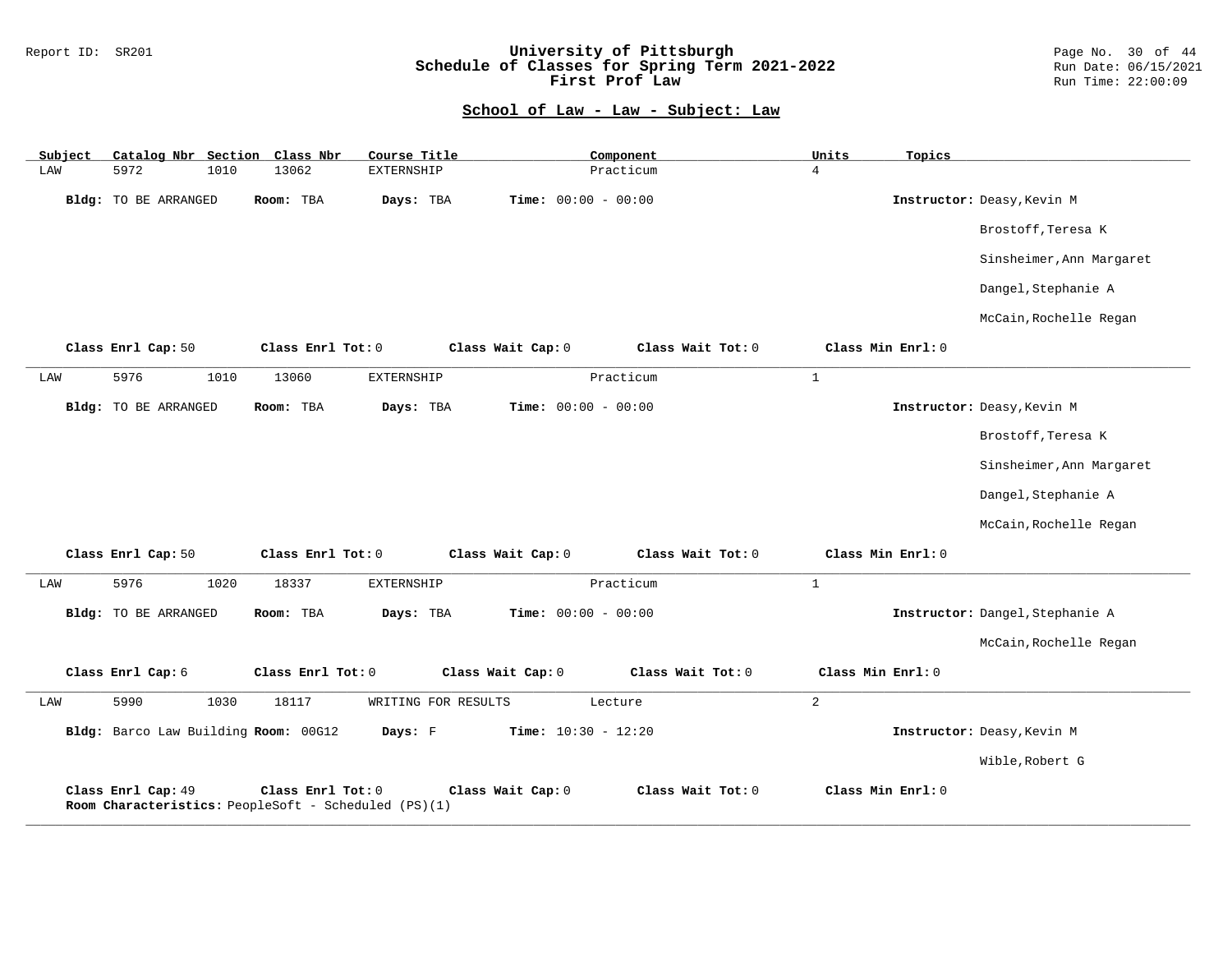### Report ID: SR201 **University of Pittsburgh** Page No. 31 of 44 **Schedule of Classes for Spring Term 2021-2022** Run Date: 06/15/2021 **First Prof Law Run Time: 22:00:09** Run Time: 22:00:09

| Subject | Catalog Nbr Section Class Nbr        |      |                   | Course Title                                         |                              | Component         | Units             | Topics |                            |
|---------|--------------------------------------|------|-------------------|------------------------------------------------------|------------------------------|-------------------|-------------------|--------|----------------------------|
| LAW     | 5990                                 | 1260 | 20967             | WRITING FOR RESULTS                                  |                              | Lecture           | $\overline{a}$    |        |                            |
|         | Bldg: Barco Law Building Room: 00113 |      |                   | Days: W                                              | <b>Time:</b> $17:30 - 19:20$ |                   |                   |        | Instructor: Deasy, Kevin M |
|         |                                      |      |                   |                                                      |                              |                   |                   |        | Wible, Robert G            |
|         | Class Enrl Cap: 88                   |      | Class Enrl Tot: 0 | Room Characteristics: PeopleSoft - Scheduled (PS)(1) | Class Wait Cap: 0            | Class Wait Tot: 0 | Class Min Enrl: 0 |        |                            |
|         |                                      |      |                   |                                                      |                              |                   |                   |        |                            |
| LAW     | 5992                                 | 1010 | 13061             | EXTERNSHIP                                           |                              | Practicum         | 3                 |        |                            |
|         | Bldg: TO BE ARRANGED                 |      | Room: TBA         | Days: TBA                                            | <b>Time:</b> $00:00 - 00:00$ |                   |                   |        | Instructor: Deasy, Kevin M |
|         |                                      |      |                   |                                                      |                              |                   |                   |        | Brostoff, Teresa K         |
|         |                                      |      |                   |                                                      |                              |                   |                   |        | Sinsheimer, Ann Margaret   |
|         |                                      |      |                   |                                                      |                              |                   |                   |        | Dangel, Stephanie A        |
|         |                                      |      |                   |                                                      |                              |                   |                   |        | McCain, Rochelle Regan     |
|         | Class Enrl Cap: 50                   |      | Class Enrl Tot: 0 |                                                      | Class Wait Cap: 0            | Class Wait Tot: 0 | Class Min Enrl: 0 |        |                            |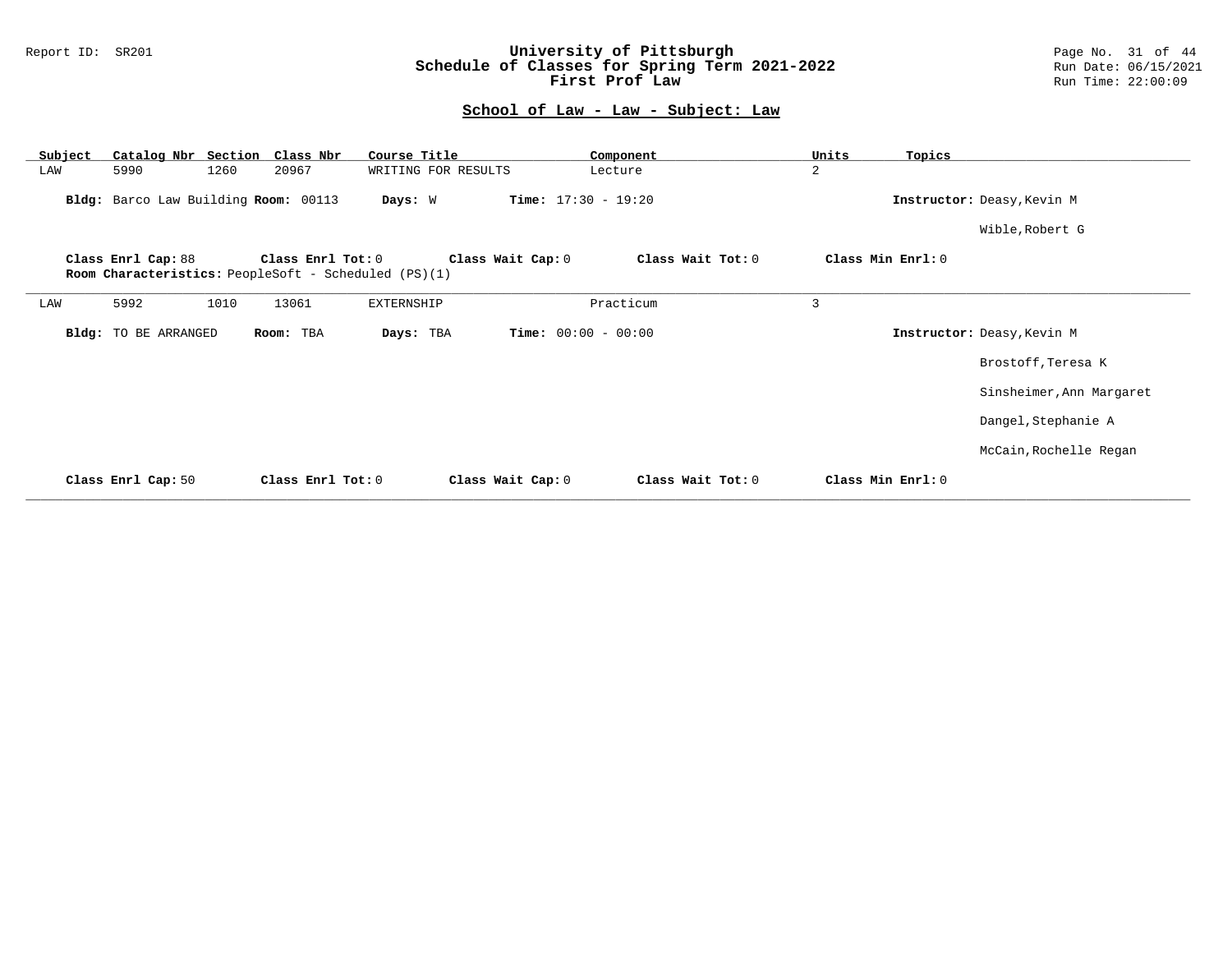#### Report ID: SR201 **University of Pittsburgh University of Pittsburgh** Page No. 32 of 44<br>**Schedule of Classes for Spring Term 2021-2022** Run Date: 06/15/2021 **Schedule of Classes for Spring Term 2021-2022** Run Date: 06/15/2021<br>**Graduate Law Term 2021-2022** Run Time: 22:00:09 **Graduate Law Term**

## **School of Law - Law - Subject: FT Diss Study LAW**

| Subject     | Catalog Nbr Section Class Nbr |      |                     | Course Title |                                              | Component                                                                                                                                      | Units             | Topics                      |
|-------------|-------------------------------|------|---------------------|--------------|----------------------------------------------|------------------------------------------------------------------------------------------------------------------------------------------------|-------------------|-----------------------------|
| <b>FTDO</b> | 0000                          | 1020 | 16165               |              | FULL-TIME DISSERTATION STUDY Thesis Research |                                                                                                                                                |                   |                             |
|             | Bldg: TO BE ARRANGED          |      | Room: TBA           | Days: TBA    |                                              | <b>Time:</b> $00:00 - 00:00$                                                                                                                   |                   | Instructor: Brand, Ronald A |
|             | Class Enrl Cap: 10            |      | Class Enrl Tot: $0$ |              | Class Wait Cap: 0                            | Class Wait Tot: 0                                                                                                                              | Class Min Enrl: 0 |                             |
|             |                               |      |                     |              |                                              | <b></b> This class has an additional fee. For more information go to <a <="" href="http://www.registrar.pitt.edu" td=""><td></td><td></td></a> |                   |                             |

**\_\_\_\_\_\_\_\_\_\_\_\_\_\_\_\_\_\_\_\_\_\_\_\_\_\_\_\_\_\_\_\_\_\_\_\_\_\_\_\_\_\_\_\_\_\_\_\_\_\_\_\_\_\_\_\_\_\_\_\_\_\_\_\_\_\_\_\_\_\_\_\_\_\_\_\_\_\_\_\_\_\_\_\_\_\_\_\_\_\_\_\_\_\_\_\_\_\_\_\_\_\_\_\_\_\_\_\_\_\_\_\_\_\_\_\_\_\_\_\_\_\_\_\_\_\_\_\_\_\_\_\_\_\_\_\_\_\_\_\_\_\_\_\_\_\_\_\_\_\_\_\_\_\_\_\_**

target="\_blank">http://www.registrar.pitt.edu/</a>, and click on Faculty and Staff, then Course and Class.</p>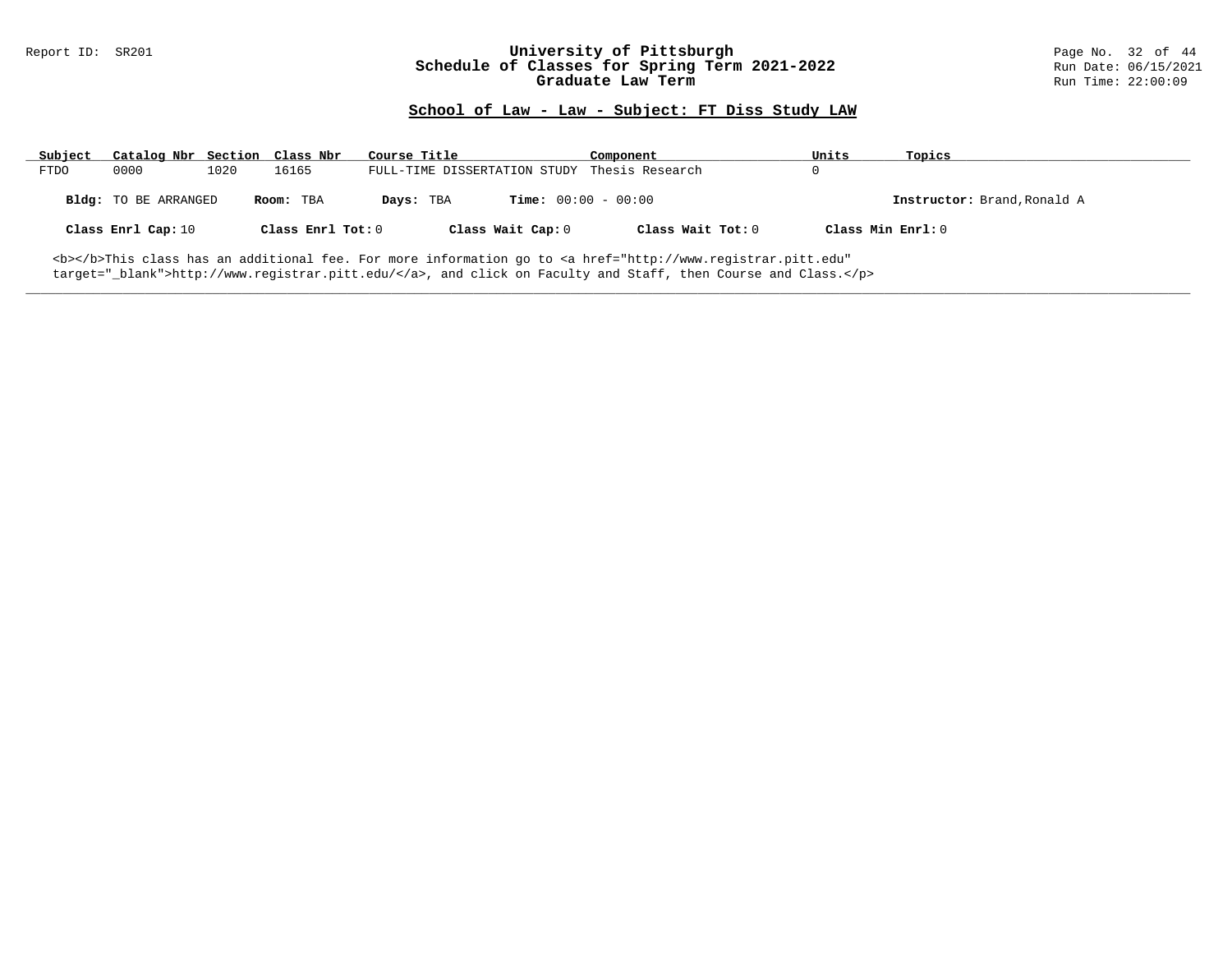### Report ID: SR201 **University of Pittsburgh** Page No. 33 of 44 **Schedule of Classes for Spring Term 2021-2022** Run Date: 06/15/2021 **Graduate Law Term Run Time: 22:00:09**

| Catalog Nbr Section Class Nbr<br>Subject                                                       | Course Title                               | Component                    | Units              | Topics                        |
|------------------------------------------------------------------------------------------------|--------------------------------------------|------------------------------|--------------------|-------------------------------|
| 2024<br>1010<br>13071<br>LAW                                                                   | PROPERTY                                   | Lecture                      | $\overline{4}$     |                               |
| Bldg: Barco Law Building Room: 00111                                                           | Days: TuThF                                | Time: $09:00 - 10:15$        |                    | Instructor: Allen, Jessie A   |
| Class Enrl Tot: 0<br>Class Enrl Cap: 5<br>Room Characteristics: PeopleSoft - Scheduled (PS)(1) | Class Wait Cap: 0                          | Class Wait Tot: 0            | Class Min Enrl: 0  |                               |
| 2024<br>1020<br>13091<br>LAW                                                                   | PROPERTY                                   | Lecture                      | $\overline{4}$     |                               |
| Bldg: Barco Law Building Room: 00113 Days: TuThF                                               |                                            | <b>Time:</b> $09:00 - 10:15$ |                    | Instructor: Curran, Vivian    |
| Class Enrl Cap: 5<br>Class Enrl Tot: 0<br>Room Characteristics: PeopleSoft - Scheduled (PS)(1) | Class Wait Cap: 0                          | Class Wait Tot: 0            | Class Min $Err1:0$ |                               |
| 2024<br>1030<br>13092<br>LAW                                                                   | PROPERTY                                   | Lecture                      | $\overline{4}$     |                               |
| Bldg: Barco Law Building Room: 00107 Days: TuThF                                               |                                            | <b>Time:</b> $09:00 - 10:15$ |                    | Instructor: Nixon, Marily     |
| Class Enrl Cap: 5<br>Class Enr1 Tot: 0<br>Room Characteristics: PeopleSoft - Scheduled (PS)(1) | Class Wait Cap: 0                          | Class Wait Tot: 0            | Class Min Enrl: 0  |                               |
| 2033<br>1050<br>18183<br>LAW                                                                   | CIVIL PROCEDURE                            | Lecture                      | $\overline{4}$     |                               |
| Bldg: Barco Law Building Room: 00G12                                                           | Days: MWTh<br><b>Time:</b> $14:00 - 15:15$ |                              |                    | Instructor: Wang, Lu-In       |
| Class Enrl Cap: 2<br>Class Enrl Tot: 0<br>Room Characteristics: PeopleSoft - Scheduled (PS)(1) | Class Wait Cap: 0                          | Class Wait Tot: 0            | Class Min Enrl: 0  |                               |
| 2033<br>1070<br>22970<br>LAW                                                                   | CIVIL PROCEDURE                            | Lecture                      | $\overline{4}$     |                               |
| Bldg: Barco Law Building Room: 00G20                                                           | <b>Time:</b> $14:00 - 15:15$<br>Days: MWTh |                              |                    | Instructor: Wildermuth, Amy J |
| Class Enrl Cap: 2<br>Class Enrl Tot: 0<br>Room Characteristics: PeopleSoft - Scheduled (PS)(1) | Class Wait Cap: 0                          | Class Wait Tot: 0            | Class Min Enrl: 0  |                               |
| 2047<br>1035<br>21184<br>LAW                                                                   | CRIMINAL PROCEDURE                         | Lecture                      | 3                  |                               |
| Bldg: Barco Law Building Room: 00107 Days: MW                                                  | <b>Time:</b> $15:30 - 16:45$               |                              |                    | Instructor: Arnett, Chaz P    |
| Class Enrl Cap: 3<br>Class Enrl Tot: 0<br>Room Characteristics: PeopleSoft - Scheduled (PS)(1) | Class Wait Cap: 0                          | Class Wait Tot: 0            | Class Min Enrl: 0  |                               |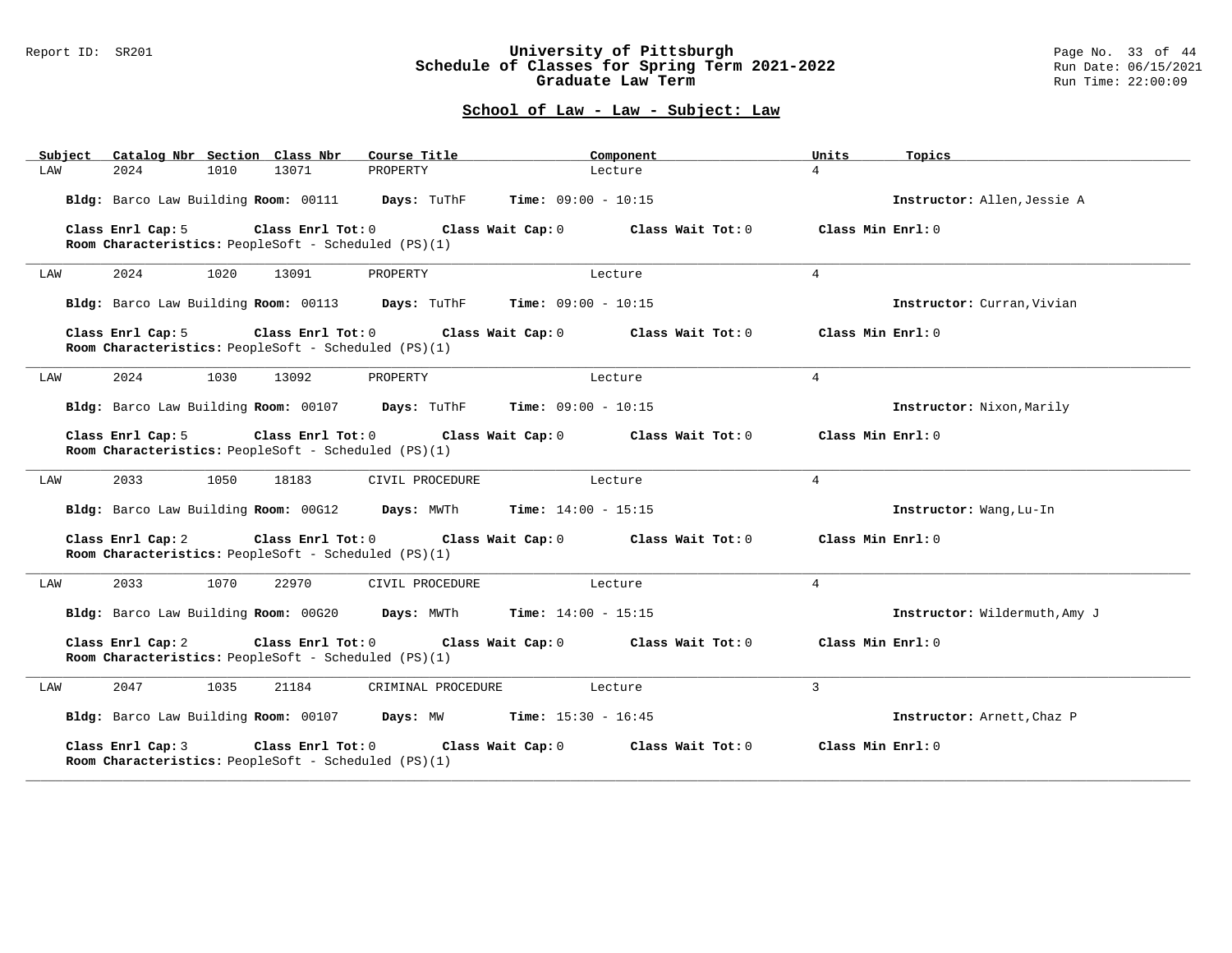### Report ID: SR201 **University of Pittsburgh** Page No. 34 of 44 **Schedule of Classes for Spring Term 2021-2022** Run Date: 06/15/2021 **Graduate Law Term Run Time: 22:00:09**

| Catalog Nbr Section<br>Subject           | Class Nbr<br>Course Title<br>Component                      | Units<br>Topics                    |
|------------------------------------------|-------------------------------------------------------------|------------------------------------|
| 2061<br>1010<br>LAW                      | 23995<br>LEGAL ASPECTS OF HC COMPLIANCELecture              | $\overline{3}$                     |
| Bldg: WEB Based Class                    | Room: TBA<br><b>Time:</b> $00:00 - 00:00$<br>Days: TBA      | Instructor: Hershey, Tina Batra    |
|                                          |                                                             | Cummings, Mary Nell                |
| Class Enrl Cap: 35<br>Attributes: Online | Class Wait Tot: 0<br>Class Enrl Tot: 0<br>Class Wait Cap: 0 | Class Min Enrl: 0                  |
| 1020<br>2061<br>LAW                      | 28066<br>LEGAL ASPECTS OF HC COMPLIANCELecture              | $\mathbf{3}$                       |
| Bldg: WEB Based Class                    | Room: TBA<br>Days: TBA<br><b>Time:</b> $00:00 - 00:00$      | Instructor: Ellel, Jessica A       |
|                                          |                                                             | Cummings, Mary Nell                |
| Class Enrl Cap: 35<br>Attributes: Online | Class Enrl Tot: 0<br>Class Wait Cap: 0<br>Class Wait Tot: 0 | Class Min Enrl: 0                  |
| 1010<br>2062<br>LAW                      | 23994<br>INTRO LEGAL SYS HC & CMPLIC<br>Lecture             | $\overline{3}$                     |
| Bldg: WEB Based Class                    | Days: TBA<br>Room: TBA<br><b>Time:</b> $00:00 - 00:00$      | Instructor: Crossley, Mary Adair   |
|                                          |                                                             | Cummings, Mary Nell                |
| Class Enrl Cap: 35<br>Attributes: Online | Class Enrl Tot: 0<br>Class Wait Cap: 0<br>Class Wait Tot: 0 | Class Min Enrl: 0                  |
| 2062<br>1020<br>LAW                      | 28067<br>INTRO LEGAL SYS HC & CMPLIC<br>Lecture             | $\overline{3}$                     |
| Bldg: WEB Based Class                    | Days: TBA<br><b>Time:</b> $00:00 - 00:00$<br>Room: TBA      | Instructor: Phillips, Marye Isaacs |
|                                          |                                                             | Cummings, Mary Nell                |
| Class Enrl Cap: 35<br>Attributes: Online | Class Enrl Tot: 0<br>Class Wait Cap: 0<br>Class Wait Tot: 0 | Class Min Enrl: 0                  |
| 2072<br>1010<br>LAW                      | 29787<br>WORKING CONDITIONS<br>Lecture                      | $\overline{3}$                     |
| Bldg: WEB Based Class                    | Time: $00:00 - 00:00$<br>Room: TBA<br>Days: TBA             | Instructor: Town, Emily Elizabeth  |
| Class Enrl Cap: 35<br>Attributes: Online | Class Enrl Tot: 0<br>Class Wait Cap: 0<br>Class Wait Tot: 0 | Class Min Enrl: 0                  |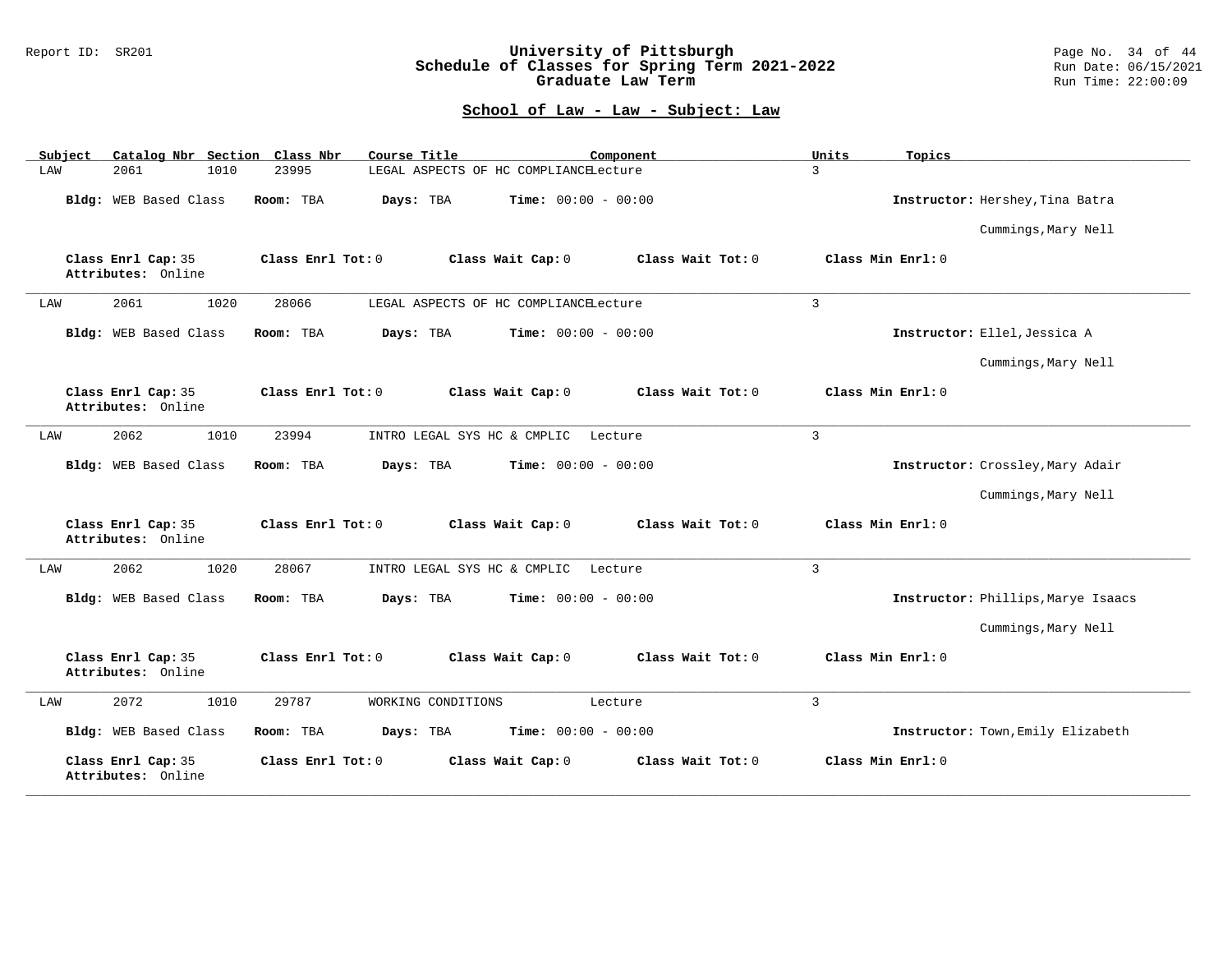### Report ID: SR201 **University of Pittsburgh** Page No. 35 of 44 **Schedule of Classes for Spring Term 2021-2022** Run Date: 06/15/2021 **Graduate Law Term Run Time: 22:00:09**

| Subject | Catalog Nbr Section Class Nbr                                             |      |                   | Course Title                                         |                              | Component         | Units             | Topics                                      |
|---------|---------------------------------------------------------------------------|------|-------------------|------------------------------------------------------|------------------------------|-------------------|-------------------|---------------------------------------------|
| LAW     | 2073                                                                      | 1010 | 29788             | ANTI-DISCRIMINATION LAW                              |                              | Lecture           | $\mathcal{L}$     |                                             |
|         | Bldg: WEB Based Class                                                     |      | Room: TBA         | Days: TBA                                            | <b>Time:</b> $00:00 - 00:00$ |                   |                   | Instructor: Hornack, Joseph S               |
|         |                                                                           |      |                   |                                                      |                              |                   |                   | Pittler, Alan M                             |
|         | Class Enrl Cap: 35<br>Attributes: Online                                  |      | Class Enrl Tot: 0 |                                                      | Class Wait Cap: 0            | Class Wait Tot: 0 |                   | Class Min Enrl: 0                           |
| LAW     | 2076                                                                      | 1020 | 17131             | LEGAL ANALYSIS AND WRITING                           |                              | Lecture           | $\overline{4}$    |                                             |
|         |                                                                           |      |                   | Bldg: Barco Law Building Room: 00G12 Days: TuTh      | <b>Time:</b> $10:30 - 11:20$ |                   |                   | Instructor: Teeter, Judith Ann              |
|         | Class Enrl Cap: 1<br>Room Characteristics: PeopleSoft - Scheduled (PS)(1) |      | Class Enrl Tot: 0 |                                                      | Class Wait Cap: 0            | Class Wait Tot: 0 | Class Min Enrl: 0 |                                             |
| LAW     | 2076                                                                      | 1040 | 18209             | LEGAL ANALYSIS AND WRITING                           |                              | Lecture           | $\overline{4}$    |                                             |
|         | Bldg: Barco Law Building Room: 00G20                                      |      |                   | Days: TuF                                            | <b>Time:</b> $11:30 - 12:20$ |                   |                   | Instructor: Sinsheimer, Ann Margaret        |
|         | Class Enrl Cap: 2<br>Room Characteristics: PeopleSoft - Scheduled (PS)(1) |      | Class Enrl Tot: 0 |                                                      | Class Wait Cap: 0            | Class Wait Tot: 0 | Class Min Enrl: 0 |                                             |
| LAW     | 2082                                                                      | 1010 | 15131             | CLIMATE CHANGE AND THE LAW                           |                              | Lecture           | $\overline{2}$    |                                             |
|         | Bldg: Barco Law Building Room: 00G46                                      |      |                   | Days: Tu                                             | <b>Time:</b> $16:30 - 18:20$ |                   |                   | Instructor: Smokelin, Jennifer A            |
|         | Class Enrl Cap: 2<br>Attributes: Global Studies                           |      | Class Enrl Tot: 0 | Room Characteristics: PeopleSoft - Scheduled (PS)(1) | Class Wait Cap: 0            | Class Wait Tot: 0 | Class Min Enrl: 0 |                                             |
| LAW     | 2089                                                                      | 1035 | 26972             | PUBLIC HEALTH LAW                                    |                              | Lecture           | $\mathbf{3}$      |                                             |
|         | Bldg: Barco Law Building Room: 00G46                                      |      |                   | Days: W                                              | <b>Time:</b> $10:30 - 13:20$ |                   |                   | Instructor: Van Nostrand, Elizabeth Ferrell |
|         | Class Enrl Cap: 3<br>Room Characteristics: PeopleSoft - Scheduled (PS)(1) |      | Class Enrl Tot: 0 |                                                      | Class Wait Cap: 0            | Class Wait Tot: 0 | Class Min Enrl: 0 |                                             |
| LAW     | 2090                                                                      | 1010 | 15129             | CNSTL LAW: FREEDOM OF RELIGIONLecture                |                              |                   | 2                 |                                             |
|         | Bldg: Barco Law Building Room: 00G13 Days: Tu                             |      |                   |                                                      | $Time: 18:10 - 20:00$        |                   |                   | Instructor: Karoll, Ira M                   |
|         | Class Enrl Cap: 1<br>Room Characteristics: PeopleSoft - Scheduled (PS)(1) |      | Class Enrl Tot: 0 |                                                      | Class Wait Cap: 0            | Class Wait Tot: 0 | Class Min Enrl: 0 |                                             |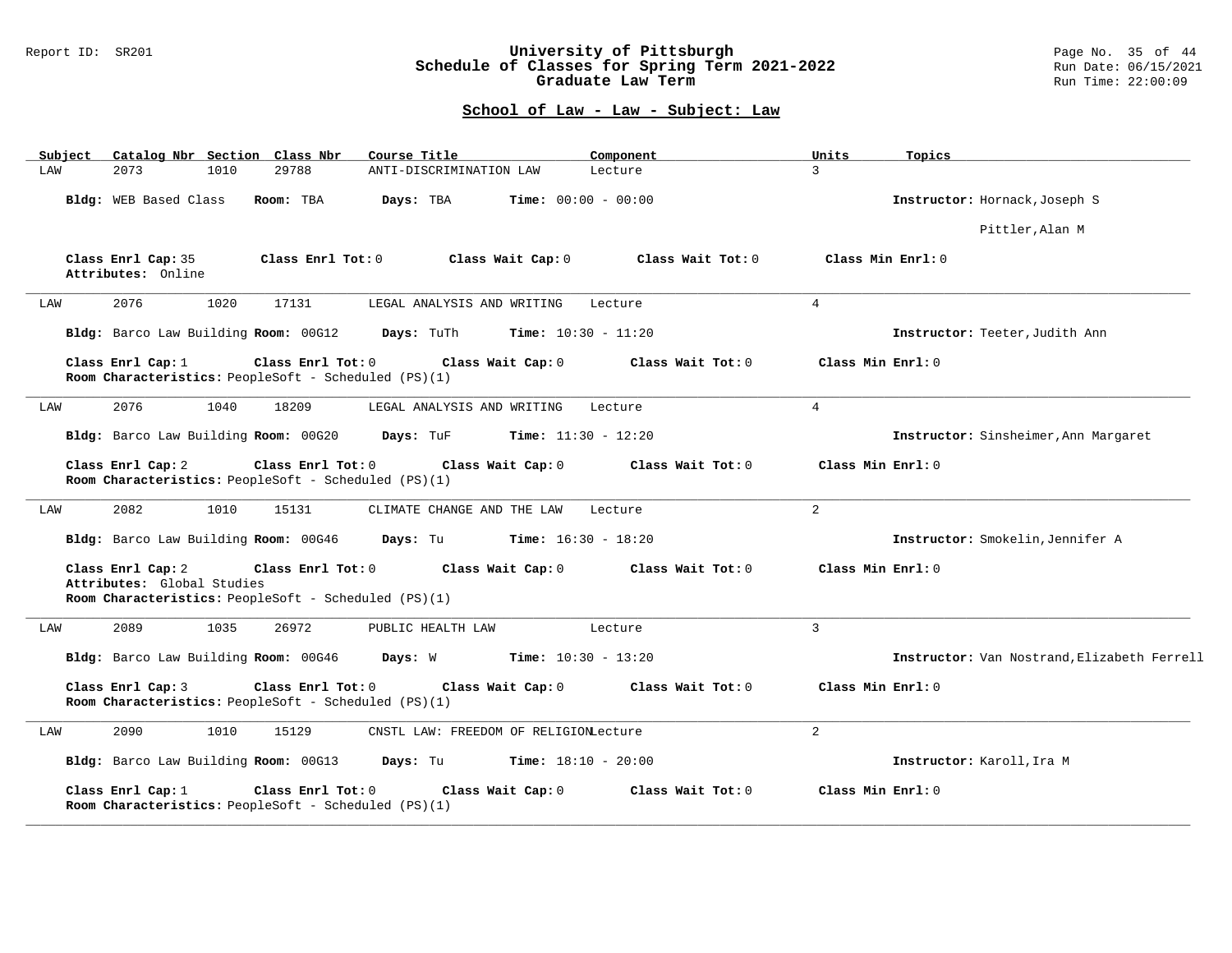### Report ID: SR201 **University of Pittsburgh** Page No. 36 of 44 **Schedule of Classes for Spring Term 2021-2022** Run Date: 06/15/2021 **Graduate Law Term Run Time: 22:00:09**

| Subject | Catalog Nbr Section Class Nbr        |      |                                                                           | Course Title                                                         | Component             | Units             | Topics                              |
|---------|--------------------------------------|------|---------------------------------------------------------------------------|----------------------------------------------------------------------|-----------------------|-------------------|-------------------------------------|
| LAW     | 2101                                 | 1010 | 13068                                                                     | CONSTITUTIONAL LAW                                                   | Lecture               | $\overline{4}$    |                                     |
|         |                                      |      | Bldg: Barco Law Building Room: 00109 Days: MW                             |                                                                      | $Time: 10:30 - 12:20$ |                   | Instructor: Brake, Deborah Lynn     |
|         | Class Enrl Cap: 5                    |      | Class Enrl Tot: 0<br>Room Characteristics: PeopleSoft - Scheduled (PS)(1) | Class Wait Cap: 0                                                    | Class Wait Tot: 0     | Class Min Enrl: 0 |                                     |
| LAW     | 2101                                 | 1015 | 13084                                                                     | CONSTITUTIONAL LAW                                                   | Lecture               | $\overline{4}$    |                                     |
|         |                                      |      |                                                                           | Bldg: Barco Law Building Room: 00111 Days: MW Time: 10:30 - 12:20    |                       |                   | Instructor: Lobel, Jules L          |
|         | Class Enrl Cap: 5                    |      | Class Enrl Tot: 0<br>Room Characteristics: PeopleSoft - Scheduled (PS)(1) | Class Wait Cap: 0                                                    | Class Wait Tot: 0     | Class Min Enrl: 0 |                                     |
| LAW     | 2101                                 | 1020 | 13069                                                                     | CONSTITUTIONAL LAW                                                   | Lecture               | $\overline{4}$    |                                     |
|         |                                      |      |                                                                           | Bldg: Barco Law Building Room: 00107 Days: MW Time: 10:30 - 12:20    |                       |                   | Instructor: Carter, William M       |
|         | Class Enrl Cap: 5                    |      | Class Enrl Tot: 0<br>Room Characteristics: PeopleSoft - Scheduled (PS)(1) | Class Wait Cap: 0                                                    | Class Wait Tot: 0     | Class Min Enrl: 0 |                                     |
| LAW     | 2103                                 | 1010 | 13098                                                                     | EVIDENCE                                                             | Lecture               | 3                 |                                     |
|         | Bldg: Barco Law Building Room: 00109 |      |                                                                           | Days: MW                                                             | $Time: 09:00 - 10:15$ |                   | Instructor: Harris, David Andrew    |
|         | Class Enrl Cap: $1$                  |      | Room Characteristics: PeopleSoft - Scheduled (PS)(1)                      | Class Enrl Tot: 0 Class Wait Cap: 0                                  | Class Wait Tot: 0     | Class Min Enrl: 0 |                                     |
| LAW     | 2105                                 | 1010 | 13087                                                                     | FEDERAL INCOME TAX                                                   | Lecture               | $\overline{4}$    |                                     |
|         |                                      |      |                                                                           | Bldg: Barco Law Building Room: 00111 Days: MTuTh Time: 15:30 - 16:45 |                       |                   | Instructor: Hackney, Philip T       |
|         | Class Enrl Cap: 5                    |      | Class Enrl Tot: 0<br>Room Characteristics: PeopleSoft - Scheduled (PS)(1) | Class Wait Cap: 0                                                    | Class Wait Tot: 0     | Class Min Enrl: 0 |                                     |
| LAW     | 2110                                 | 1010 | 13082                                                                     | ESTATES AND TRUSTS                                                   | Lecture               | 3                 |                                     |
|         |                                      |      |                                                                           | Bldg: Barco Law Building Room: 00107 Days: MTuTh                     | $Time: 08:00 - 08:50$ |                   | Instructor: Dougherty, Melissa Lynn |
|         | Class Enrl Cap: 5                    |      | Class Enrl Tot: 0<br>Room Characteristics: PeopleSoft - Scheduled (PS)(1) | Class Wait Cap: 0                                                    | Class Wait Tot: 0     | Class Min Enrl: 0 |                                     |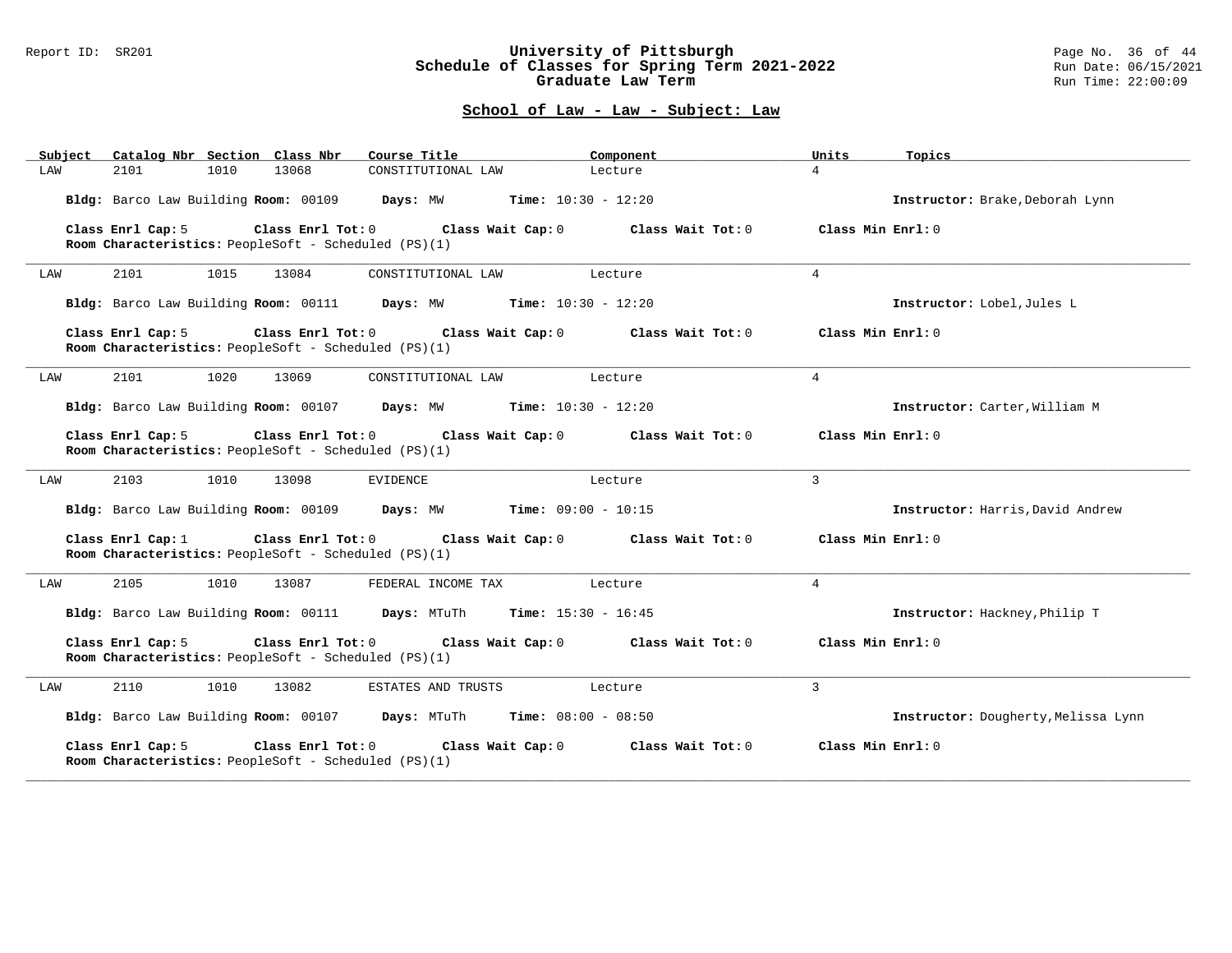#### Report ID: SR201 **University of Pittsburgh** Page No. 37 of 44 **Schedule of Classes for Spring Term 2021-2022** Run Date: 06/15/2021 **Graduate Law Term Run Time: 22:00:09**

| Subject |                                                 |      | Catalog Nbr Section Class Nbr                                                   | Course Title                                                                                | Component         | Units               | Topics                         |
|---------|-------------------------------------------------|------|---------------------------------------------------------------------------------|---------------------------------------------------------------------------------------------|-------------------|---------------------|--------------------------------|
| LAW     | 2112                                            | 1010 | 13074                                                                           | BUSINESS ORGANIZATIONS                                                                      | Lecture           | $\mathcal{E}$       |                                |
|         |                                                 |      |                                                                                 | Bldg: Barco Law Building Room: 00111 Days: MW Time: 14:00 - 15:15                           |                   |                     | Instructor: Oh, Peter B        |
|         | Class Enrl Cap: 5                               |      | Class Enrl Tot: 0<br>Room Characteristics: PeopleSoft - Scheduled (PS)(1)       | Class Wait Cap: 0                                                                           | Class Wait Tot: 0 | Class Min $Enr1:0$  |                                |
| LAW     | 2142                                            | 1100 | 30664                                                                           | LEGAL WRIT TRANSCTNL LAWYER Lecture                                                         |                   | $\overline{a}$      |                                |
|         |                                                 |      |                                                                                 | Bldg: Barco Law Building Room: 00G20 Days: Th Time: 16:30 - 18:20                           |                   |                     | Instructor: Mielke, Amanda Rae |
|         | Class Enrl Cap: 2                               |      | Room Characteristics: PeopleSoft - Scheduled (PS)(1)                            | Class Enrl Tot: 0 Class Wait Cap: 0                                                         | Class Wait Tot: 0 | Class Min $Enr1:0$  |                                |
| LAW     | 2151                                            | 1095 | 30441                                                                           | HUMAN DIGNITY RIGHTS UNDER LAWLecture                                                       |                   | $\mathbf{1}$        |                                |
|         | Class Enrl Cap: 2                               |      | $Class$ $Enr1$ $Tot: 0$<br>Room Characteristics: PeopleSoft - Scheduled (PS)(1) | Bldg: Barco Law Building Room: 00107 Days: MTuWThF Time: 17:30 - 18:30<br>Class Wait Cap: 0 | Class Wait Tot: 0 | Class Min Enrl: 0   | Instructor:                    |
| LAW     | 2201                                            | 1035 | 28003                                                                           | ADMINISTRATIVE LAW                                                                          | Lecture           | 3                   |                                |
|         |                                                 |      |                                                                                 | Bldg: Barco Law Building Room: 00G12 Days: MW Time: 10:30 - 11:45                           |                   |                     | Instructor: Galperin, Joshua U |
|         | Class Enrl Cap: 2                               |      | Class Enrl Tot: 0<br>Room Characteristics: PeopleSoft - Scheduled (PS)(1)       | Class Wait Cap: 0                                                                           | Class Wait Tot: 0 | Class Min Enrl: 0   |                                |
| LAW     | 2213                                            | 1010 | 13094                                                                           | CONFLICT OF LAWS                                                                            | Lecture           | 3                   |                                |
|         |                                                 |      |                                                                                 | Bldg: Barco Law Building Room: 00107 Days: TuTh<br><b>Time:</b> $10:30 - 11:45$             |                   |                     | Instructor: Wasserman, Rhonda  |
|         | Class Enrl Cap: 5<br>Attributes: Global Studies |      | Class Enrl Tot: 0<br>Room Characteristics: PeopleSoft - Scheduled (PS)(1)       | Class Wait Cap: 0                                                                           | Class Wait Tot: 0 | Class Min $Enr1: 0$ |                                |
| LAW     | 2216                                            | 1035 | 22971                                                                           | EMPLOYMENT DISCRIMINATION                                                                   | Lecture           | 3                   |                                |
|         |                                                 |      |                                                                                 | Bldg: Barco Law Building Room: 00113 Days: MW Time: 09:00 - 10:15                           |                   |                     | Instructor: Wang, Lu-In        |
|         | Class Enrl Cap: 3                               |      | Class Enrl Tot: 0<br>Room Characteristics: PeopleSoft - Scheduled (PS)(1)       | Class Wait Cap: 0                                                                           | Class Wait Tot: 0 | Class Min Enrl: 0   |                                |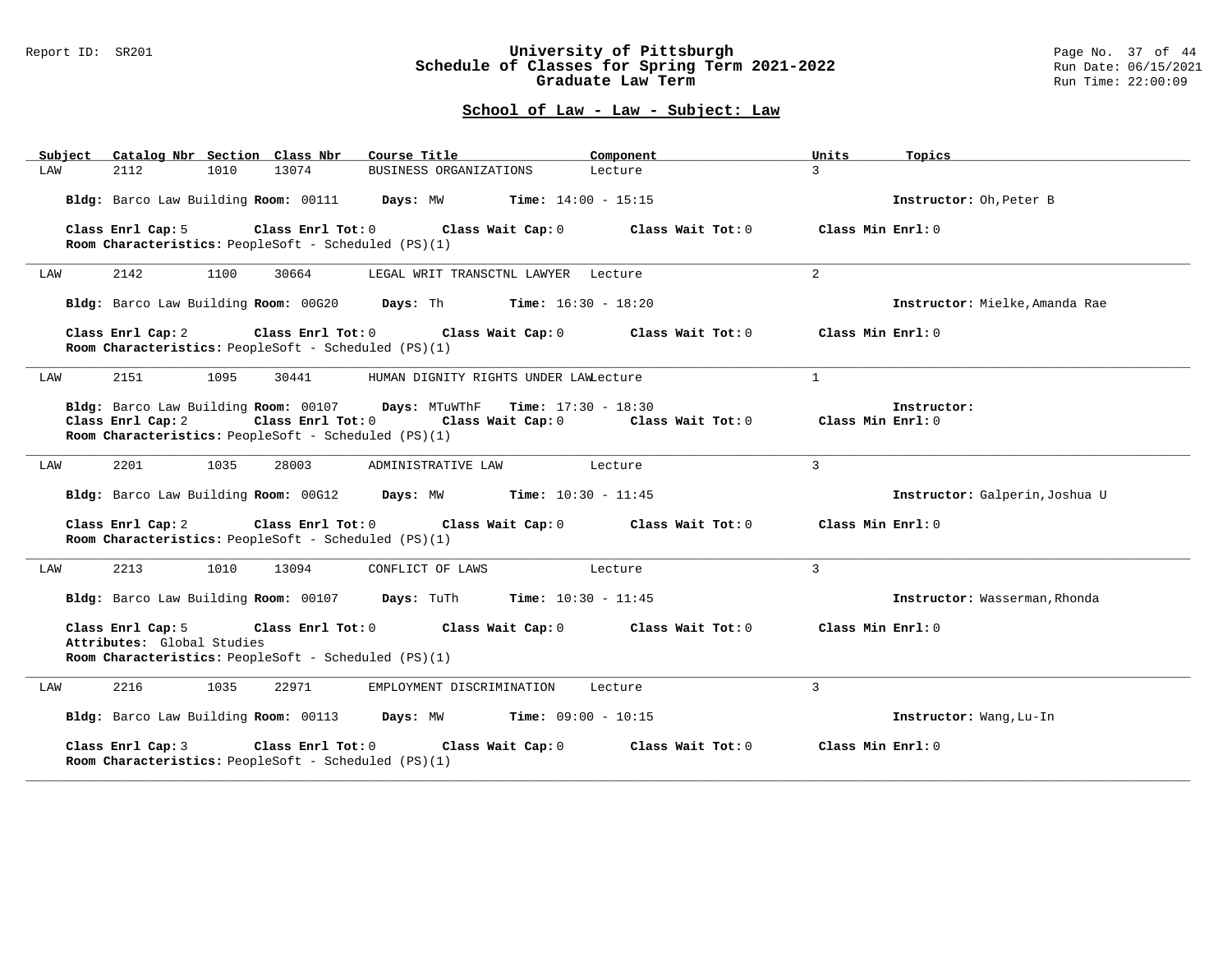#### Report ID: SR201 **University of Pittsburgh** Page No. 38 of 44 **Schedule of Classes for Spring Term 2021-2022** Run Date: 06/15/2021 **Graduate Law Term Run Time: 22:00:09**

| Catalog Nbr Section Class Nbr<br>Subject                                    | Course Title                                                                                        | Component<br>Units           | Topics                                |
|-----------------------------------------------------------------------------|-----------------------------------------------------------------------------------------------------|------------------------------|---------------------------------------|
| LAW<br>2219<br>1010                                                         | 13070<br>FAMILY LAW                                                                                 | $\overline{3}$<br>Lecture    |                                       |
| Bldg: Barco Law Building Room: 00G20                                        | Time: $08:00 - 09:15$<br>Days: TuTh                                                                 |                              | Instructor: Yarzebinski Julie Rebecca |
| Class Enrl Cap: 2<br>Room Characteristics: PeopleSoft - Scheduled (PS)(1)   | Class Enrl Tot: 0<br>Class Wait Cap: 0                                                              | Class Wait $Tot: 0$          | Class Min Enrl: 0                     |
| 2242<br>1010<br>LAW                                                         | 13097<br>PATENT LAW PRACTICE                                                                        | $\overline{a}$<br>Lecture    |                                       |
| Bldg: Barco Law Building Room: 00113                                        | <b>Time:</b> $16:30 - 18:20$<br>Days: Th                                                            |                              | Instructor: Alstadt, Lynn J           |
|                                                                             |                                                                                                     |                              | Fischer, Ralph George                 |
| Class Enrl Cap: 5<br>Attributes: Global Studies                             | Class Enrl Tot: 0<br>Class Wait Cap: 0                                                              | Class Wait Tot: 0            | Class Min Enrl: 0                     |
| Room Characteristics: PeopleSoft - Scheduled (PS)(1)                        |                                                                                                     |                              |                                       |
| 2258<br>1010<br>LAW                                                         | 24015<br>CAPITAL PUNISHMENT: THRY & PRALecture                                                      | $\overline{a}$               |                                       |
| Bldg: Barco Law Building Room: 00G18                                        | Days: Th                                                                                            | <b>Time:</b> $16:00 - 17:50$ | Instructor: Dayan, Marshall L         |
| Class Enrl Cap: 3<br>Room Characteristics: PeopleSoft - Scheduled (PS)(1)   | Class Enrl Tot: 0<br>Class Wait Cap: 0                                                              | Class Wait Tot: 0            | Class Min Enrl: 0                     |
| 2273<br>1010<br>LAW                                                         | 24017<br>STATE AND LOCAL TAX                                                                        | $\overline{a}$<br>Lecture    |                                       |
| Bldg: Barco Law Building Room: 00G18                                        | Days: Th<br><b>Time:</b> $08:30 - 10:15$                                                            |                              | Instructor: Weiner, Heather Renee     |
|                                                                             |                                                                                                     |                              | Dinardo, Louis A                      |
| Class Enrl Cap: 3<br>Room Characteristics: PeopleSoft - Scheduled (PS)(1)   | Class Enrl Tot: 0<br>Class Wait Cap: 0                                                              | Class Wait Tot: 0            | Class Min Enrl: 0                     |
| 2275<br>1010<br>LAW                                                         | 25162<br>INT'L & FOREIGN LEGAL RESEARCHLecture                                                      | $\mathbf{1}$                 |                                       |
| Bldg: Barco Law Building Room: 00121                                        | <b>Time:</b> $14:00 - 14:50$<br>Days: M                                                             |                              | Instructor: Tashbook, Linda P         |
| Class Enrl Cap: 1<br>Room Characteristics: PeopleSoft - Scheduled $(PS)(1)$ | Class Enrl Tot: 0<br>Class Wait Cap: 0<br>Attributes: European Union Studies, West European Studies | Class Wait Tot: 0            | Class Min Enrl: 0                     |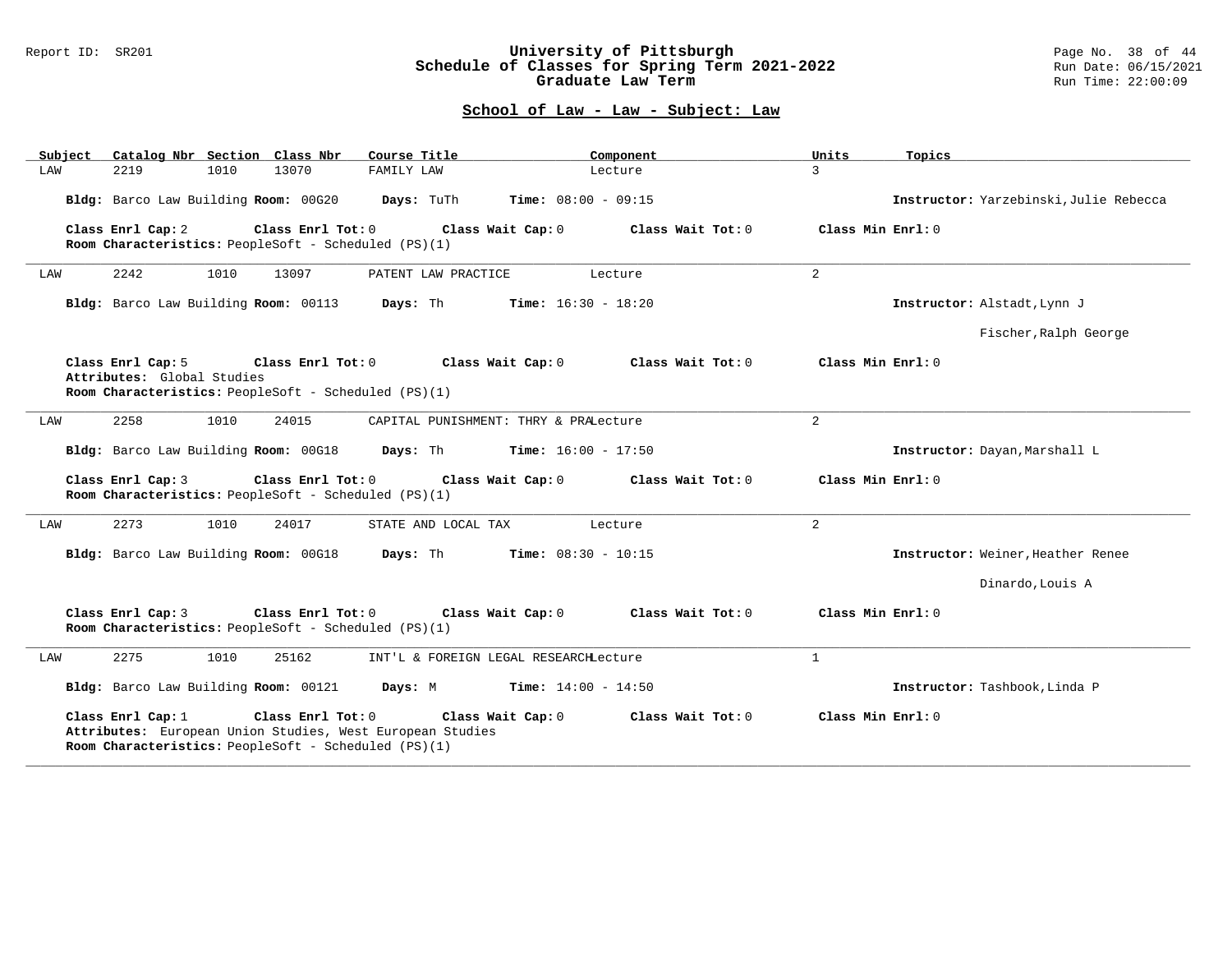#### Report ID: SR201 **University of Pittsburgh** Page No. 39 of 44 **Schedule of Classes for Spring Term 2021-2022** Run Date: 06/15/2021 **Graduate Law Term Run Time: 22:00:09**

| Subject              | Catalog Nbr Section Class Nbr        |                                                                                 | Course Title                                                                    | Component         | Units             | Topics                          |
|----------------------|--------------------------------------|---------------------------------------------------------------------------------|---------------------------------------------------------------------------------|-------------------|-------------------|---------------------------------|
| LAW<br>2283          | 1010                                 | 30209                                                                           | MENTAL HEALTH LAW                                                               | Lecture           | $\overline{2}$    |                                 |
|                      | Bldg: Barco Law Building Room: 00G13 |                                                                                 | Days: Th<br><b>Time:</b> $16:30 - 18:20$                                        |                   |                   | Instructor: Rozel, John S.      |
|                      |                                      |                                                                                 |                                                                                 |                   |                   | Ward, William F                 |
| Class Enrl Cap: 5    |                                      | Room Characteristics: PeopleSoft - Scheduled (PS)(1)                            | Class Enrl Tot: 0 Class Wait Cap: 0                                             | Class Wait Tot: 0 | Class Min Enrl: 0 |                                 |
| 2291<br>LAW          | 1010                                 | 24018                                                                           | TRANSACTIONAL PRACTICE                                                          | Lecture           | $\overline{2}$    |                                 |
| Bldg: TO BE ARRANGED |                                      | Room: TBA                                                                       | Days: Th<br><b>Time:</b> $15:30 - 17:20$                                        |                   |                   | Instructor: Peters, Jeffery D   |
| Class Enrl Cap: 2    |                                      | Class Enrl Tot: 0                                                               | Class Wait Cap: 0                                                               | Class Wait Tot: 0 | Class Min Enrl: 0 |                                 |
| 2297<br>LAW          | 1010                                 | 13077                                                                           | WORKERS' COMPENSATION                                                           | Lecture           | $\overline{a}$    |                                 |
|                      | Bldg: Barco Law Building Room: 00120 |                                                                                 | Days: W<br><b>Time:</b> $15:30 - 17:20$                                         |                   |                   | Instructor: Torrey, David B     |
| Class Enrl Cap: 2    |                                      | $Class$ $Enr1$ $Tot: 0$<br>Room Characteristics: PeopleSoft - Scheduled (PS)(1) | Class Wait Cap: 0                                                               | Class Wait Tot: 0 | Class Min Enrl: 0 |                                 |
| 2304<br>LAW          | 1020                                 | 13099                                                                           | COMMERCIAL TRANSACTIONS                                                         | Lecture           | 3                 |                                 |
|                      | Bldg: Barco Law Building Room: 00107 |                                                                                 | Time: $15:30 - 16:45$<br>Days: TuTh                                             |                   |                   | Instructor: Hamoudi, Haider A   |
| Class Enrl Cap: 5    | Attributes: Global Studies           | Room Characteristics: PeopleSoft - Scheduled (PS)(1)                            | Class Enrl Tot: 0 Class Wait Cap: 0                                             | Class Wait Tot: 0 | Class Min Enrl: 0 |                                 |
| 2319<br>LAW          | 1035                                 | 30239                                                                           | LAWYERS IN AMERICAN CULTURE Lecture                                             |                   | 3                 |                                 |
|                      |                                      |                                                                                 | Bldg: Barco Law Building Room: 00113 Days: TuTh<br><b>Time:</b> $10:30 - 11:46$ |                   |                   | Instructor: Hibbitts, Bernard J |
| Class Enrl Cap: 2    |                                      | Class Enrl Tot: 0<br>Room Characteristics: PeopleSoft - Scheduled (PS)(1)       | Class Wait Cap: 0                                                               | Class Wait Tot: 0 | Class Min Enrl: 0 |                                 |
| 2324<br>LAW          | 1010                                 | 24014                                                                           | INSURANCE LAW                                                                   | Lecture           | $\overline{a}$    |                                 |
|                      |                                      |                                                                                 | Bldg: Barco Law Building Room: 00G46 Days: M<br><b>Time:</b> $10:30 - 12:20$    |                   |                   | Instructor: Iole, John E        |
| Class Enrl Cap: $1$  |                                      | Class Enrl Tot: 0<br>Room Characteristics: PeopleSoft - Scheduled (PS)(1)       | Class Wait Cap: 0                                                               | Class Wait Tot: 0 | Class Min Enrl: 0 |                                 |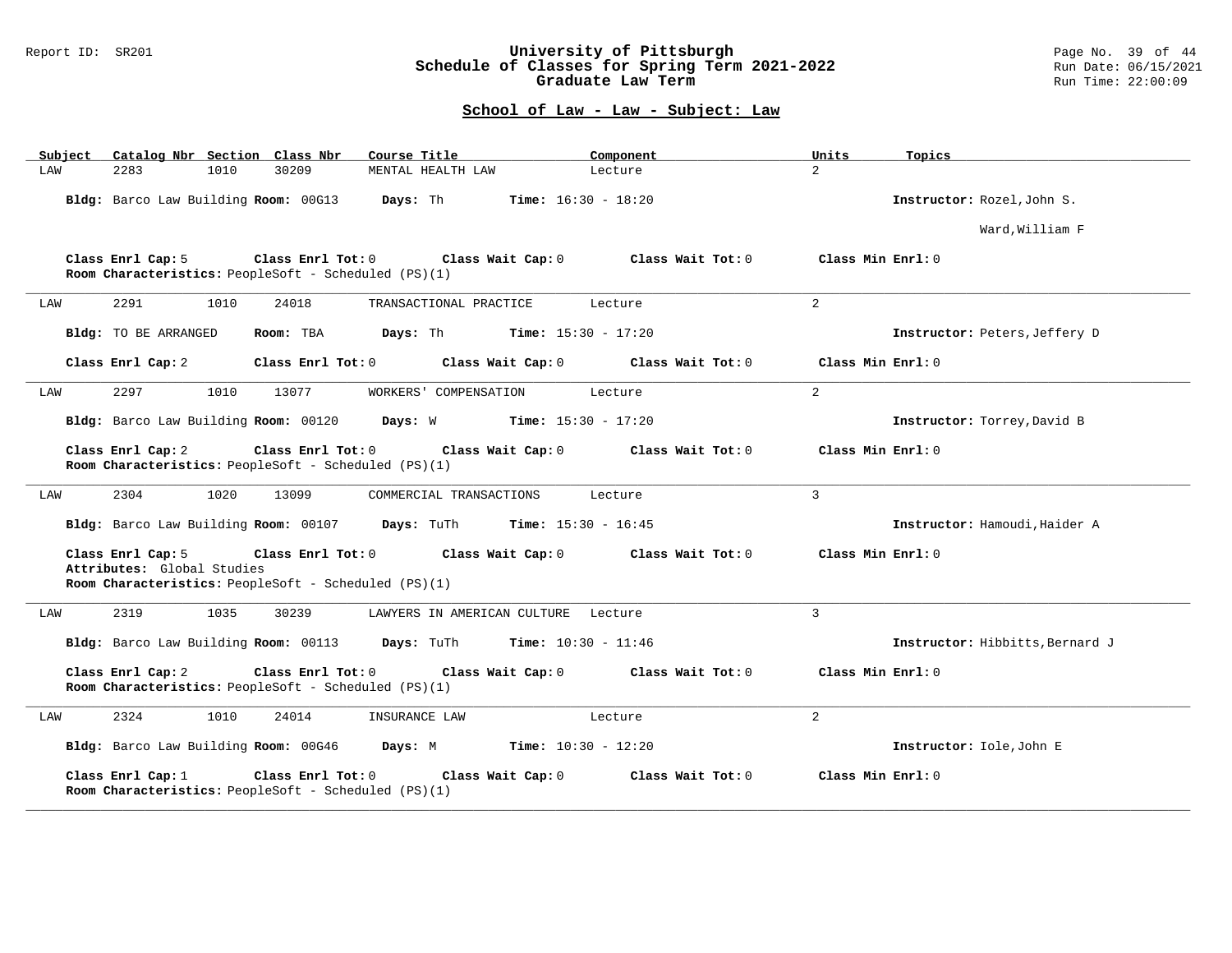#### Report ID: SR201 **University of Pittsburgh** Page No. 40 of 44 **Schedule of Classes for Spring Term 2021-2022** Run Date: 06/15/2021 **Graduate Law Term Run Time: 22:00:09**

| Catalog Nbr Section Class Nbr<br>Subject                                                       | Course Title                                   | Component                    | Units             | Topics                             |
|------------------------------------------------------------------------------------------------|------------------------------------------------|------------------------------|-------------------|------------------------------------|
| 2328<br>1010<br>13075<br>LAW                                                                   | COPYRIGHT LAW                                  | Lecture                      | $\overline{3}$    |                                    |
| Bldg: Barco Law Building Room: 00G12                                                           | Days: MW                                       | <b>Time:</b> $09:00 - 10:15$ |                   | Instructor: Madison, Michael James |
| Class Enrl Cap: 1<br>Class Enrl Tot: 0<br>Attributes: Global Studies                           | Class Wait Cap: 0                              | Class Wait Tot: 0            | Class Min Enrl: 0 |                                    |
| Room Characteristics: PeopleSoft - Scheduled (PS)(1)                                           |                                                |                              |                   |                                    |
| 2339<br>1010<br>13079<br>LAW                                                                   | LAW OF DISABLTY DISCRIMINATIONLecture          |                              | 2                 |                                    |
| Bldg: Barco Law Building Room: 00G12 Days: Tu Time: 16:30 - 18:20                              |                                                |                              |                   | Instructor: Hornack, Joseph S      |
| Class Enrl Tot: 0<br>Class Enrl Cap: 3<br>Room Characteristics: PeopleSoft - Scheduled (PS)(1) | Class Wait Cap: 0                              | Class Wait Tot: 0            | Class Min Enrl: 0 |                                    |
| 2340<br>1010<br>24959<br>LAW                                                                   | ENVIRONMENTAL LAW                              | Lecture                      | $\mathbf{3}$      |                                    |
| Bldg: Barco Law Building Room: 00G13                                                           | <b>Days:</b> TuTh <b>Time:</b> $09:00 - 10:15$ |                              |                   | Instructor: MacIntyre, Grant B     |
| Class Enrl Cap: 1<br>Class Enrl Tot: 0<br>Room Characteristics: PeopleSoft - Scheduled (PS)(1) | Class Wait Cap: 0                              | Class Wait Tot: 0            | Class Min Enrl: 0 |                                    |
| 2404<br>1010<br>30213<br>LAW                                                                   | CYBERSPACE AND THE LAW                         | Lecture                      | $\overline{3}$    |                                    |
| Bldg: Barco Law Building Room: 00111 Days: TuTh Time: 10:30 - 11:45                            |                                                |                              |                   | Instructor: Lipton, Jacqueline D   |
| Class Enrl Cap: 3<br>Class Enrl Tot: 0<br>Room Characteristics: PeopleSoft - Scheduled (PS)(1) | Class Wait Cap: 0                              | Class Wait Tot: 0            | Class Min Enrl: 0 |                                    |
| 2464<br>1030<br>27941<br>LAW                                                                   | BIOETHICS AND LAW                              | Lecture                      | $\mathbf{3}$      |                                    |
| Bldg: Barco Law Building Room: 00109                                                           | <b>Days:</b> TuTh <b>Time:</b> $09:00 - 10:15$ |                              |                   | Instructor: Donley, Greer B        |
| Class Enrl Cap: 2<br>Class Enrl Tot: 0<br>Room Characteristics: PeopleSoft - Scheduled (PS)(1) | Class Wait Cap: 0                              | Class Wait Tot: 0            | Class Min Enrl: 0 |                                    |
| 2468<br>1200<br>26681<br>LAW                                                                   | PSYCHOLOGY AND LAW                             | Lecture                      | $\mathbf{3}$      |                                    |
| Bldg: Barco Law Building Room: 00G46 Days: W                                                   | <b>Time:</b> $16:30 - 18:20$                   |                              |                   | Instructor: Vallano, Jonathan P    |
| Class Enrl Cap: 2<br>Class Enrl Tot: 0<br>Room Characteristics: PeopleSoft - Scheduled (PS)(1) | Class Wait Cap: 0                              | Class Wait Tot: 0            | Class Min Enrl: 0 |                                    |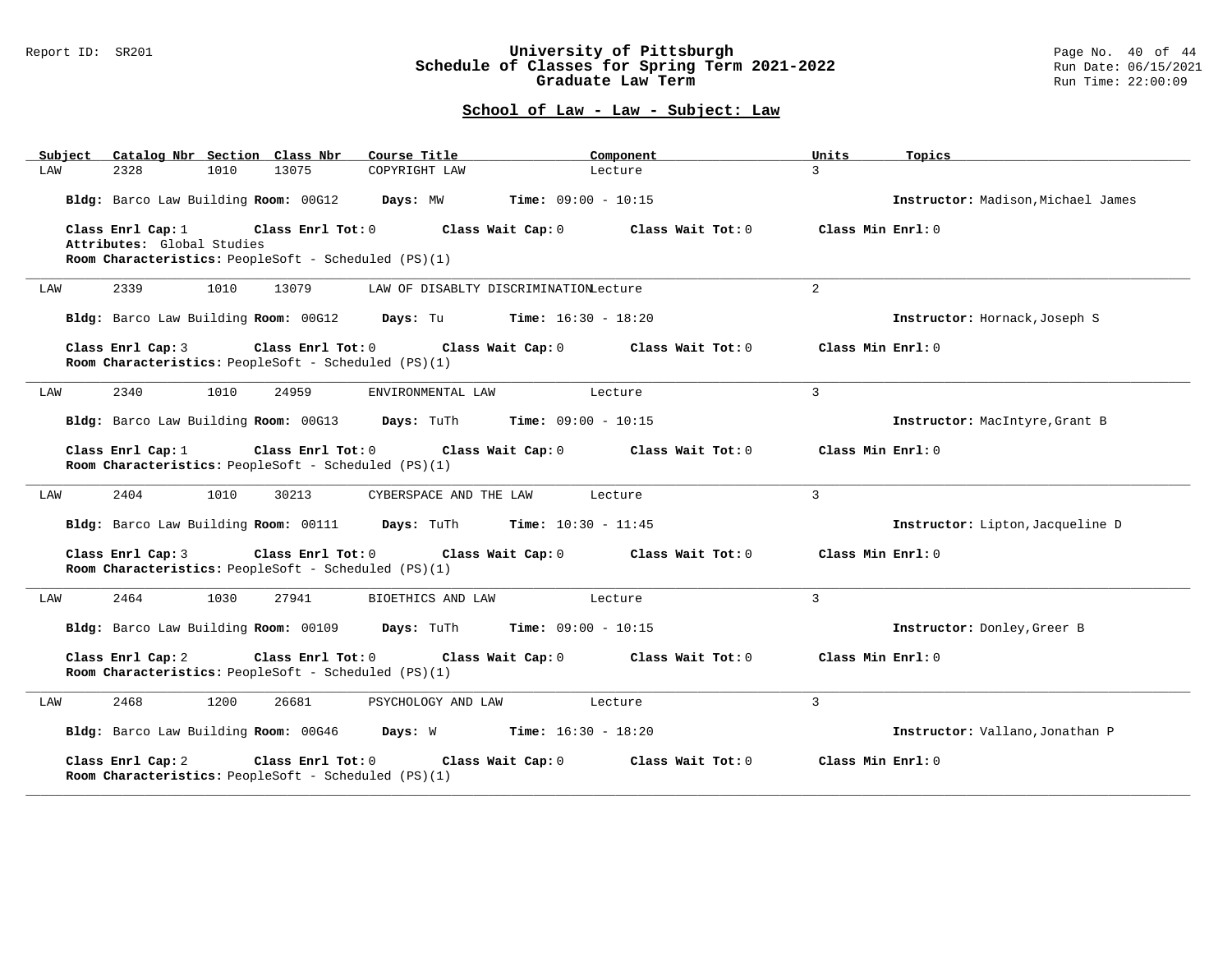#### Report ID: SR201 **University of Pittsburgh** Page No. 41 of 44 **Schedule of Classes for Spring Term 2021-2022** Run Date: 06/15/2021 **Graduate Law Term Run Time: 22:00:09**

| Subject | Catalog Nbr Section Class Nbr        |      |                                                                           | Course Title                                                        |                              | Component         |                   | Units             | Topics                             |
|---------|--------------------------------------|------|---------------------------------------------------------------------------|---------------------------------------------------------------------|------------------------------|-------------------|-------------------|-------------------|------------------------------------|
| LAW     | 2481                                 | 1010 | 30210                                                                     | INTELLECTUAL PROPRTY LICENSINGLecture                               |                              |                   |                   | $\overline{2}$    |                                    |
|         | Bldg: Barco Law Building Room: 00111 |      |                                                                           | Days: W                                                             | <b>Time:</b> $16:30 - 18:20$ |                   |                   |                   | Instructor: Watt Morse, Peter M    |
|         | Class Enrl Cap: 3                    |      | Class Enrl Tot: 0<br>Room Characteristics: PeopleSoft - Scheduled (PS)(1) |                                                                     | Class Wait Cap: 0            | Class Wait Tot: 0 |                   | Class Min Enrl: 0 |                                    |
| LAW     | 2491                                 | 1070 | 28002                                                                     | ADVANCED LEGAL RESEARCH                                             |                              | Lecture           |                   | $\overline{3}$    |                                    |
|         |                                      |      |                                                                           | Bldg: Barco Law Building Room: 00G18 Days: TuTh Time: 14:00 - 15:15 |                              |                   |                   |                   | Instructor: Tashbook, Linda P      |
|         |                                      |      |                                                                           |                                                                     |                              |                   |                   |                   | Silverman, Marc B                  |
|         | Class Enrl Cap: 1                    |      | Room Characteristics: PeopleSoft - Scheduled (PS)(1)                      | Class Enrl Tot: 0 Class Wait Cap: 0                                 |                              |                   | Class Wait Tot: 0 | Class Min Enrl: 0 |                                    |
| LAW     | 2508                                 | 1070 | 30345                                                                     | PERFORMING JUSTICE SEMINAR                                          |                              | Seminar           |                   | $\mathbf{3}$      |                                    |
|         | Bldg: Barco Law Building Room: 00118 |      |                                                                           | <b>Days:</b> Th <b>Time:</b> $14:00 - 15:50$                        |                              |                   |                   |                   | Instructor: Allen, Jessie A        |
|         | Class Enrl Cap: 2                    |      | Class Enrl Tot: 0<br>Room Characteristics: PeopleSoft - Scheduled (PS)(1) |                                                                     | Class Wait Cap: 0            | Class Wait Tot: 0 |                   | Class Min Enrl: 0 |                                    |
| LAW     | 2585                                 | 1210 | 27943                                                                     | EDUC JUSTICE & CIVIL RIGHS SEMSeminar                               |                              |                   |                   | $\mathbf{R}$      |                                    |
|         | Bldg: Barco Law Building Room: 00G46 |      |                                                                           | <b>Days:</b> Th                                                     | <b>Time:</b> $17:30 - 19:20$ |                   |                   |                   | Instructor: Robinson Mock, Thena K |
|         | Class Enrl Cap: 2                    |      | Class Enrl Tot: 0<br>Room Characteristics: PeopleSoft - Scheduled (PS)(1) |                                                                     | Class Wait Cap: 0            | Class Wait Tot: 0 |                   | Class Min Enrl: 0 |                                    |
| LAW     | 2609                                 | 1020 | 24065                                                                     | PROFESSIONAL RESPONSIBILITY Lecture                                 |                              |                   |                   | 3                 |                                    |
|         |                                      |      | Bldg: Barco Law Building Room: 00107                                      | Days: MW                                                            | <b>Time:</b> $12:30 - 13:45$ |                   |                   |                   | Instructor: Arnett, Chaz P         |
|         | Class Enrl Cap: 3                    |      | Class Enrl Tot: 0<br>Room Characteristics: PeopleSoft - Scheduled (PS)(1) |                                                                     | Class Wait Cap: 0            | Class Wait Tot: 0 |                   | Class Min Enrl: 0 |                                    |
| LAW     | 2626                                 | 1010 | 30211                                                                     | LOBBYING AND ADVOCACY                                               |                              | Lecture           |                   | $\overline{a}$    |                                    |
|         | Bldg: Barco Law Building Room: 00G25 |      |                                                                           | <b>Days:</b> M <b>Time:</b> $17:30 - 19:20$                         |                              |                   |                   |                   | Instructor: Staff                  |
|         | Class Enrl Cap: 1                    |      | Class Enrl Tot: 0<br>Room Characteristics: PeopleSoft - Scheduled (PS)(1) |                                                                     | Class Wait Cap: 0            |                   | Class Wait Tot: 0 | Class Min Enrl: 0 |                                    |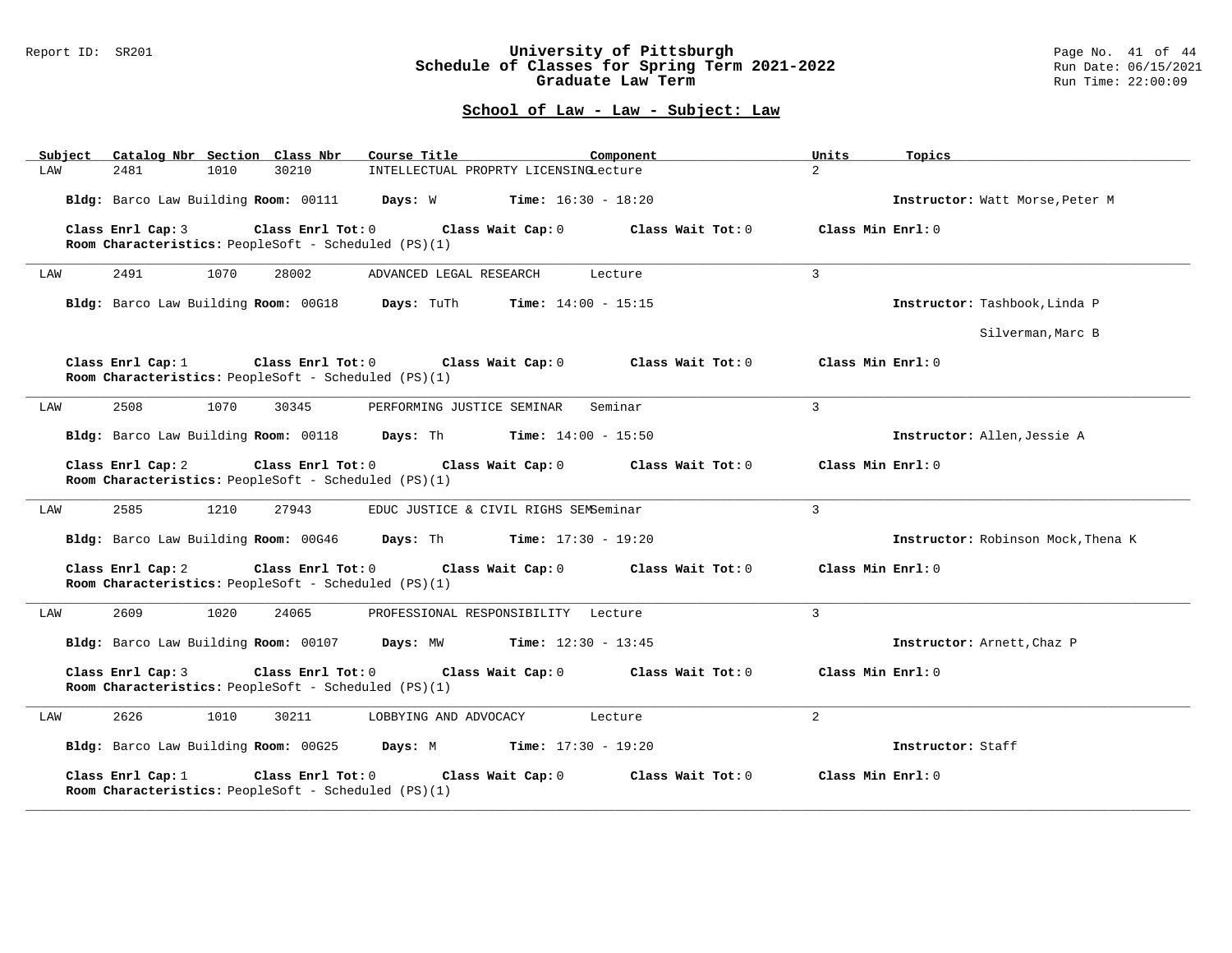### Report ID: SR201 **University of Pittsburgh** Page No. 42 of 44 **Schedule of Classes for Spring Term 2021-2022** Run Date: 06/15/2021 **Graduate Law Term Run Time: 22:00:09**

| Subject Catalog Nbr Section Class Nbr                                                                 | Course Title<br>Component                                         | Units<br>Topics                          |
|-------------------------------------------------------------------------------------------------------|-------------------------------------------------------------------|------------------------------------------|
| 30238<br>2627<br>1010<br>LAW                                                                          | WICKED PROBLEM INNOVATION<br>Lecture                              | $\mathbf{3}$                             |
| Bldg: TBA<br>Room: TBA                                                                                | Days: TBA<br>Time: TBA                                            | Instructor: Staff                        |
| Class Enrl Cap: 1                                                                                     | Class Enrl Tot: 0 Class Wait Cap: 0 Class Wait Tot: 0             | Class Min Enrl: 0                        |
| 2631<br>1200<br>22034<br>LAW                                                                          | LAW AND ENTREPRENEURSHIP<br>Lecture                               | $\mathbf{3}$                             |
| Bldg: Barco Law Building Room: 00G18                                                                  | <b>Days:</b> Tu <b>Time:</b> $17:30 - 20:20$                      | Instructor: Dater, Elliot J              |
| Class Enrl Cap: 1<br>Room Characteristics: PeopleSoft - Scheduled (PS)(1)                             | Class Enrl Tot: 0 Class Wait Cap: 0<br>Class Wait Tot: 0          | Class Min Enrl: 0                        |
| 1010<br>2695<br>16155<br>LAW                                                                          | TRADEMARK LAW PRACTICE<br>Lecture                                 | $\overline{a}$                           |
|                                                                                                       | Bldg: Barco Law Building Room: 00118 Days: M Time: 16:30 - 18:20  | Instructor: Pritchard IV, Joseph Matthew |
| Class Enrl Cap: 1<br>Room Characteristics: PeopleSoft - Scheduled (PS)(1)                             | Class Enrl Tot: 0 Class Wait Cap: 0<br>Class Wait Tot: 0          | Class Min Enrl: 0                        |
| 2701<br>1070<br>30237<br>LAW                                                                          | HLTH CARE FRAUD & ABUSE SEMINARSeminar                            | 3                                        |
|                                                                                                       | Bldg: Barco Law Building Room: 00109 Days: Th Time: 14:00 - 15:50 | Instructor: Hershey, Tina Batra          |
| Class Enrl Cap: 2<br>Class Enrl Tot: 0<br>Room Characteristics: PeopleSoft - Scheduled (PS)(1)        | Class Wait Cap: 0<br>Class Wait Tot: 0                            | Class Min Enrl: 0                        |
| 2706<br>2706<br>30242<br>LAW                                                                          | CRIML RECDS & EXPUNGEMENT SEM Seminar                             | $\overline{3}$                           |
|                                                                                                       | Bldg: Barco Law Building Room: 00G46 Days: F Time: 10:30 - 12:20  | Instructor: Chew, Pat K                  |
| Class Enrl Cap: 2<br>Room Characteristics: PeopleSoft - Scheduled (PS)(1)                             | Class Enrl Tot: 0 Class Wait Cap: 0<br>Class Wait Tot: 0          | Class Min Enrl: 0                        |
| 2721<br>1070<br>30349<br>LAW                                                                          | Seminar<br>FDA LAW AND POLICY                                     | $\overline{3}$                           |
|                                                                                                       | Bldg: Barco Law Building Room: 00G13 Days: Th Time: 14:00 - 15:50 | Instructor: Donley, Greer B              |
| Class Enrl Cap: 2<br>Room Characteristics: PeopleSoft - Scheduled (PS)(1)                             | Class Enrl Tot: 0 Class Wait Cap: 0<br>Class Wait Tot: 0          | Class Min Enrl: 0                        |
| 2731<br>1210<br>26682<br>LAW                                                                          | CURRENT ISSUES IN HEALTH LAW Lecture                              | $\mathbf{1}$                             |
|                                                                                                       | Bldg: Barco Law Building Room: 00G13 Days: Tu Time: 16:30 - 18:00 | Instructor: Cummings, Mary Nell          |
| Class Enrl Cap: 2<br>Class Enrl Tot: 0<br><b>Room Characteristics:</b> PeopleSoft - Scheduled (PS)(1) | Class Wait Cap: 0<br>Class Wait Tot: 0                            | Class Min Enrl: 0                        |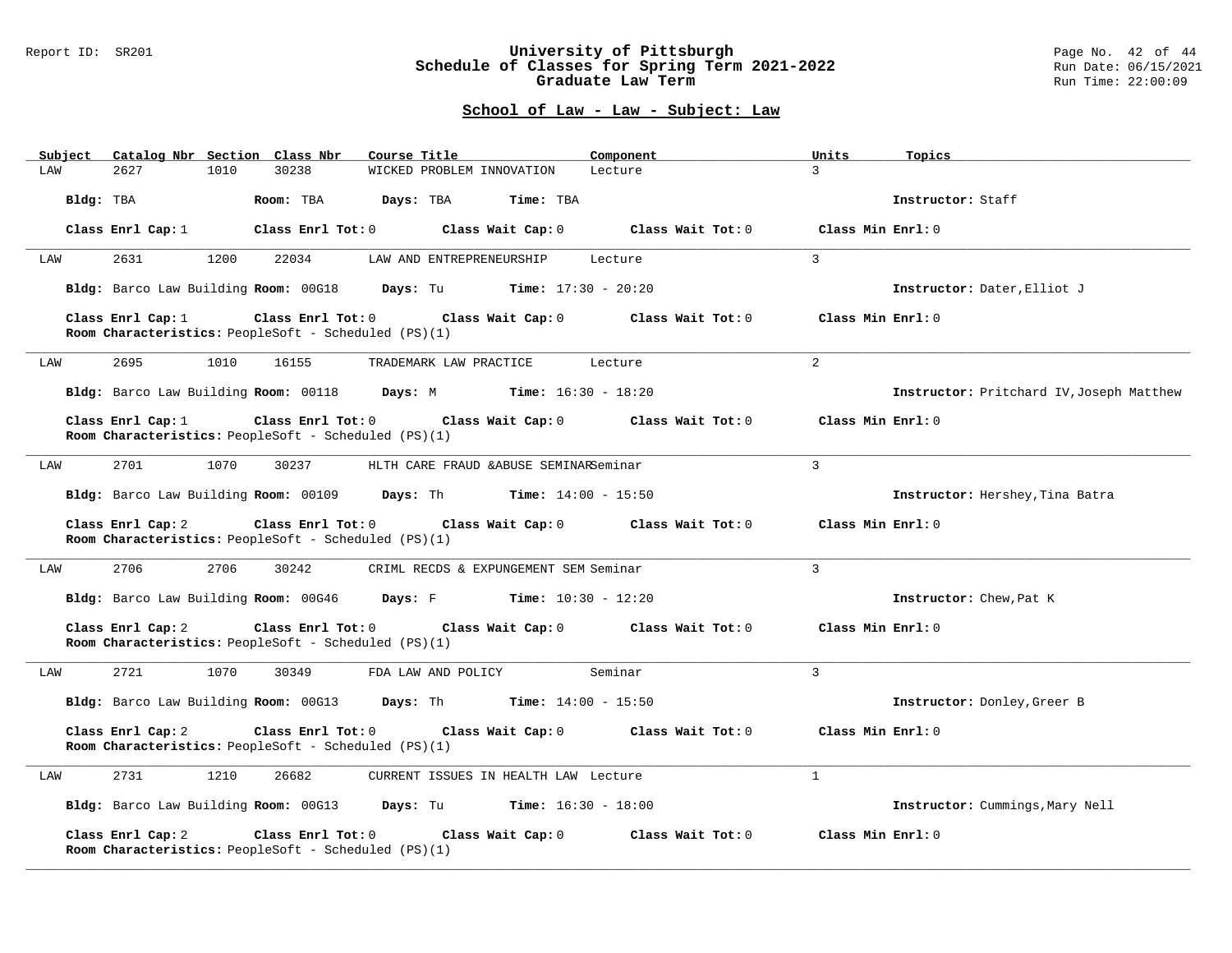| LAW | 2749<br>1010                                               | 30152                                                                              | GENDER IN THE WORKPLACE                 | Lecture                      | 3                                  |  |
|-----|------------------------------------------------------------|------------------------------------------------------------------------------------|-----------------------------------------|------------------------------|------------------------------------|--|
|     | Bldg: Barco Law Building Room: 00120                       | Days: Th                                                                           |                                         | <b>Time:</b> $17:30 - 19:45$ | Instructor: Chew, Pat K            |  |
|     | Class Enrl Cap: 10<br>Attributes: University Honors Course | Class Enrl Tot: 0<br>Room Characteristics: PeopleSoft - Scheduled (PS)(1)          | Class Wait Cap: 0                       | Class Wait Tot: 0            | Class Min Enrl: 0                  |  |
| LAW | 2805<br>1010                                               | 25037                                                                              | PERSUASIVE NARRATIVE                    | Lecture                      | $\overline{3}$                     |  |
|     | Bldg: Barco Law Building Room: 00G20                       | Days: F                                                                            |                                         | <b>Time:</b> $14:00 - 15:50$ | Instructor: Deasy, Kevin M         |  |
|     |                                                            |                                                                                    |                                         |                              | Sinsheimer, Ann Margaret           |  |
|     | Class Enrl Cap: 1                                          | Class Enrl Tot: 0<br>Room Characteristics: PeopleSoft - Scheduled (PS)(1)          | Class Wait Cap: 0                       | Class Wait Tot: 0            | Class Min Enrl: 0                  |  |
| LAW | 2817<br>1010                                               | 24016                                                                              | CORPORATE TAXATION                      | Lecture                      | 3                                  |  |
|     | Bldg: Barco Law Building Room: 00118                       | Days: MW                                                                           |                                         | <b>Time:</b> $10:30 - 11:45$ | Instructor: Infanti, Anthony C.    |  |
|     | Class Enrl Cap: 3                                          | Class Enrl Tot: 0<br>Room Characteristics: PeopleSoft - Scheduled (PS)(1)          | Class Wait Cap: 0                       | Class Wait Tot: 0            | Class Min Enrl: 0                  |  |
| LAW | 2839<br>1010                                               | 26670                                                                              | LAW, ENTERTA&SOCIAL ENTERP PRAPracticum |                              | 2                                  |  |
|     | Bldg: Barco Law Building Room: 00G25                       | Days: W                                                                            |                                         | <b>Time:</b> $11:30 - 12:20$ | Instructor: Dangel, Stephanie A    |  |
|     |                                                            |                                                                                    |                                         |                              | Tanzilli, Stephen                  |  |
|     | Class Enrl Cap: 2                                          | Class Enrl Tot: 0<br>Room Characteristics: PeopleSoft - Scheduled (PS)(1)          | Class Wait Cap: 0                       | Class Wait Tot: 0            | Class Min Enrl: 0                  |  |
| LAW | 2847<br>1220                                               | 27944                                                                              | GENDER AND LAW SEMINAR                  | Seminar                      | 3                                  |  |
|     | Bldg: Barco Law Building Room: 00G46                       | Days: W                                                                            |                                         | <b>Time:</b> $14:00 - 15:50$ | Instructor: Brake, Deborah Lynn    |  |
|     |                                                            |                                                                                    |                                         |                              | Frietsche, Susan J                 |  |
|     | Class Enrl Cap: 2                                          | Class Enrl Tot: 0<br>Room Characteristics: PeopleSoft - Scheduled (PS)(1)          | Class Wait Cap: 0                       | Class Wait Tot: 0            | Class Min Enrl: 0                  |  |
| LAW | 2862<br>1010                                               | 26669                                                                              | FDS INTLCL PROPERTY SEMINAR             | Lecture                      | 3                                  |  |
|     | Bldg: Barco Law Building Room: 00G13                       | Days: M                                                                            |                                         | <b>Time:</b> $11:30 - 13:20$ | Instructor: Madison, Michael James |  |
|     | Class Enrl Cap: 2                                          | Class Enrl Tot: $0$<br><b>Room Characteristics:</b> PeopleSoft - Scheduled (PS)(1) | Class Wait Cap: 0                       | Class Wait Tot: 0            | Class Min Enrl: 0                  |  |
| LAW | 2902<br>1010                                               | 13076                                                                              | INDEPENDENT STUDY                       | Independent Study            | $\mathbf{1}$                       |  |
|     | Bldg: TO BE ARRANGED                                       | Room: TBA<br>Days: TBA                                                             |                                         | <b>Time:</b> $00:00 - 00:00$ | Instructor: Staff                  |  |
|     | Class Enrl Cap: 5                                          | Class Enrl Tot: 0                                                                  | Class Wait Cap: 0                       | Class Wait Tot: 0            | Class Min Enrl: 0                  |  |